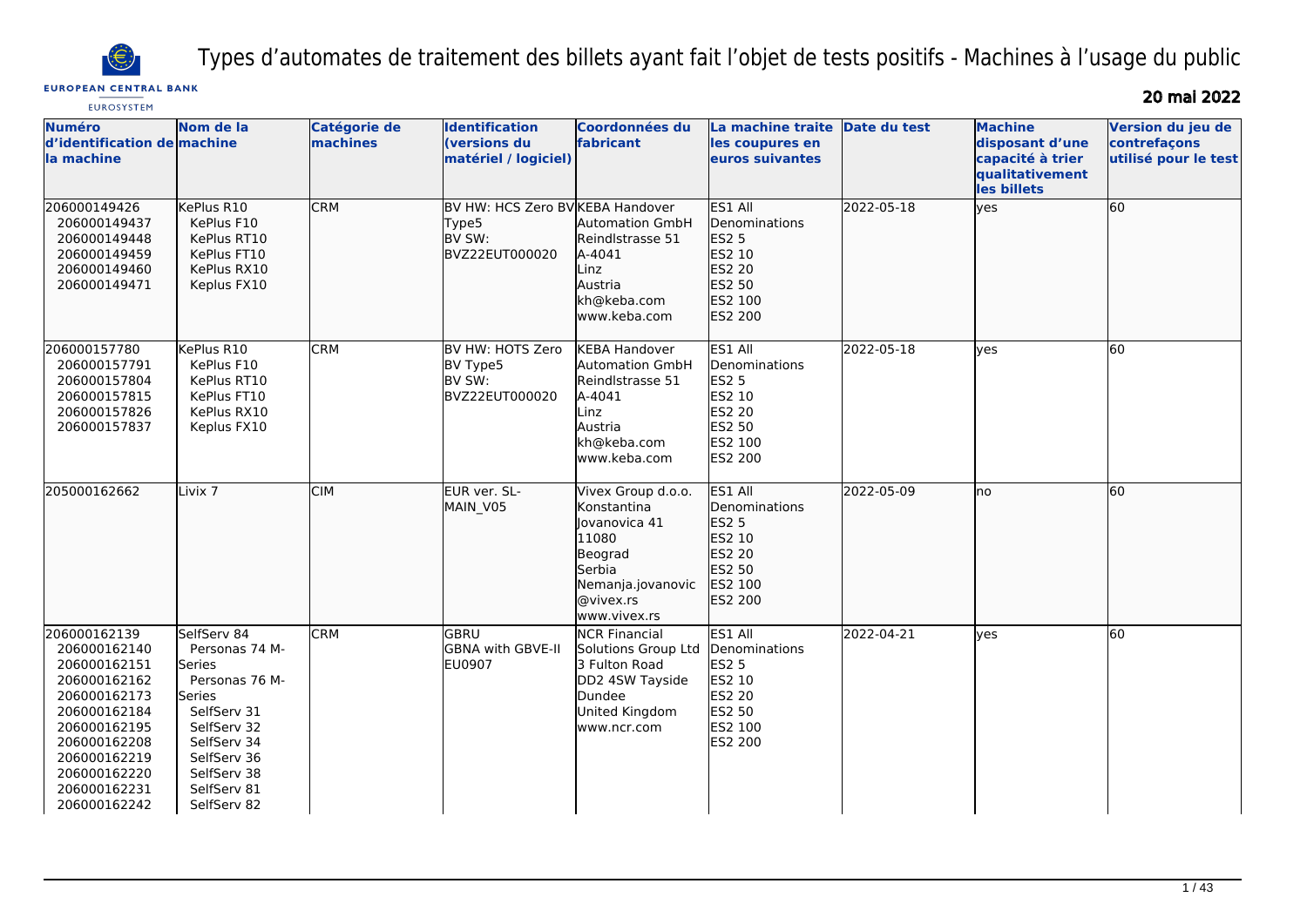

| <b>Numéro</b><br>d'identification de machine<br>la machine                                                                                                                                   | Nom de la                                                                                                                                                                                                   | Catégorie de<br>machines | <b>Identification</b><br><b>(versions du</b><br>matériel / logiciel) | <b>Coordonnées du</b><br>fabricant                                                                                         | La machine traite Date du test<br>les coupures en<br>euros suivantes                                  |            | <b>Machine</b><br>disposant d'une<br>capacité à trier<br>qualitativement<br>les billets | Version du jeu de<br>contrefaçons<br>utilisé pour le test |
|----------------------------------------------------------------------------------------------------------------------------------------------------------------------------------------------|-------------------------------------------------------------------------------------------------------------------------------------------------------------------------------------------------------------|--------------------------|----------------------------------------------------------------------|----------------------------------------------------------------------------------------------------------------------------|-------------------------------------------------------------------------------------------------------|------------|-----------------------------------------------------------------------------------------|-----------------------------------------------------------|
|                                                                                                                                                                                              | SelfServ 88<br>SelfServ 91                                                                                                                                                                                  |                          |                                                                      |                                                                                                                            |                                                                                                       |            |                                                                                         |                                                           |
| 206000162264<br>206000162446<br>206000162457<br>206000162468<br>206000162479<br>206000162480<br>206000162491<br>206000162505<br>206000162516<br>206000162527<br>206000162538<br>206000162549 | SelfServ 84<br>Personas 74 M-<br>lSeries<br>Personas 76 M-<br>Series<br>SelfServ 31<br>SelfServ 32<br>SelfServ 34<br>SelfServ 36<br>SelfServ 38<br>SelfServ 81<br>SelfServ 82<br>SelfServ 88<br>SelfServ 91 | <b>CRM</b>               | <b>GBRU</b><br>GBNA with GBVE<br><b>EU0907</b>                       | <b>NCR Financial</b><br>Solutions Group Ltd<br>3 Fulton Road<br>DD2 4SW Tayside<br>Dundee<br>United Kingdom<br>www.ncr.com | ES1 All<br>Denominations<br><b>ES2 5</b><br>ES2 10<br>ES2 20<br>ES2 50<br>ES2 100<br>ES2 200          | 2022-04-21 | lves                                                                                    | 60                                                        |
| 206000161888<br>206000162026<br>206000162037<br>206000162048<br>206000162059<br>206000162060<br>206000162071<br>206000162082<br>206000162093<br>206000162106<br>206000162117<br>206000162128 | SelfServ 84<br>Personas 74 M-<br>Series<br>Personas 76 M-<br>Series<br>SelfServ 31<br>SelfServ 32<br>SelfServ 34<br>SelfServ 36<br>SelfServ 38<br>SelfServ 81<br>SelfServ 82<br>SelfServ 88<br>SelfServ 91  | <b>CRM</b>               | GBRU<br><b>GBNA with GBVE</b><br><b>EU0906IB</b>                     | <b>NCR Financial</b><br>Solutions Group Ltd<br>3 Fulton Road<br>DD2 4SW Tayside<br>Dundee<br>United Kingdom<br>www.ncr.com | ES1 All<br>Denominations<br><b>ES2 5</b><br>ES2 10<br>ES2 20<br>ES2 50<br>ES2 100<br>ES2 200          | 2022-04-20 | lves                                                                                    | 60                                                        |
| 206000161899<br>206000161902                                                                                                                                                                 | SelfServ 83<br>SelfServ 87                                                                                                                                                                                  | <b>CRM</b>               | BRM with HVD300<br>IEUR00000596                                      | <b>NCR Financial</b><br>Solutions Group Ltd<br>3 Fulton Road<br>DD2 4SW Tayside<br>Dundee<br>United Kingdom<br>www.ncr.com | ES1 All<br><b>I</b> Denominations<br><b>ES2 5</b><br>ES2 10<br>ES2 20<br>ES2 50<br>ES2 100<br>ES2 200 | 2022-04-20 | lyes                                                                                    | 60                                                        |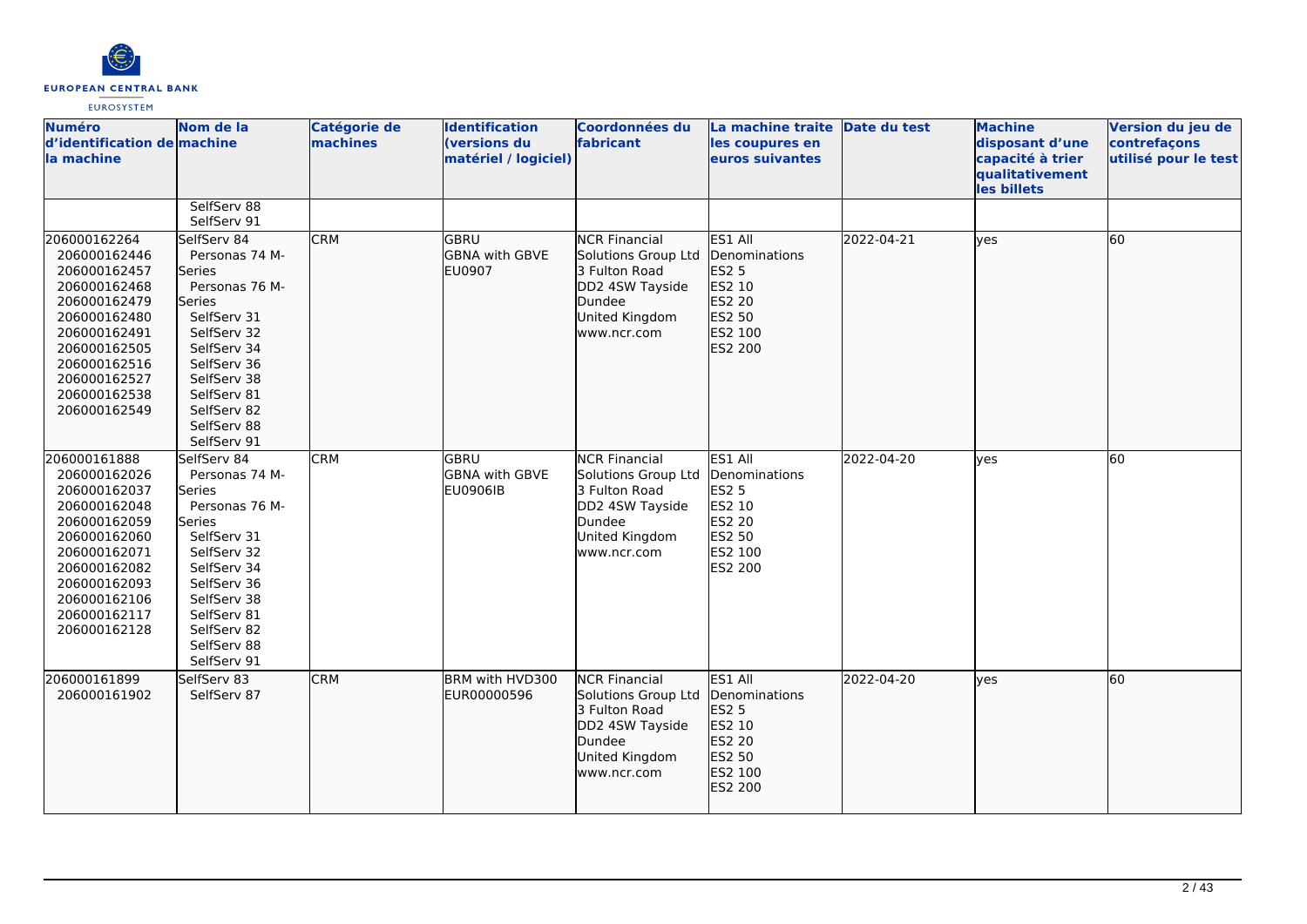

| <b>Numéro</b><br>d'identification de machine<br>la machine                                                                                                                                                                                                   | Nom de la                                                                                                                                                                                                                                                        | <b>Catégorie de</b><br>machines | <b>Identification</b><br>(versions du<br>matériel / logiciel) | Coordonnées du<br>fabricant                                                                                                                                                 | La machine traite Date du test<br>les coupures en<br>euros suivantes                                |            | <b>Machine</b><br>disposant d'une<br>capacité à trier | Version du jeu de<br>contrefaçons<br>utilisé pour le test |
|--------------------------------------------------------------------------------------------------------------------------------------------------------------------------------------------------------------------------------------------------------------|------------------------------------------------------------------------------------------------------------------------------------------------------------------------------------------------------------------------------------------------------------------|---------------------------------|---------------------------------------------------------------|-----------------------------------------------------------------------------------------------------------------------------------------------------------------------------|-----------------------------------------------------------------------------------------------------|------------|-------------------------------------------------------|-----------------------------------------------------------|
|                                                                                                                                                                                                                                                              |                                                                                                                                                                                                                                                                  |                                 |                                                               |                                                                                                                                                                             |                                                                                                     |            | qualitativement<br>les billets                        |                                                           |
| 206000161844<br>206000161913<br>206000161924<br>206000161935<br>206000161946<br>206000161957<br>206000161968<br>206000161979<br>206000161980<br>206000161991<br>206000162004<br>206000162015                                                                 | SelfServ 84<br>Personas 74 M-<br>Series<br>Personas 76 M-<br>Series<br>SelfServ31<br>SelfServ 32<br>SelfServ 34<br>SelfServ 36<br>SelfServ38<br>SelfServ 81<br>SelfServ 82<br>SelfServ 88<br>SelfServ 91                                                         | <b>CRM</b>                      | GBRU<br>GBNA with GBVE-II<br><b>EU0906IB</b>                  | <b>NCR Financial</b><br>Solutions Group Ltd<br>3 Fulton Road<br>DD2 4SW Tayside<br>Dundee<br>United Kingdom<br>www.ncr.com                                                  | ES1 All<br>Denominations<br><b>ES2 5</b><br>ES2 10<br><b>ES2 20</b><br>ES2 50<br>ES2 100<br>ES2 200 | 2022-04-19 | yes                                                   | 60                                                        |
| 206000111104<br>206000111115<br>206000111126<br>206000111137<br>206000111148<br>206000111159                                                                                                                                                                 | KePlus R6<br>KEBA KePlus D6<br>KEBA KePlus X6<br><b>KEBA KePlus M6</b><br><b>KEBA Rondo</b><br>4cashcycle+ R4<br><b>KEBA Rondo</b><br>4cashcycle+ R5                                                                                                             | <b>CRM</b>                      | BV HW: HOTS BV-<br>ZBV Type 4a<br>BV SW:<br>HBV2MEUA001001    | <b>KEBA Handover</b><br><b>Automation GmbH</b><br>Reindlstrasse 51<br>A-4041<br>Linz<br>Austria<br>kh@keba.com<br>www.keba.com                                              | ES1 All<br>Denominations<br>ES2 5<br>ES2 10<br>ES2 20<br>ES2 50<br>ES2 100<br>ES2 200               | 2022-04-06 | lves                                                  | 60                                                        |
| 206000145160<br>206000145171<br>206000145182<br>206000145193<br>206000145206<br>206000145217<br>206000145228<br>206000145239<br>206000145605<br>206000145616<br>206000145627<br>206000145638<br>206000145649<br>206000145650<br>206000145661<br>206000145672 | DT-7000H68NL<br>DT-7000H68N<br>DT-7000H68NLR<br>DT-7000H68NX<br>DT-7000P5800<br>DT-7000P5800L<br>DT-7000160-COMB<br>lΑ<br>Virtual Teller Mach<br>ine(VTM)/Videokasse<br>DT-7000160A<br>DT-7000160B<br>DT-7000160NL<br>DT-7000160X<br>DT-7000160XL<br>DT-7000164A | <b>CRM</b>                      | SNV-001<br>V22004A0B2                                         | <b>GRG Banking</b><br><b>Equipment Co Ltd</b><br>9 Kelin Road Science ES2 5<br>City<br>510663<br>Guangzhou, District ES2 50<br>Luogang<br>China<br>www.grgbanking.co<br>lm. | ES1 All<br>Denominations<br>ES2 10<br><b>ES2 20</b><br>ES2 100<br><b>ES2 200</b>                    | 2022-04-06 | yes                                                   | 60                                                        |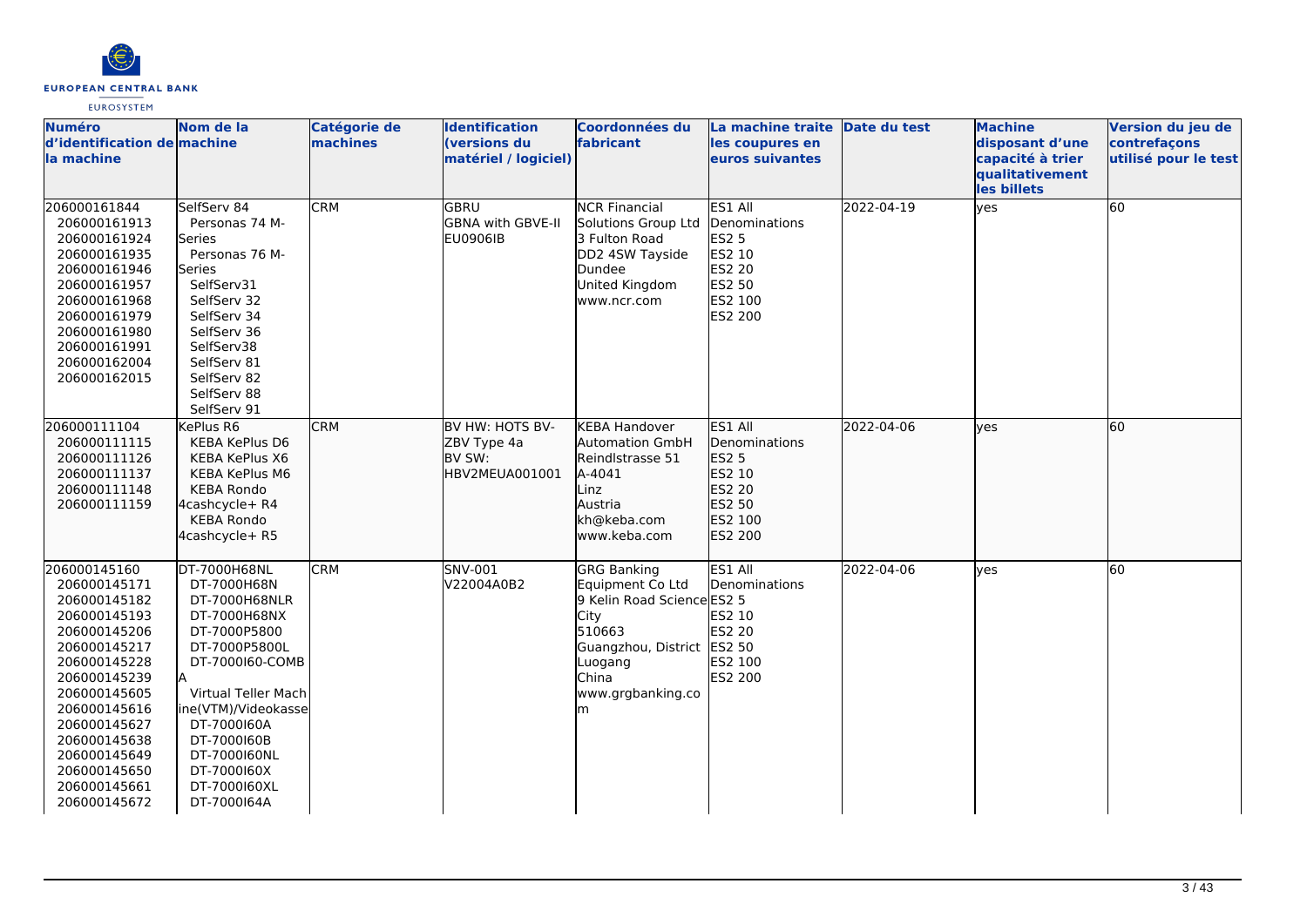

| <b>Numéro</b><br>d'identification de machine<br>la machine                                                                                                   | Nom de la                                                                                                                                          | <b>Catégorie de</b><br>machines | <b>Identification</b><br>(versions du<br>matériel / logiciel) | <b>Coordonnées du</b><br>fabricant                                                                                         | La machine traite<br>les coupures en<br>euros suivantes                                                    | Date du test | <b>Machine</b><br>disposant d'une<br>capacité à trier<br>qualitativement<br>les billets | Version du jeu de<br>contrefaçons<br>utilisé pour le test |
|--------------------------------------------------------------------------------------------------------------------------------------------------------------|----------------------------------------------------------------------------------------------------------------------------------------------------|---------------------------------|---------------------------------------------------------------|----------------------------------------------------------------------------------------------------------------------------|------------------------------------------------------------------------------------------------------------|--------------|-----------------------------------------------------------------------------------------|-----------------------------------------------------------|
| 206000145683<br>206000145694<br>206000145707<br>206000145718                                                                                                 | DT-7000164B<br>DT-7000164C<br>DT-7000166<br>DT-7000P5800<br>DT-7000P5800E<br>DT-7000P5800L                                                         |                                 |                                                               |                                                                                                                            |                                                                                                            |              |                                                                                         |                                                           |
| 207000161195<br>207000161208<br>207000161219<br>207000161220<br>207000161231<br>207000161242<br>207000161253<br>207000161264<br>207000161275<br>207000161286 | SelfServ 34<br>SelfServ 31<br>SelfServ 32<br>SelfServ 36<br>SelfServ 38<br>SelfServ 91<br>SelfServ 81<br>SelfServ 82<br>SelfServ 84<br>SelfServ 88 | <b>CCM</b>                      | <b>DVM</b><br>DVM-STD-EUR<br>Version 01.09.00                 | <b>NCR Financial</b><br>Solutions Group Ltd<br>3 Fulton Road<br>DD2 4SW Tayside<br>Dundee<br>United Kingdom<br>www.ncr.com | ES1 All<br>Denominations<br>ES2 5<br>ES2 10<br>ES2 20<br>ES2 50<br>ES2 100<br>ES2 200                      | 2022-04-05   | lno                                                                                     | 60                                                        |
| 206000146764                                                                                                                                                 | Wincash - SD960                                                                                                                                    | <b>CRM</b>                      | <b>SNV-001</b><br>V22004A0B2                                  | Sigma S.p.A.<br>Via Po 14<br>63017<br>Altidona (FM)<br>Italy<br>www.sigmaspa.com                                           | ES1 All<br>Denominations<br><b>ES2 5</b><br>ES2 10<br><b>ES2 20</b><br>ES2 50<br>ES2 100<br><b>ES2 200</b> | 2022-04-04   | <b>lves</b>                                                                             | 60                                                        |
| 206000161105<br>206000161116                                                                                                                                 | SR1000<br>SR2000                                                                                                                                   | <b>CRM</b>                      | BV3 - MHTD<br>GAUL2203040E                                    | Sigma S.p.A.<br>Via Po 14<br>63017<br>Altidona (FM)<br>Italy<br>www.sigmaspa.com                                           | ES1 All<br>Denominations<br>ES2 5<br>ES2 10<br>ES2 20<br>ES2 50<br>ES2 100<br>ES2 200                      | 2022-04-04   | lves                                                                                    | 60                                                        |
| 206000161127<br>206000161138                                                                                                                                 | SR1000<br>SR2000                                                                                                                                   | <b>CRM</b>                      | BV3 - MOTD<br>GAUL2203040E                                    | Sigma S.p.A.<br>Via Po 14<br>63017<br>Altidona (FM)                                                                        | ES1 All<br>Denominations<br><b>ES2 5</b><br>ES2 10                                                         | 2022-04-04   | <b>ves</b>                                                                              | 60                                                        |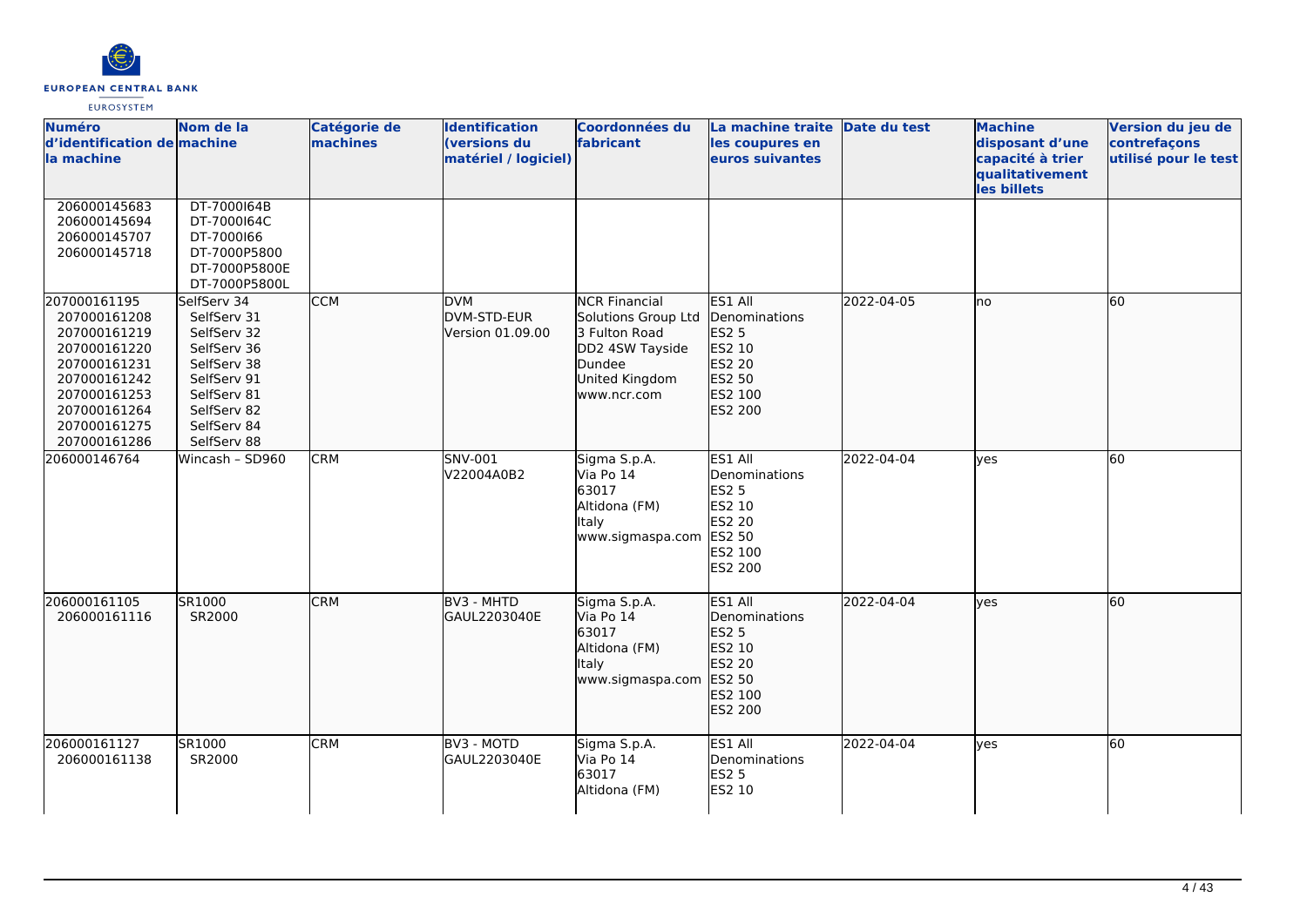

| <b>Numéro</b><br>d'identification de machine<br>la machine                                                                                                                                                                                                                                                                                                                                   | Nom de la                                                                                                                                                                                                                                                                                                                                                                                                     | <b>Catégorie de</b><br>machines | <b>Identification</b><br><b>(versions du</b><br>matériel / logiciel) | Coordonnées du<br>fabricant                                                                                                                            | La machine traite Date du test<br>les coupures en<br>euros suivantes                         |            | <b>Machine</b><br>disposant d'une<br>capacité à trier<br>qualitativement<br>les billets | Version du jeu de<br>contrefaçons<br>utilisé pour le test |
|----------------------------------------------------------------------------------------------------------------------------------------------------------------------------------------------------------------------------------------------------------------------------------------------------------------------------------------------------------------------------------------------|---------------------------------------------------------------------------------------------------------------------------------------------------------------------------------------------------------------------------------------------------------------------------------------------------------------------------------------------------------------------------------------------------------------|---------------------------------|----------------------------------------------------------------------|--------------------------------------------------------------------------------------------------------------------------------------------------------|----------------------------------------------------------------------------------------------|------------|-----------------------------------------------------------------------------------------|-----------------------------------------------------------|
|                                                                                                                                                                                                                                                                                                                                                                                              |                                                                                                                                                                                                                                                                                                                                                                                                               |                                 |                                                                      | Italy<br>www.sigmaspa.com                                                                                                                              | <b>ES2 20</b><br>ES2 50<br>ES2 100<br><b>ES2 200</b>                                         |            |                                                                                         |                                                           |
| 206000161172<br>206000161183                                                                                                                                                                                                                                                                                                                                                                 | Wincash - SD960<br>Wincash - SD960N                                                                                                                                                                                                                                                                                                                                                                           | <b>CRM</b>                      | UNV-010<br>V28004A014                                                | Sigma S.p.A.<br>Via Po 14<br>63017<br>Altidona (FM)<br>Italy<br>www.sigmaspa.com                                                                       | ES1 All<br>Denominations<br><b>ES2 5</b><br>ES2 10<br>ES2 20<br>ES2 50<br>ES2 100<br>ES2 200 | 2022-04-04 | lves                                                                                    | 60                                                        |
| 206000160536<br>206000160547<br>206000160558<br>206000160569<br>206000160570<br>206000160581<br>206000160592<br>206000160605<br>206000160616<br>206000160627<br>206000160638<br>206000160649<br>206000160650<br>206000160661<br>206000160672<br>206000160683<br>206000160694<br>206000160707<br>206000160718<br>206000160729<br>206000160730<br>206000160741<br>206000160752<br>206000160763 | CINEO C4060<br><b>CINEO C4040</b><br>CS 4040<br><b>CINEO C4080</b><br>CS 4080<br><b>CINEO C4560</b><br>CS 4560<br><b>CINEO C4580</b><br>CS 4580<br><b>CINEO C2090</b><br>CS 2090<br><b>CINEO C4090</b><br>CS 4090<br><b>CINEO C2080</b><br>CS 2080<br><b>CINEO C6040</b><br>CS 6040<br>CINEO C6040<br>Compact<br>CS 6040 Compact<br><b>CINEO C6030</b><br>CS 6030<br><b>CINEO C6050</b><br>CS 6050<br>CS 4060 | <b>CRM</b>                      | MOVE CWCA<br>MOVE CWAA EUR 1 Systems GmbH<br>055                     | Diebold Nixdorf<br>Heinz-Nixdorf-Ring 1 ES2 5<br>33106<br>Paderborn<br>Germany<br>info.de@dieboldnixd ES2 100<br>orf.com<br>www.dieboldnixdorf.<br>com | ES1 All<br>Denominations<br>ES2 10<br><b>ES2 20</b><br>ES2 50<br>ES2 200                     | 2022-03-23 | <b>ves</b>                                                                              | 60                                                        |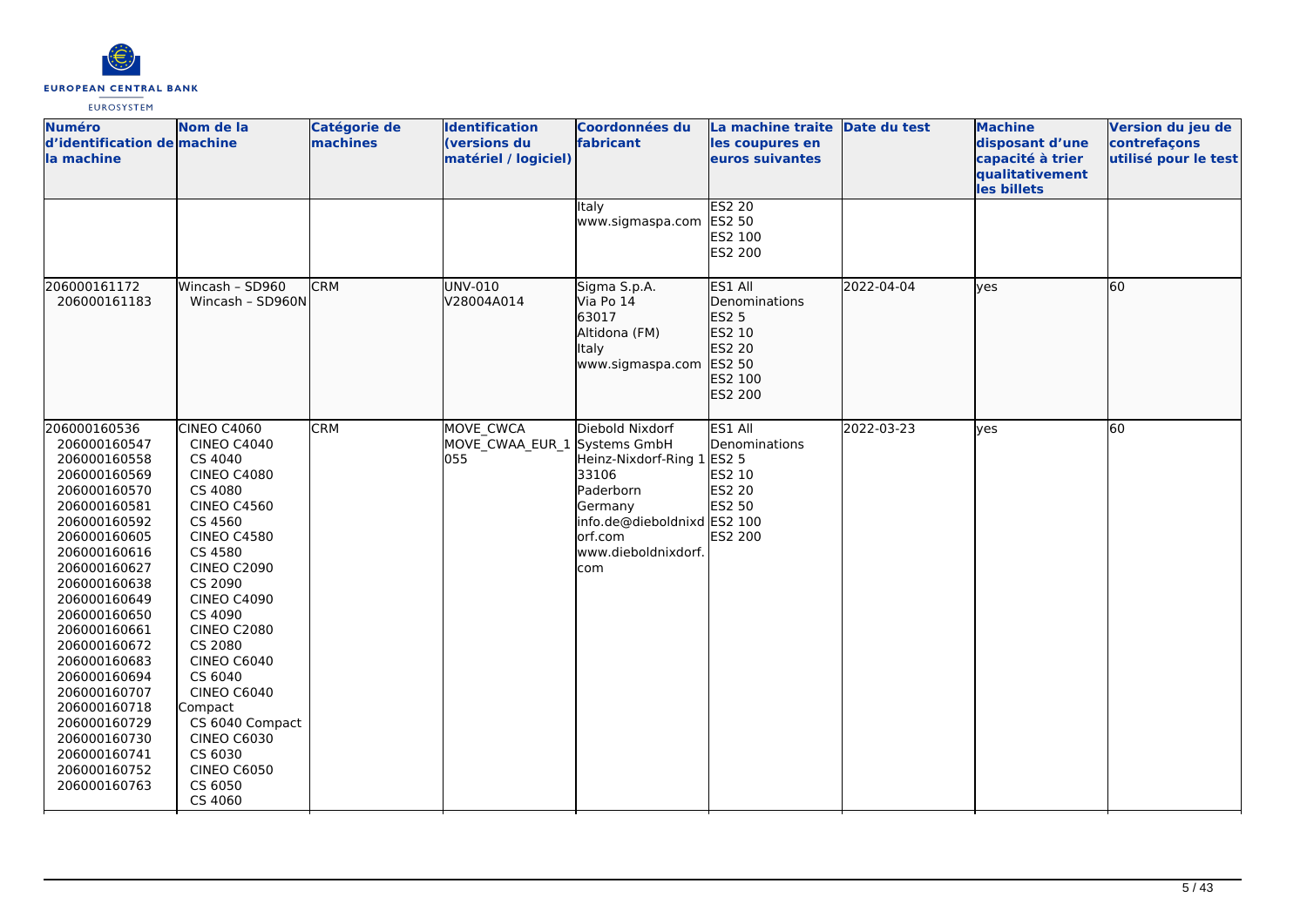

| <b>Numéro</b><br>d'identification de machine<br>la machine                                                                                                   | Nom de la                                                                                                                                              | Catégorie de<br>machines | <b>Identification</b><br>(versions du<br>matériel / logiciel) | Coordonnées du<br>fabricant                                                                                                                                            | La machine traite Date du test<br>les coupures en<br>euros suivantes                         |            | <b>Machine</b><br>disposant d'une<br>capacité à trier<br>qualitativement<br>les billets | Version du jeu de<br>contrefaçons<br>utilisé pour le test |
|--------------------------------------------------------------------------------------------------------------------------------------------------------------|--------------------------------------------------------------------------------------------------------------------------------------------------------|--------------------------|---------------------------------------------------------------|------------------------------------------------------------------------------------------------------------------------------------------------------------------------|----------------------------------------------------------------------------------------------|------------|-----------------------------------------------------------------------------------------|-----------------------------------------------------------|
| 208000160776<br>208000160787                                                                                                                                 | Cineo C6010<br>CS 6010                                                                                                                                 | <b>COM</b>               | <b>MOVE PWCC</b><br>MOVE PWBA EUR 1<br>055                    | Diebold Nixdorf<br>Systems GmbH<br>Heinz-Nixdorf-Ring 1 ES2 5<br>33106<br>Paderborn<br>Germany<br>info.de@dieboldnixd ES2 100<br>orf.com<br>www.dieboldnixdorf.<br>com | ES1 All<br>Denominations<br>ES2 10<br>ES2 20<br>ES2 50<br>ES2 200                            | 2022-03-23 | yes                                                                                     | 60                                                        |
| 206000160898<br>206000160901<br>206000160912<br>206000160923<br>206000160934<br>206000160945<br>206000160956<br>206000160967<br>206000160978                 | DN Series 200<br>CS 4060<br>CS 4560<br>DN Series 250<br>DN Series 400<br>DN Series 405DT<br>DN Series 450<br>DN Series 470<br>DN Series 490            | <b>CRM</b>               | MOVEm CDAA<br>MOVEm CDAA EUR Systems GmbH<br>1019             | Diebold Nixdorf<br>Heinz-Nixdorf-Ring 1<br>33106<br>Paderborn<br>Germany<br>info.de@dieboldnixd ES2 100<br>orf.com<br>www.dieboldnixdorf.<br>com                       | ES1 All<br>Denominations<br>ES2 5<br>ES2 10<br>ES2 20<br><b>ES2 50</b><br>ES2 200            | 2022-03-23 | lves                                                                                    | 60                                                        |
| 207000160047<br>207000160058<br>207000160069<br>207000160070<br>207000160081<br>207000160092<br>207000160105<br>207000160116<br>207000160127<br>207000160138 | SelfServ 34<br>SelfServ 31<br>SelfServ 32<br>SelfServ 36<br>SelfServ 38<br>SelfServ 91<br>SelfServ 81<br>SelfServ 82<br>SelfServ 84<br>SelfServ 88     | <b>CCM</b>               | EUR-IBVM-CN-16N                                               | <b>NCR Financial</b><br>Solutions Group Ltd<br>3 Fulton Road<br>DD2 4SW Tayside<br>Dundee<br>United Kingdom<br>www.ncr.com                                             | ES1 All<br>Denominations<br><b>ES2 5</b><br>ES2 10<br>ES2 20<br>ES2 50<br>ES2 100<br>ES2 200 | 2022-03-22 | no                                                                                      | 60                                                        |
| 206000160273<br>206000160284<br>206000160295<br>206000160308<br>206000160319<br>206000160320<br>206000160331<br>206000160342<br>206000160353                 | <b>CINEO C4060</b><br><b>CINEO C4040</b><br>CS 4040<br><b>CINEO C4080</b><br>CS 4080<br><b>CINEO C4560</b><br>CS 4560<br><b>CINEO C4580</b><br>CS 4580 | <b>CRM</b>               | MOVE CWAA<br>MOVE CWAA EUR 1 Systems GmbH<br>055              | Diebold Nixdorf<br>Heinz-Nixdorf-Ring 1<br>33106<br>Paderborn<br>Germany<br>info.de@dieboldnixd ES2 100<br>lorf.com<br>www.dieboldnixdorf.                             | ES1 All<br>Denominations<br><b>ES2 5</b><br>ES2 10<br>ES2 20<br>ES2 50<br>ES2 200            | 2022-03-22 | ves                                                                                     | 60                                                        |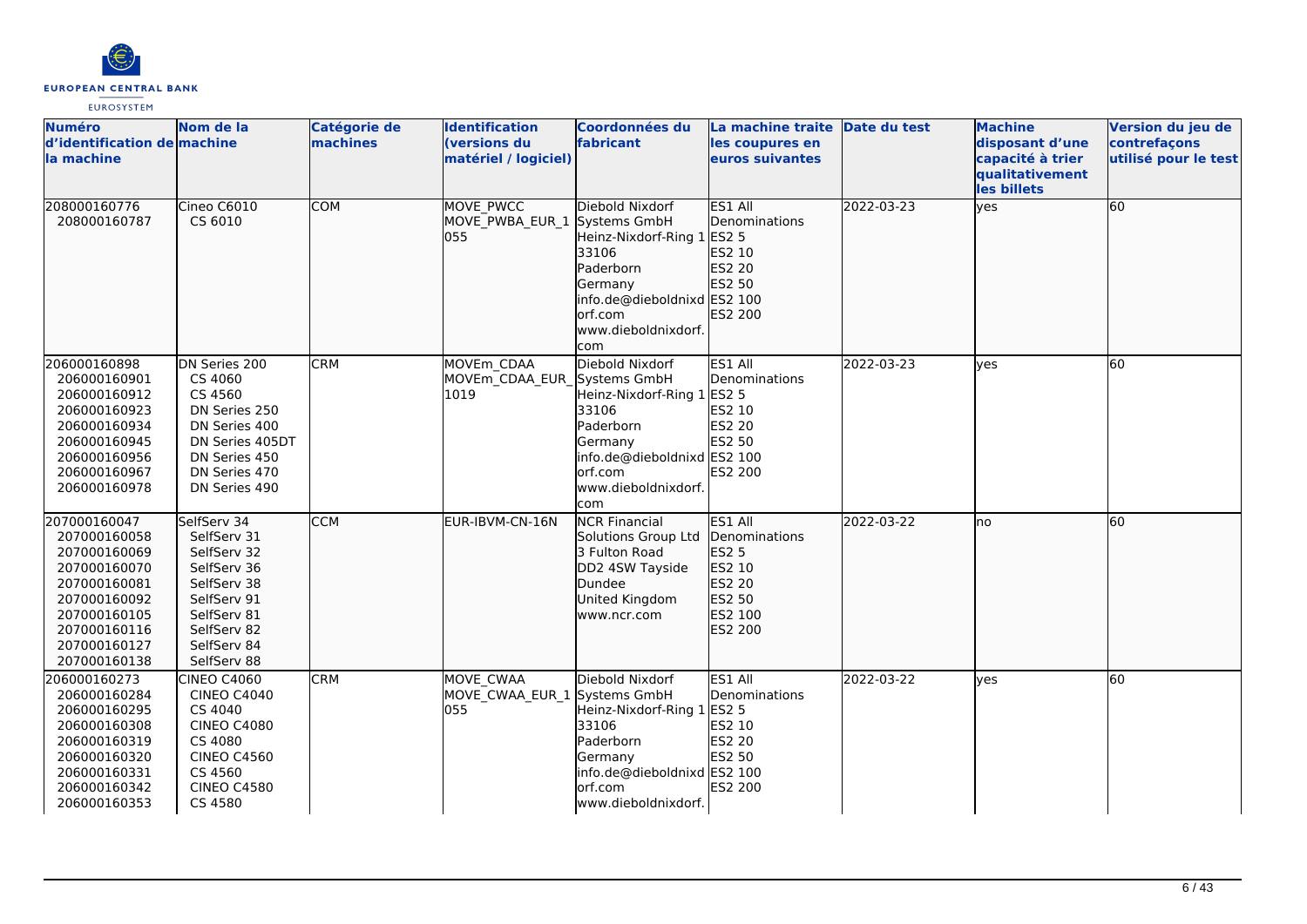

| <b>Numéro</b><br>d'identification de machine<br>la machine                                                                                                                                                                                   | Nom de la                                                                                                                                                                                                                                                         | Catégorie de<br>machines | <b>Identification</b><br>(versions du<br>matériel / logiciel) | <b>Coordonnées du</b><br>fabricant                                                                                                                               | La machine traite<br>les coupures en<br>euros suivantes                                             | Date du test | <b>Machine</b><br>disposant d'une<br>capacité à trier<br>qualitativement<br>les billets | Version du jeu de<br>contrefaçons<br>utilisé pour le test |
|----------------------------------------------------------------------------------------------------------------------------------------------------------------------------------------------------------------------------------------------|-------------------------------------------------------------------------------------------------------------------------------------------------------------------------------------------------------------------------------------------------------------------|--------------------------|---------------------------------------------------------------|------------------------------------------------------------------------------------------------------------------------------------------------------------------|-----------------------------------------------------------------------------------------------------|--------------|-----------------------------------------------------------------------------------------|-----------------------------------------------------------|
| 206000160364<br>206000160375<br>206000160386<br>206000160397<br>206000160400<br>206000160411<br>206000160422<br>206000160433<br>206000160444<br>206000160455<br>206000160466<br>206000160477<br>206000160488<br>206000160499<br>206000160503 | <b>CINEO C2090</b><br>CS 2090<br><b>CINEO C4090</b><br>CS 4090<br><b>CINEO C2080</b><br>CS 2080<br><b>CINEO C6040</b><br>CS 6040<br><b>CINEO C6040</b><br>Compact<br>CS 6040 Compact<br><b>CINEO C6030</b><br>CS 6030<br><b>CINEO C6050</b><br>CS 6050<br>CS 4060 |                          |                                                               | com                                                                                                                                                              |                                                                                                     |              |                                                                                         |                                                           |
| 208000160516<br>208000160527                                                                                                                                                                                                                 | Cineo C6010<br>CS 6010                                                                                                                                                                                                                                            | <b>COM</b>               | MOVE PWBA<br>MOVE PWBA EUR 1<br>055                           | Diebold Nixdorf<br>Systems GmbH<br>Heinz-Nixdorf-Ring 1<br>33106<br>Paderborn<br>Germany<br>info.de@dieboldnixd ES2 100<br>orf.com<br>www.dieboldnixdorf.<br>com | ES1 All<br>Denominations<br><b>ES2 5</b><br>ES2 10<br>ES2 20<br>ES2 50<br>ES2 200                   | 2022-03-22   | <b>yes</b>                                                                              | 60                                                        |
| 206000142668<br>206000142679<br>206000142680<br>206000142691<br>206000142704<br>206000142715<br>206000142726<br>206000157735                                                                                                                 | CM18<br>CM18T<br>CM18b<br>CM18EvoT<br>CM18Evo<br>CM18 DaVinci<br>myTeller<br>CM18 DaVinciT                                                                                                                                                                        | <b>CRM</b>               | <b>RS32</b><br>ZGC7.EUG010.02                                 | Arca Technologies<br>lsrl<br>Via Statale 17<br>10012<br>Bollengo (TO)<br><b>Italy</b><br>www.arca.com                                                            | ES1 All<br>Denominations<br><b>ES2 5</b><br>ES2 10<br><b>ES2 20</b><br>ES2 50<br>ES2 100<br>ES2 200 | 2022-03-21   | yes                                                                                     | 60                                                        |
| 206000149028<br>206000149039<br>206000149040<br>206000149051                                                                                                                                                                                 | CM18<br>CM18T<br>CM18b<br>CM18EvoT                                                                                                                                                                                                                                | <b>CRM</b>               | <b>RS22</b><br>HJC4.EUN030.19                                 | Arca Technologies<br>srl<br>Via Statale 17<br>10012                                                                                                              | ES1 All<br>Denominations<br><b>ES2 5</b><br>ES2 10                                                  | 2022-03-21   | lyes                                                                                    | 60                                                        |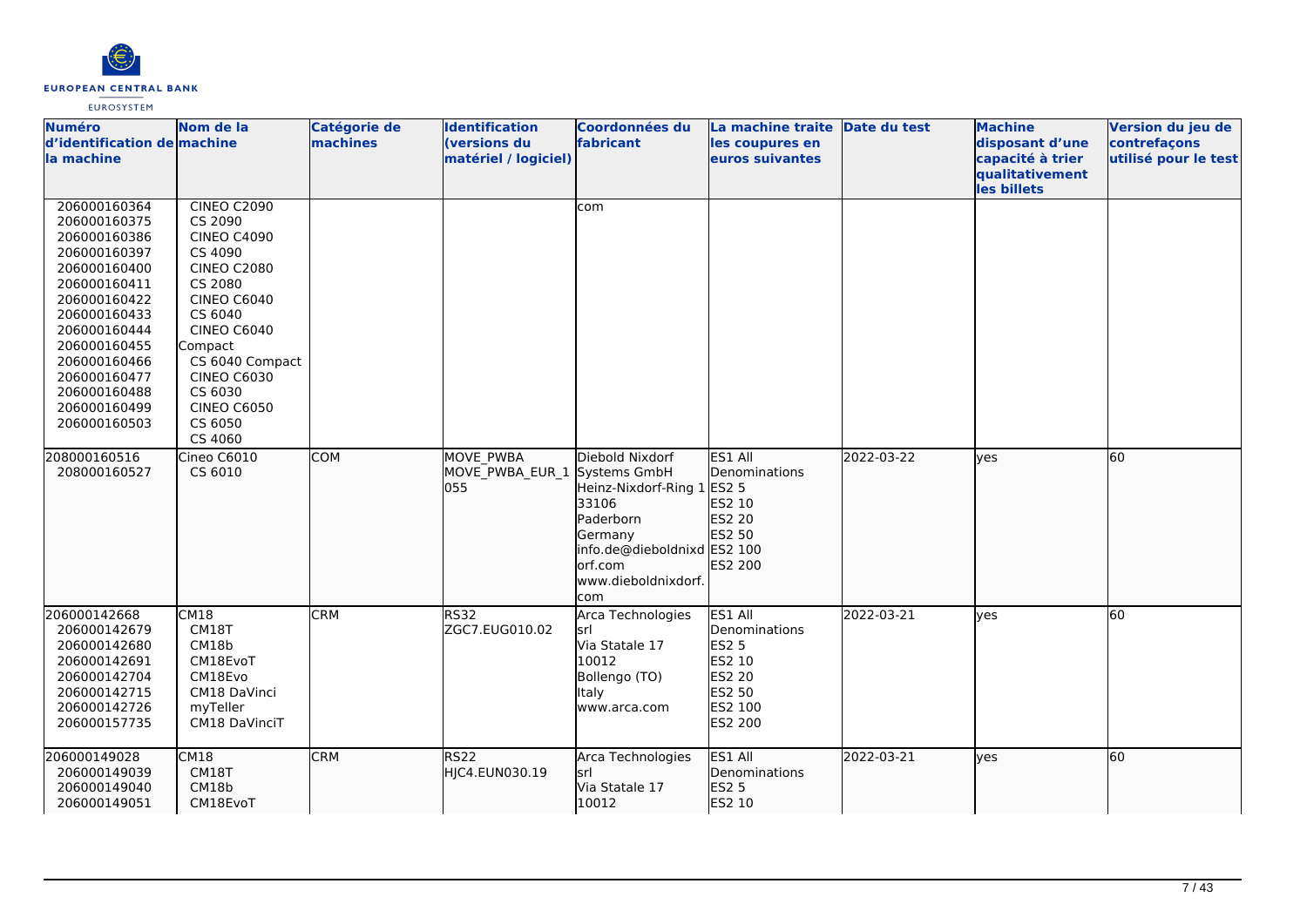

| <b>Numéro</b><br>d'identification de machine<br>la machine                                                                                                                                                                   | Nom de la                                                                                                                                                                                                                                                    | Catégorie de<br>machines | <b>Identification</b><br>(versions du<br>matériel / logiciel) | Coordonnées du<br>fabricant                                                                                                | La machine traite Date du test<br>les coupures en<br>euros suivantes                                |            | <b>Machine</b><br>disposant d'une<br>capacité à trier<br>qualitativement<br>les billets | Version du jeu de<br>contrefaçons<br>utilisé pour le test |
|------------------------------------------------------------------------------------------------------------------------------------------------------------------------------------------------------------------------------|--------------------------------------------------------------------------------------------------------------------------------------------------------------------------------------------------------------------------------------------------------------|--------------------------|---------------------------------------------------------------|----------------------------------------------------------------------------------------------------------------------------|-----------------------------------------------------------------------------------------------------|------------|-----------------------------------------------------------------------------------------|-----------------------------------------------------------|
| 206000149062<br>206000149073<br>206000149084<br>206000157746                                                                                                                                                                 | CM18Evo<br>CM18 DaVinci<br>myTeller<br>CM18 DaVinciT                                                                                                                                                                                                         |                          |                                                               | Bollengo (TO)<br><b>Italy</b><br>www.arca.com                                                                              | <b>ES2 20</b><br>ES2 50<br>ES2 100<br>ES2 200                                                       |            |                                                                                         |                                                           |
| 207000159395<br>207000159408<br>207000159419<br>207000159420<br>207000159431<br>207000159442<br>207000159453<br>207000159464<br>207000159475<br>207000159486<br>207000159497<br>207000159501<br>207000159512<br>207000159523 | SelfServ 32<br>SelfServ 31<br>SelfServ 34<br>SelfServ 36<br>SelfServ 38<br><b>MIMO</b><br>Personas 76 M-<br>Series<br>Personas 86 M-<br>Series<br>Personas 87 M-<br>Series<br>Personas 90<br>SelfServ 81<br>SelfServ 82<br>SelfServ 84<br>SelfServ 88        | <b>CCM</b>               | HBV-EUR-<br>HVE100-CS-17N                                     | <b>NCR Financial</b><br>Solutions Group Ltd<br>3 Fulton Road<br>DD2 4SW Tayside<br>Dundee<br>United Kingdom<br>www.ncr.com | ES1 All<br>Denominations<br><b>ES2 5</b><br>ES2 10<br>ES2 20<br>ES2 50<br>ES2 100<br><b>ES2 200</b> | 2022-03-16 | Ino                                                                                     | 60                                                        |
| 207000159885<br>207000159896<br>207000159909<br>207000159910<br>207000159921<br>207000159932<br>207000159943<br>207000159954<br>207000159965<br>207000159976<br>207000159987<br>207000159998<br>207000160003<br>207000160014 | SelfServ 32<br>SelfServ 31<br>SelfServ 34<br>SelfServ 36<br>SelfServ 38<br><b>MIMO</b><br>Personas 76 M-<br>Series<br>Personas 86 M-<br>Series<br>Personas 87 M-<br><b>Series</b><br>Personas 90<br>SelfServ 81<br>SelfServ 82<br>SelfServ 84<br>SelfServ 88 | <b>CCM</b>               | Bunch Note<br>Acceptor<br>HBV+-EUR-<br>HVE100-CS-17N          | <b>NCR Financial</b><br>Solutions Group Ltd<br>3 Fulton Road<br>DD2 4SW Tayside<br>Dundee<br>United Kingdom<br>www.ncr.com | ES1 All<br>Denominations<br>ES2 5<br>ES2 10<br>ES2 20<br>ES2 50<br>ES2 100<br>ES2 200               | 2022-03-16 | Ino                                                                                     | 60                                                        |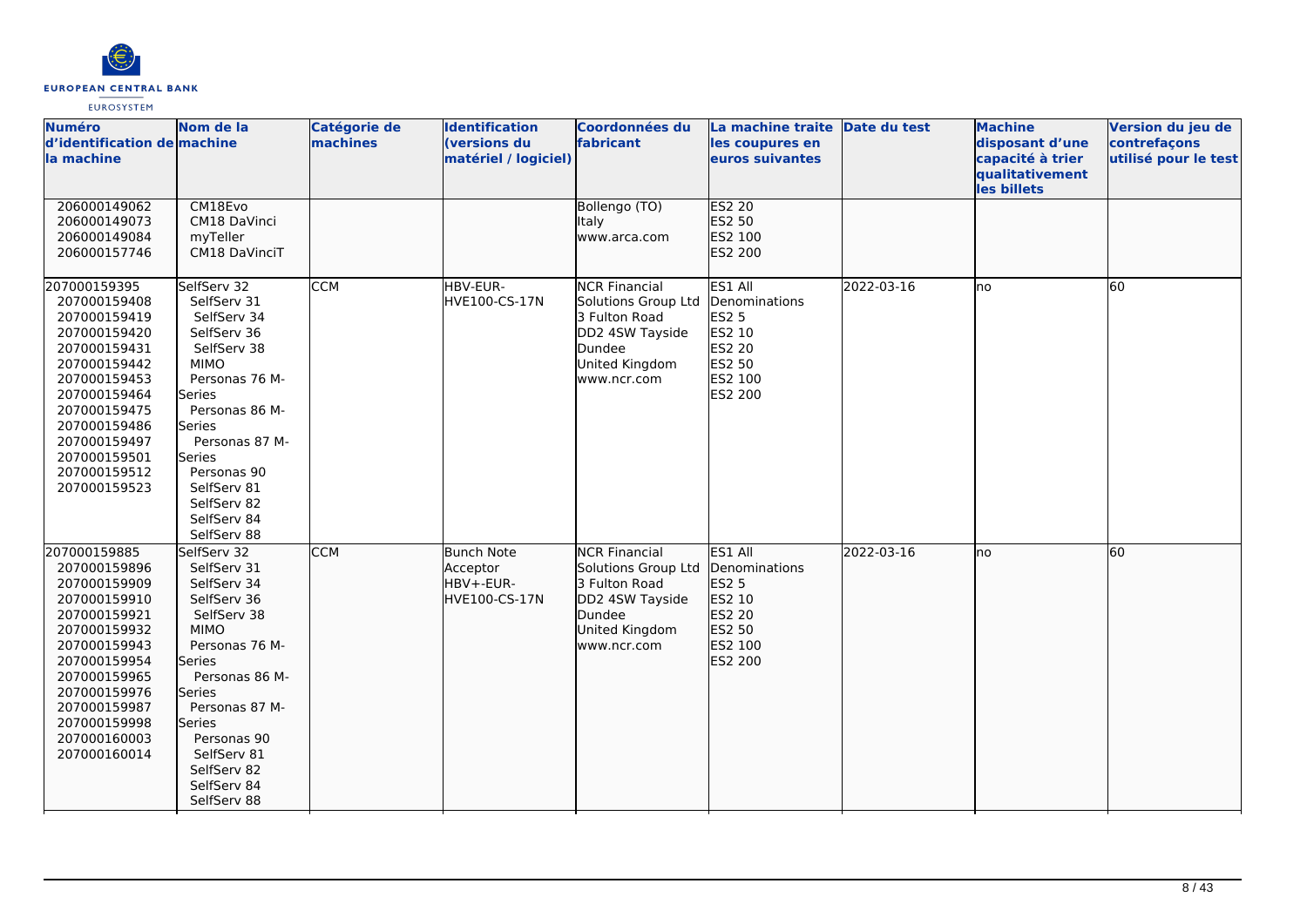

| <b>Numéro</b>                                                                                                                                                | Nom de la                                                                                                          | Catégorie de | <b>Identification</b>                          | <b>Coordonnées du</b>                                                                                                                           | La machine traite Date du test                                                               |            | <b>Machine</b>                                                        | Version du jeu de                    |
|--------------------------------------------------------------------------------------------------------------------------------------------------------------|--------------------------------------------------------------------------------------------------------------------|--------------|------------------------------------------------|-------------------------------------------------------------------------------------------------------------------------------------------------|----------------------------------------------------------------------------------------------|------------|-----------------------------------------------------------------------|--------------------------------------|
| d'identification de machine<br>la machine                                                                                                                    |                                                                                                                    | machines     | (versions du<br>matériel / logiciel)           | fabricant                                                                                                                                       | les coupures en<br>euros suivantes                                                           |            | disposant d'une<br>capacité à trier<br>qualitativement<br>les billets | contrefaçons<br>utilisé pour le test |
| 206000159599<br>206000159602<br>206000159613<br>206000159624<br>206000159635<br>206000159646<br>206000159657<br>206000159668<br>206000159679<br>206000159680 | LC71<br><b>LC70</b><br>LC63<br>LC94<br>LC51<br><b>LC50</b><br>ezATM6100<br>ezATM6000<br><b>RC91</b><br><b>RC93</b> | <b>CRM</b>   | BV3<br>GAUL2203040E                            | ATEC AP Co. Ltd.<br>9F, 7, 289, Pangyo-<br>ro, Bundang-gu,<br>Seongnam-si<br>13488<br>Gyeonggi-do<br>South Korea<br>http://www.atecap.k ES2 200 | ES1 All<br>Denominations<br><b>ES2 5</b><br>ES2 10<br>ES2 20<br>ES2 50<br>ES2 100            | 2022-03-15 | yes                                                                   | 60                                   |
| 207000159772<br>207000159783<br>207000159794                                                                                                                 | Series 100, ATM<br>Model 20<br>Series 100, ATM<br>Model 21<br>Series 100, ATM<br>Model 22                          | <b>CCM</b>   | G60 with BV10<br>EU35AA                        | Fujitsu Frontech<br>Limited<br>1766 Yanokuchi,<br>Inagi-shi<br>206-855<br>Tokyo<br>Japan<br>www.frontech.fujitsu ES2 200<br>.com/en             | ES1 All<br>Denominations<br>ES2 5<br>ES2 10<br>ES2 20<br>ES2 50<br>ES2 100                   | 2022-03-03 | lno                                                                   | 60                                   |
| 206000159715<br>206000159726<br>206000159737                                                                                                                 | Series 100 ATM,<br>Model 20<br>Series 100 ATM,<br>Model 21<br>Series 100 ATM,<br>Model 22                          | <b>CRM</b>   | GBRU<br><b>GBNA with GBVM</b><br>EU7594        | Fujitsu Frontech<br>Limited<br>1766 Yanokuchi,<br>Inagi-shi<br>206-855<br>Tokyo<br>Japan<br>www.frontech.fujitsu ES2 200<br>.com/en             | ES1 All<br>Denominations<br><b>ES2 5</b><br>ES2 10<br>ES2 20<br>ES2 50<br>ES2 100            | 2022-03-02 | yes                                                                   | 60                                   |
| 206000159748<br>206000159759<br>206000159760                                                                                                                 | Serie 8000, Model<br>8148<br>Serie 8000, Model<br>8048R<br>Serie 8000, Model<br>18028R                             | <b>CRM</b>   | <b>GBRU</b><br><b>GBNA</b> with GBVM<br>EU7594 | Denso Ten España,<br>S.A.<br>Cesar Vallejo nº 16<br>29004<br>Malaga<br>Spain<br>www.ftesa.es                                                    | ES1 All<br>Denominations<br><b>ES2 5</b><br>ES2 10<br>ES2 20<br>ES2 50<br>ES2 100<br>ES2 200 | 2022-03-02 | lves                                                                  | 60                                   |
| 206000159533                                                                                                                                                 | Series 100 ATM,                                                                                                    | <b>CRM</b>   | GBRU                                           | Fujitsu Frontech                                                                                                                                | ES1 All                                                                                      | 2022-03-01 | lyes                                                                  | 60                                   |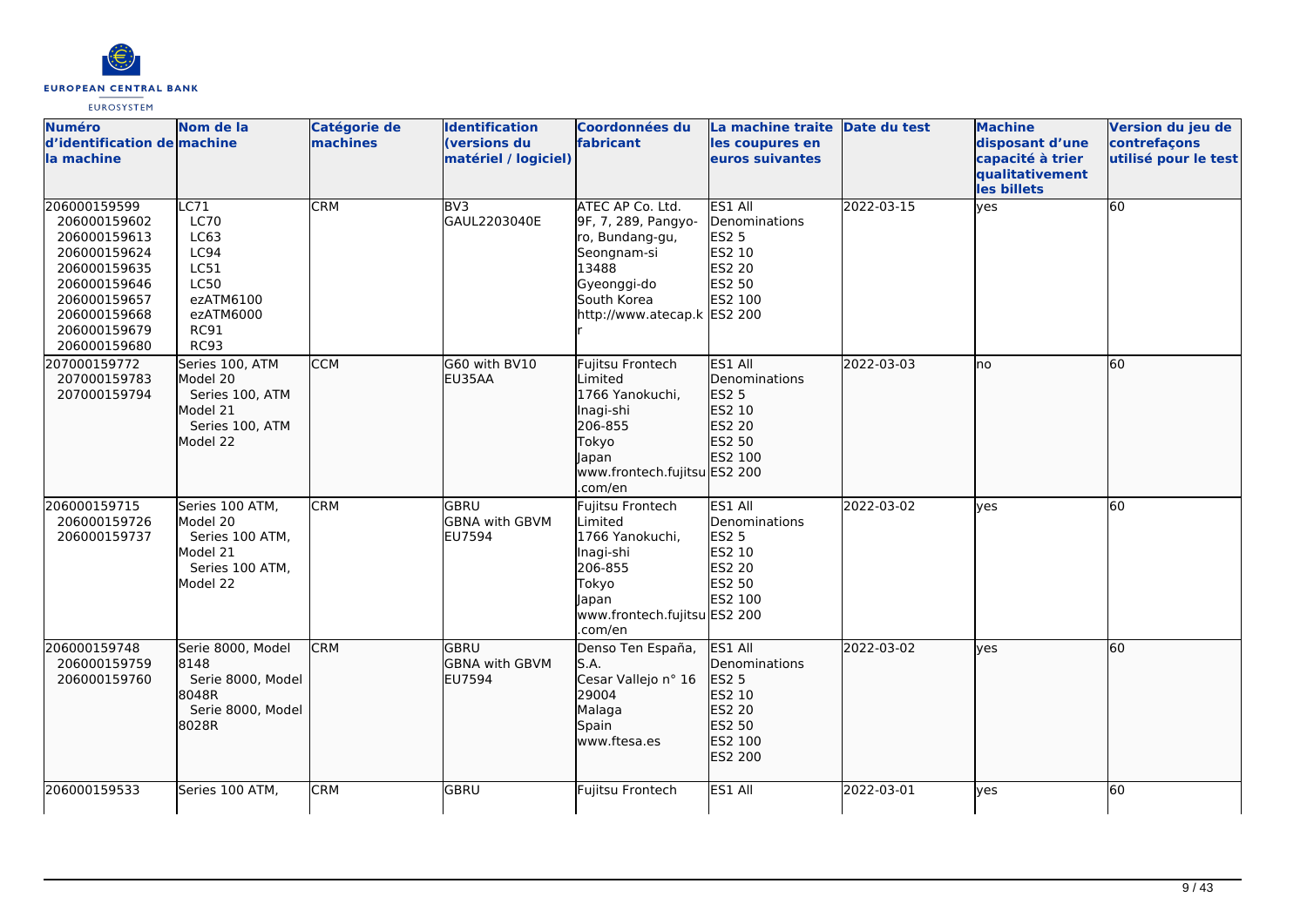

| <b>Numéro</b><br>d'identification de machine<br>la machine | Nom de la                                                                              | Catégorie de<br>machines | <b>Identification</b><br>(versions du<br>matériel / logiciel) | Coordonnées du<br>fabricant                                                                                                         | La machine traite Date du test<br>les coupures en<br>euros suivantes                  |            | <b>Machine</b><br>disposant d'une<br>capacité à trier<br>qualitativement<br>les billets | Version du jeu de<br>contrefaçons<br>utilisé pour le test |
|------------------------------------------------------------|----------------------------------------------------------------------------------------|--------------------------|---------------------------------------------------------------|-------------------------------------------------------------------------------------------------------------------------------------|---------------------------------------------------------------------------------------|------------|-----------------------------------------------------------------------------------------|-----------------------------------------------------------|
| 206000159544<br>206000159555                               | Model 20<br>Series 100 ATM,<br>Model 21<br>Series 100 ATM,<br>Model 22                 |                          | GBNA with BV100E<br>EU7594                                    | Limited<br>1766 Yanokuchi.<br>Inagi-shi<br>206-855<br>Tokyo<br>Japan<br>www.frontech.fujitsu ES2 200<br>.com/en                     | Denominations<br><b>ES2 5</b><br>ES2 10<br><b>ES2 20</b><br>ES2 50<br>ES2 100         |            |                                                                                         |                                                           |
| 206000159566<br>206000159577<br>206000159588               | Serie 8000, Model<br>8148<br>Serie 8000, Model<br>8048R<br>Serie 8000, Model<br>8028R  | <b>CRM</b>               | <b>GBRU</b><br>GBNA with BV100E<br>EU7594                     | Denso Ten España,<br>S.A.<br>Cesar Vallejo nº 16<br>29004<br>Malaga<br>Spain<br>www.ftesa.es                                        | ES1 All<br>Denominations<br>ES2 5<br>ES2 10<br>ES2 20<br>ES2 50<br>ES2 100<br>ES2 200 | 2022-03-01 | <b>lyes</b>                                                                             | 60                                                        |
| 206000159338<br>206000159349<br>206000159350               | Series 100 ATM<br>Model 20<br>Series 100 ATM<br>Model 21<br>Series 100 ATM<br>Model 22 | <b>CRM</b>               | <b>GBRU</b><br>GBNA with BV100<br><b>EU7594</b>               | Fujitsu Frontech<br>Limited<br>1766 Yanokuchi,<br>Inagi-shi<br>206-855<br>Tokyo<br>Japan<br>www.frontech.fujitsu ES2 200<br>.com/en | ES1 All<br>Denominations<br><b>ES2 5</b><br>ES2 10<br>ES2 20<br>ES2 50<br>ES2 100     | 2022-02-28 | lyes                                                                                    | 60                                                        |
| 206000159361<br>206000159372<br>206000159383               | Serie 8000, Model<br>8148<br>Serie 8000, Model<br>8048R<br>Serie 8000, Model<br>8028R  | <b>CRM</b>               | GBRU<br>GBNA with BV100<br>EU7594                             | Denso Ten España,<br>S.A.<br>Cesar Vallejo nº 16<br>29004<br>Malaga<br>Spain<br>www.ftesa.es                                        | ES1 All<br>Denominations<br>ES2 5<br>ES2 10<br>ES2 20<br>ES2 50<br>ES2 100<br>ES2 200 | 2022-02-28 | <b>lyes</b>                                                                             | 60                                                        |
| 206000159225                                               | CI-50_RBW-15X                                                                          | <b>CRM</b>               | HVE-2XX<br>5008                                               | Glory Global<br>Solutions<br>Thomas-Edison-Platz ES2 5                                                                              | ES1 All<br>Denominations                                                              | 2022-02-24 | lves                                                                                    | 60                                                        |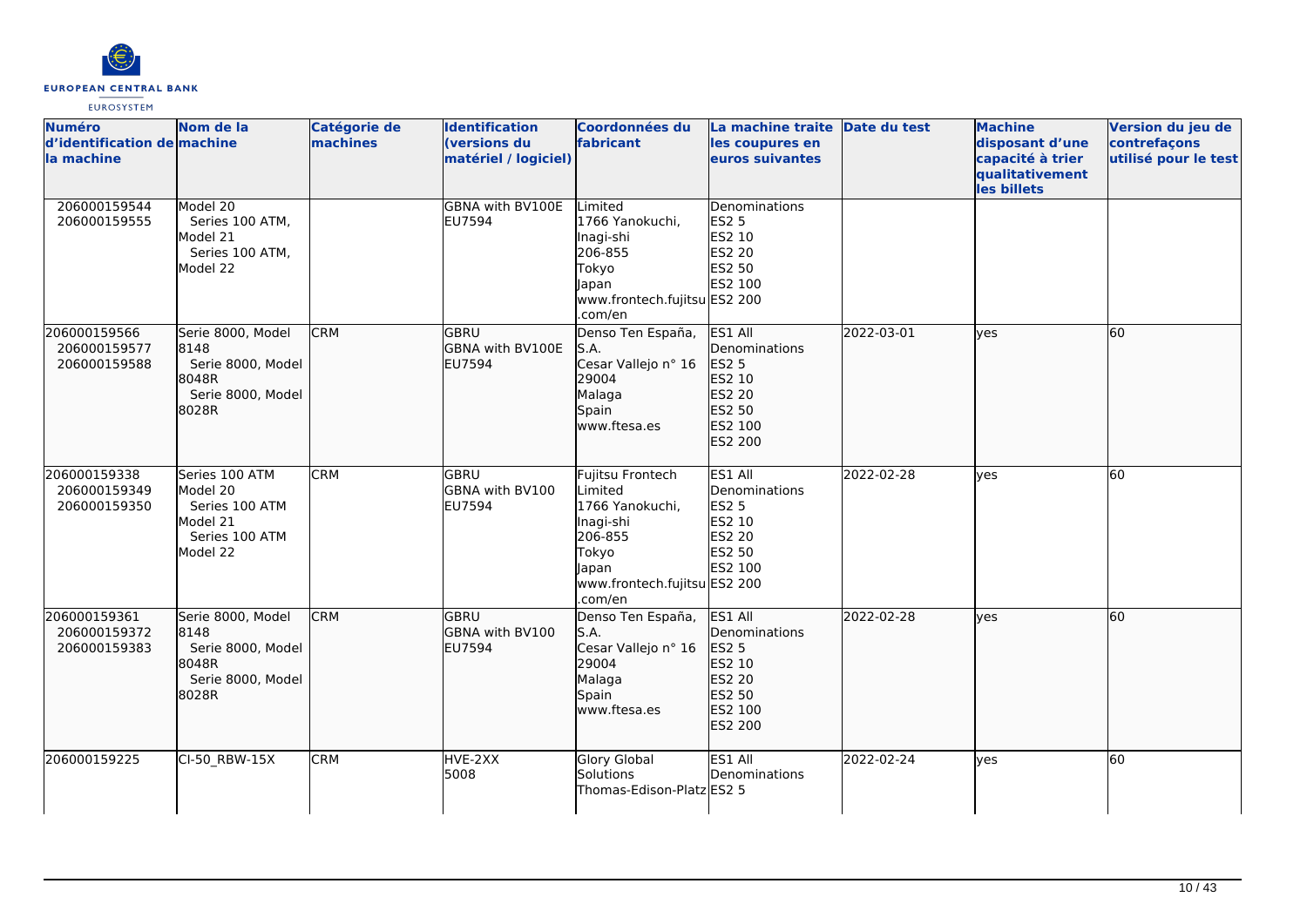

| <b>Numéro</b><br>d'identification de machine<br>la machine | Nom de la                | Catégorie de<br>machines | <b>Identification</b><br>(versions du<br>matériel / logiciel) | <b>Coordonnées du</b><br>fabricant                                                                                                                                                     | La machine traite Date du test<br>les coupures en<br>euros suivantes              |            | <b>Machine</b><br>disposant d'une<br>capacité à trier<br>qualitativement<br>les billets | Version du jeu de<br>contrefaçons<br>utilisé pour le test |
|------------------------------------------------------------|--------------------------|--------------------------|---------------------------------------------------------------|----------------------------------------------------------------------------------------------------------------------------------------------------------------------------------------|-----------------------------------------------------------------------------------|------------|-----------------------------------------------------------------------------------------|-----------------------------------------------------------|
|                                                            |                          |                          |                                                               | 63263<br>Neu-Isenburg<br>Germany<br>www.gloryglobalsolu ES2 200<br>tions.com                                                                                                           | <b>ES2 10</b><br>ES2 20<br>ES2 50<br>ES2 100                                      |            |                                                                                         |                                                           |
| 206000159214                                               | SmartPay VTS             | <b>CRM</b>               | <b>CRM9250</b><br>V22004A0B2                                  | Printec Hellas<br>S.M.S.A.<br>7-7A, Poseidonos<br>Ave. & Lokridos Str.<br>18344<br>Moschato, Athens<br>Greece<br>e.vasiliadou@printecES2 200<br>group.com<br>www.printecgroup.c<br>lom | ES1 All<br>Denominations<br><b>ES2 5</b><br>ES2 10<br>ES2 20<br>ES2 50<br>ES2 100 | 2022-02-16 | lyes                                                                                    | 60                                                        |
| 206000158689<br>206000158690                               | <b>RBG-200</b><br>RZ-200 | <b>CRM</b>               | <b>HVD-200</b><br>6618                                        | <b>Glory Global</b><br>Solutions<br>Thomas-Edison-Platz ES2 5<br>63263<br>Neu-Isenburg<br>Germany<br>www.gloryglobalsolu ES2 200<br>tions.com                                          | ES1 All<br>Denominations<br>ES2 10<br>ES2 20<br>ES2 50<br>ES2 100                 | 2022-02-11 | yes                                                                                     | 60                                                        |
| 206000158725<br>206000158736                               | <b>RBG-200</b><br>RZ-200 | <b>CRM</b>               | <b>HVD-210</b><br>6618                                        | <b>Glory Global</b><br>Solutions<br>Thomas-Edison-Platz ES2 5<br>63263<br>Neu-Isenburg<br>Germany<br>www.gloryglobalsolu ES2 200<br>tions.com                                          | ES1 All<br>Denominations<br>ES2 10<br>ES2 20<br>ES2 50<br>ES2 100                 | 2022-02-11 | lves                                                                                    | 60                                                        |
| 207000158964                                               | SmartPay Lobby<br>Plus   | <b>CCM</b>               | <b>BIM2020</b><br>13-EU-15                                    | Printec Hellas<br>S.M.S.A.<br>7-7A, Poseidonos                                                                                                                                         | ES1 All<br>Denominations<br><b>ES2 5</b>                                          | 2022-02-11 | Ino                                                                                     | 60                                                        |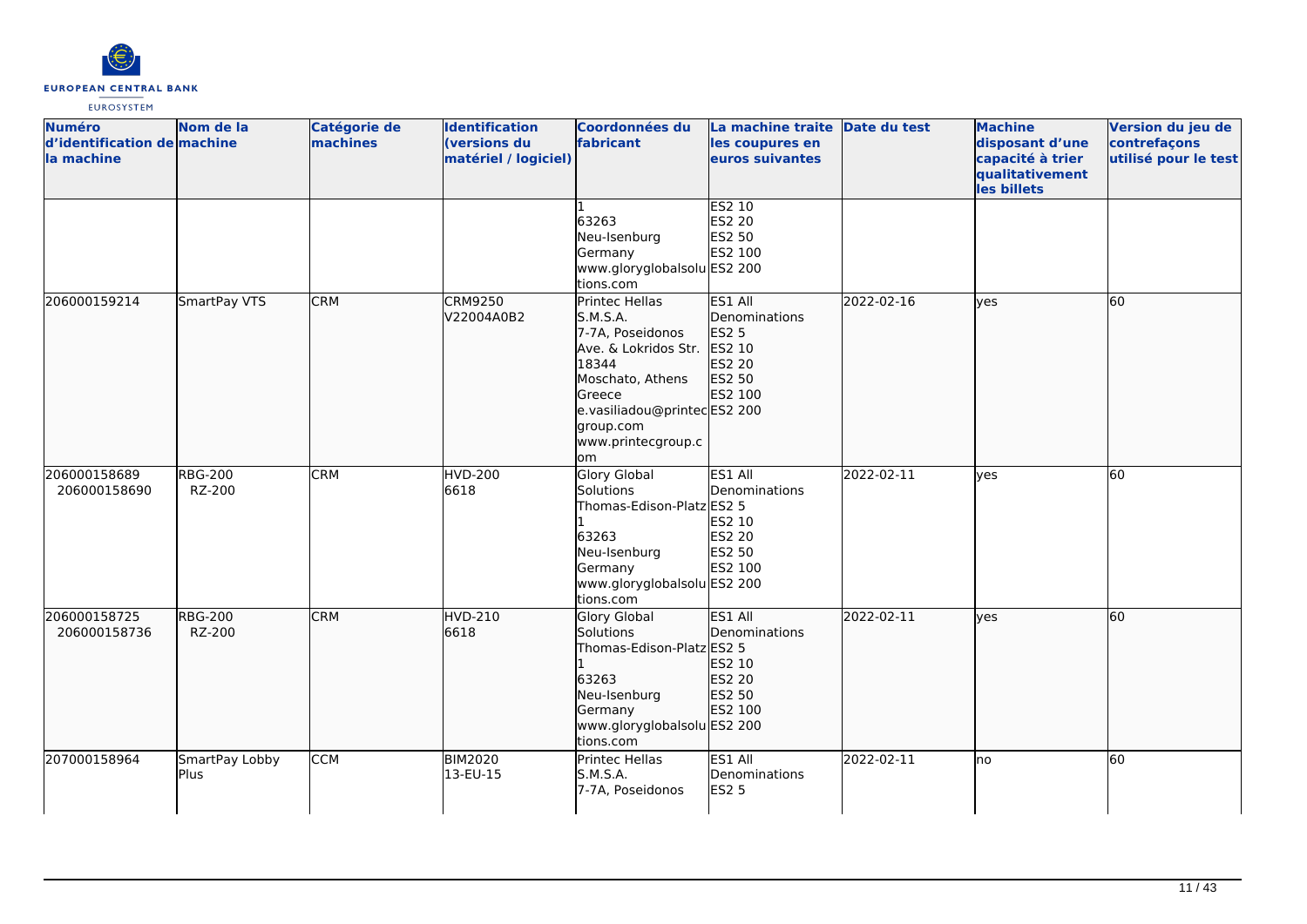

| <b>Numéro</b><br>d'identification de machine<br>la machine | Nom de la                | <b>Catégorie de</b><br>machines | <b>Identification</b><br>(versions du<br>matériel / logiciel) | Coordonnées du<br>fabricant                                                                                                                                       | La machine traite Date du test<br>les coupures en<br>euros suivantes |            | <b>Machine</b><br>disposant d'une<br>capacité à trier<br>qualitativement<br>les billets | Version du jeu de<br>contrefaçons<br>utilisé pour le test |
|------------------------------------------------------------|--------------------------|---------------------------------|---------------------------------------------------------------|-------------------------------------------------------------------------------------------------------------------------------------------------------------------|----------------------------------------------------------------------|------------|-----------------------------------------------------------------------------------------|-----------------------------------------------------------|
|                                                            |                          |                                 |                                                               | Ave. & Lokridos Str.<br>18344<br>Moschato, Athens<br>Greece<br>e.vasiliadou@printecES2 200<br>group.com<br>www.printecgroup.c<br>om                               | <b>ES2 10</b><br>ES2 20<br>ES2 50<br>ES2 100                         |            |                                                                                         |                                                           |
| 206000158532                                               | Ray Maxi                 | <b>CRM</b>                      | V01.00.14                                                     | Masterwork<br>Automodules<br>4F, 223, Chong Yang ES2 5<br>Rd<br>115 Nangang<br>Taipei<br>Taiwan<br>www.automodules.c ES2 200<br>om                                | ES1 All<br>Denominations<br>ES2 10<br>ES2 20<br>ES2 50<br>ES2 100    | 2022-02-09 | lyes                                                                                    | 60                                                        |
| 206000158543                                               | Ray Ultra                | <b>CRM</b>                      | v000019                                                       | Masterwork<br>Automodules<br>4F, 223, Chong Yang ES2 5<br>Rd<br>115 Nangang<br>Taipei<br>Taiwan<br>www.automodules.c ES2 200<br>om                                | ES1 All<br>Denominations<br>ES2 10<br>ES2 20<br>ES2 50<br>ES2 100    | 2022-02-09 | yes                                                                                     | 60                                                        |
| 206000158576                                               | TellerInfinity           | <b>CRM</b>                      | <b>SDA II</b><br>Model Package:<br>24                         | <b>Glory Global</b><br>Solutions<br>536-87-0978 version Thomas-Edison-Platz ES2 5<br>63263<br>Neu-Isenburg<br>Germany<br>www.gloryglobalsolu ES2 200<br>tions.com | ES1 All<br>Denominations<br>ES2 10<br>ES2 20<br>ES2 50<br>ES2 100    | 2022-02-09 | lyes                                                                                    | 60                                                        |
| 206000158008<br>206000158019                               | <b>RBG-200</b><br>RZ-200 | <b>CRM</b>                      | <b>HVD-200</b><br>0514                                        | Glory Global<br>Solutions<br>Thomas-Edison-Platz ES2 5                                                                                                            | ES1 All<br>Denominations                                             | 2022-02-03 | <b>ves</b>                                                                              | 60                                                        |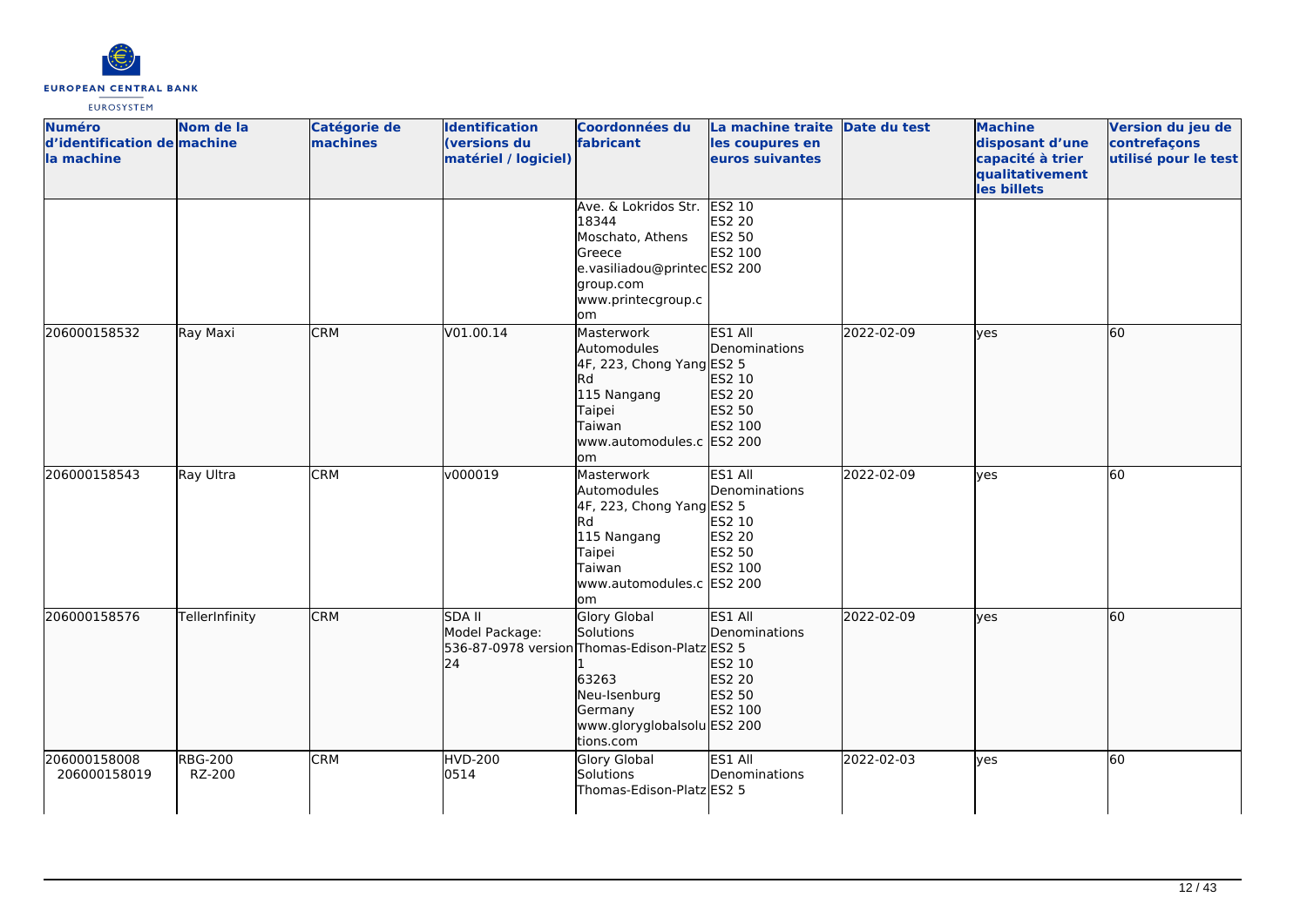

| <b>Numéro</b><br>d'identification de machine<br>la machine                                                                                                                                                                                   | Nom de la                                                                                                                                                                                                                                                                   | <b>Catégorie de</b><br>machines | <b>Identification</b><br>(versions du<br>matériel / logiciel)                                                                                                                       | <b>Coordonnées du</b><br>fabricant                                                                                                                                  | La machine traite Date du test<br>les coupures en<br>euros suivantes                                |            | <b>Machine</b><br>disposant d'une<br>capacité à trier<br>qualitativement<br>les billets | Version du jeu de<br>contrefaçons<br>utilisé pour le test |
|----------------------------------------------------------------------------------------------------------------------------------------------------------------------------------------------------------------------------------------------|-----------------------------------------------------------------------------------------------------------------------------------------------------------------------------------------------------------------------------------------------------------------------------|---------------------------------|-------------------------------------------------------------------------------------------------------------------------------------------------------------------------------------|---------------------------------------------------------------------------------------------------------------------------------------------------------------------|-----------------------------------------------------------------------------------------------------|------------|-----------------------------------------------------------------------------------------|-----------------------------------------------------------|
|                                                                                                                                                                                                                                              |                                                                                                                                                                                                                                                                             |                                 |                                                                                                                                                                                     | 63263<br>Neu-Isenburg<br>Germany<br>www.gloryglobalsolu ES2 200<br>tions.com                                                                                        | ES2 10<br><b>ES2 20</b><br>ES2 50<br>ES2 100                                                        |            |                                                                                         |                                                           |
| 206000158042<br>206000158053                                                                                                                                                                                                                 | <b>RBG-200</b><br>RZ-200                                                                                                                                                                                                                                                    | <b>CRM</b>                      | HVD-210<br>0514                                                                                                                                                                     | Glory Global<br>Solutions<br>Thomas-Edison-Platz ES2 5<br>63263<br>Neu-Isenburg<br>Germany<br>www.gloryglobalsolu ES2 200<br>tions.com                              | ES1 All<br>Denominations<br>ES2 10<br>ES2 20<br>ES2 50<br>ES2 100                                   | 2022-02-03 | lves                                                                                    | 60                                                        |
| 206000111375                                                                                                                                                                                                                                 | CM18 (T)plus                                                                                                                                                                                                                                                                | <b>CRM</b>                      | RS32H<br>ZGC4.EUG005.05                                                                                                                                                             | Ratiodata SE<br>Denecken Heide 4<br>30900<br>Weidemark<br>Germany<br>Uwe.Merker@ratiod<br>ata.de<br>www.ratiodata.de                                                | ES1 All<br>Denominations<br><b>ES2 5</b><br>ES2 10<br>ES2 20<br><b>ES2 50</b><br>ES2 100<br>ES2 200 | 2022-02-02 | lves                                                                                    | $\overline{60}$                                           |
| 210000159050<br>210000159061<br>210000159072<br>210000159083<br>210000159094<br>210000159107<br>210000159118<br>210000159129<br>210000159130<br>210000159141<br>210000159152<br>210000159163<br>210000159174<br>210000159185<br>210000159196 | <b>BCi-L (Lobby</b><br>Business Change)<br>K206 Combo<br>machine<br>K506 Combo<br>Machine<br>4320 Cash<br><b>Exchange Machine</b><br>4330 Cash<br><b>Exchange Machine</b><br>4380 Cash<br><b>Exchange Machine</b><br>R206 Cash<br>Exchange Machine<br>R <sub>216</sub> Cash | <b>CDM</b>                      | The CPi bank note<br>lreader is an<br>integrated module<br>withim the mach<br>FW:286140530 Note Berkshire<br>table: 523244433<br>Machine application: Wokingham<br>Windows Mini CRM | <b>Consillion Ltd</b><br>Unit 510, Eskdale<br>Road<br>Winnersh Triangle<br><b>RG41 5TU</b><br>United Kingdom<br>mark.price@consillio<br>n.com<br>www.consillion.com | <b>IES1 AII</b><br>Denominations<br>ES2 5<br>ES2 10<br>ES2 20<br>ES2 50<br>ES2 100<br>ES2 200       | 2022-01-31 | Ino                                                                                     | 60                                                        |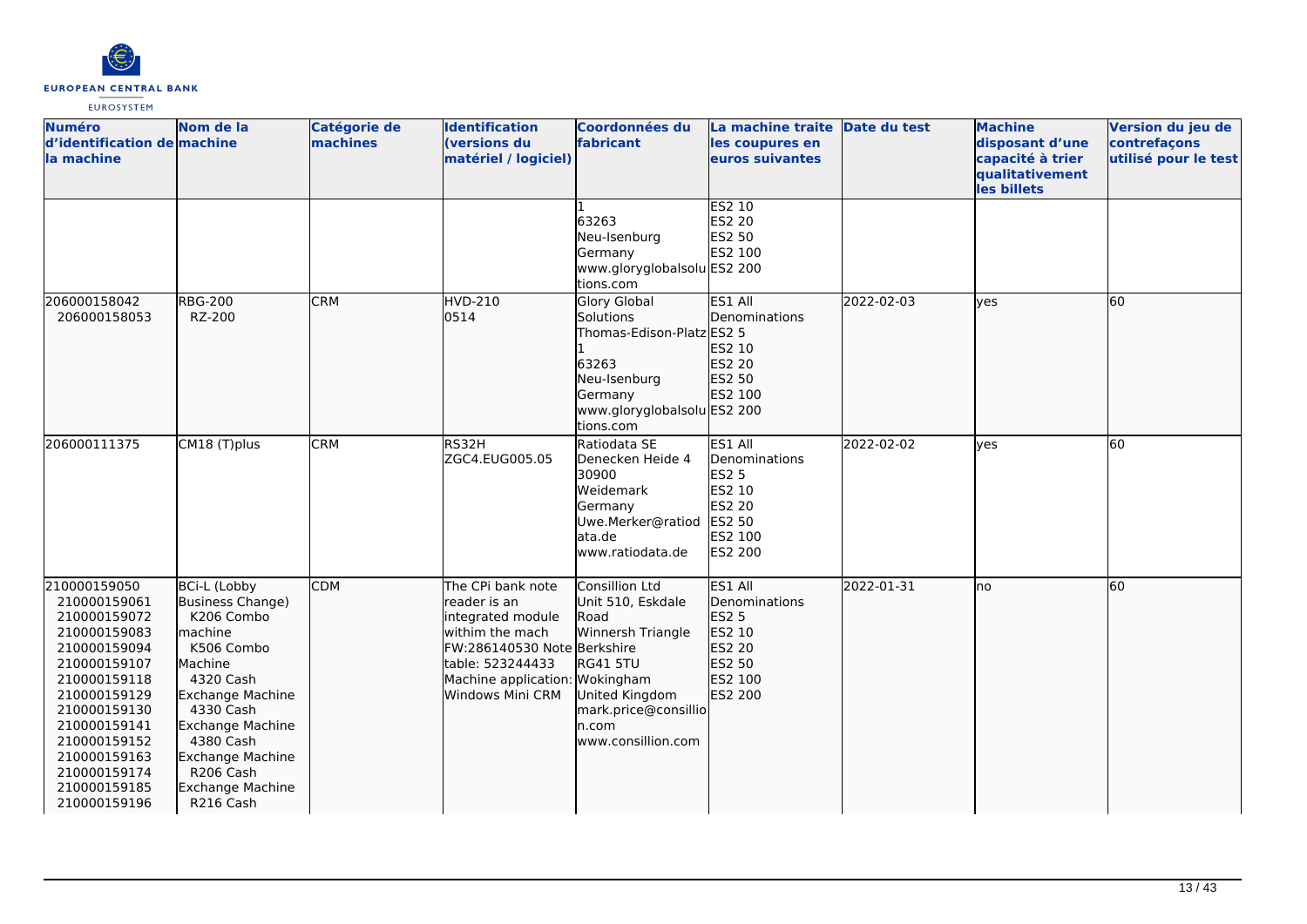

| <b>Numéro</b><br>d'identification de machine<br>la machine                                                                                                                                                                                                                                                                   | Nom de la                                                                                                                                                                                                                                                                                                                                                                     | Catégorie de<br>machines | <b>Identification</b><br>(versions du<br>matériel / logiciel) | Coordonnées du<br>fabricant                                                                                                                                       | La machine traite<br>les coupures en<br>euros suivantes                                  | Date du test | <b>Machine</b><br>disposant d'une<br>capacité à trier<br>qualitativement<br>les billets | Version du jeu de<br>contrefaçons<br>utilisé pour le test |
|------------------------------------------------------------------------------------------------------------------------------------------------------------------------------------------------------------------------------------------------------------------------------------------------------------------------------|-------------------------------------------------------------------------------------------------------------------------------------------------------------------------------------------------------------------------------------------------------------------------------------------------------------------------------------------------------------------------------|--------------------------|---------------------------------------------------------------|-------------------------------------------------------------------------------------------------------------------------------------------------------------------|------------------------------------------------------------------------------------------|--------------|-----------------------------------------------------------------------------------------|-----------------------------------------------------------|
| 210000159209                                                                                                                                                                                                                                                                                                                 | <b>Exchange Machine</b><br>R208 Cash<br>Exchange Machine<br>R218 Cash<br><b>Exchange Machine</b><br>R300 Cash<br><b>Exchange Machine</b><br><b>BCi-6 Business</b><br>Change Machine<br><b>BCi-8 Business</b><br>Change Machine<br><b>BCi-L Business</b><br>Change Machine<br>XDCi Express<br>Deposit and Change<br>Machine<br>XDCi-N Express<br>Deposit and Change<br>Machine |                          |                                                               |                                                                                                                                                                   |                                                                                          |              |                                                                                         |                                                           |
| 206000140212<br>206000140223<br>206000140234<br>206000140245<br>206000140256<br>206000140267<br>206000140278<br>206000140289<br>206000140290<br>206000140303<br>206000140314<br>206000140325<br>206000140336<br>206000140347<br>206000158246<br>206000158257<br>206000158268<br>206000158279<br>206000158280<br>206000158291 | MONIMAX 8600<br>MONIMAX 8000A<br>MONIMAX 8000TA<br>MONIMAX 8200<br>MONIMAX 8200T<br>MONIMAX 8200CL<br>MONIMAX 8200TA<br>MONIMAX 8600T<br>MONIMAX 8600R<br>MONIMAX 8700<br>MONIMAX 8700T<br>MONIMAX 8800<br>MONIMAX 8800T<br>BranchSolution<br>8050<br><b>MONIMAX</b><br>8100QTN<br>MONIMAX 8200S<br>MONIMAX 8200SR<br>MONIMAX 8200ST                                          | <b>CRM</b>               | NH BCU24<br>V 01.00.16                                        | Hyosung TNS Inc<br>Suseo Bldg., 281,<br>Gwangpyeong-ro,<br>Gangnam-gu<br>135-884<br>Seoul<br>South Korea<br>hyunji.jo@hyosung.c ES2 200<br>lom<br>www.hyosung.com | ES1 All<br>Denominations<br><b>ES2 5</b><br>ES2 10<br>ES2 20<br><b>ES2 50</b><br>ES2 100 | 2022-01-25   | yes                                                                                     | 60                                                        |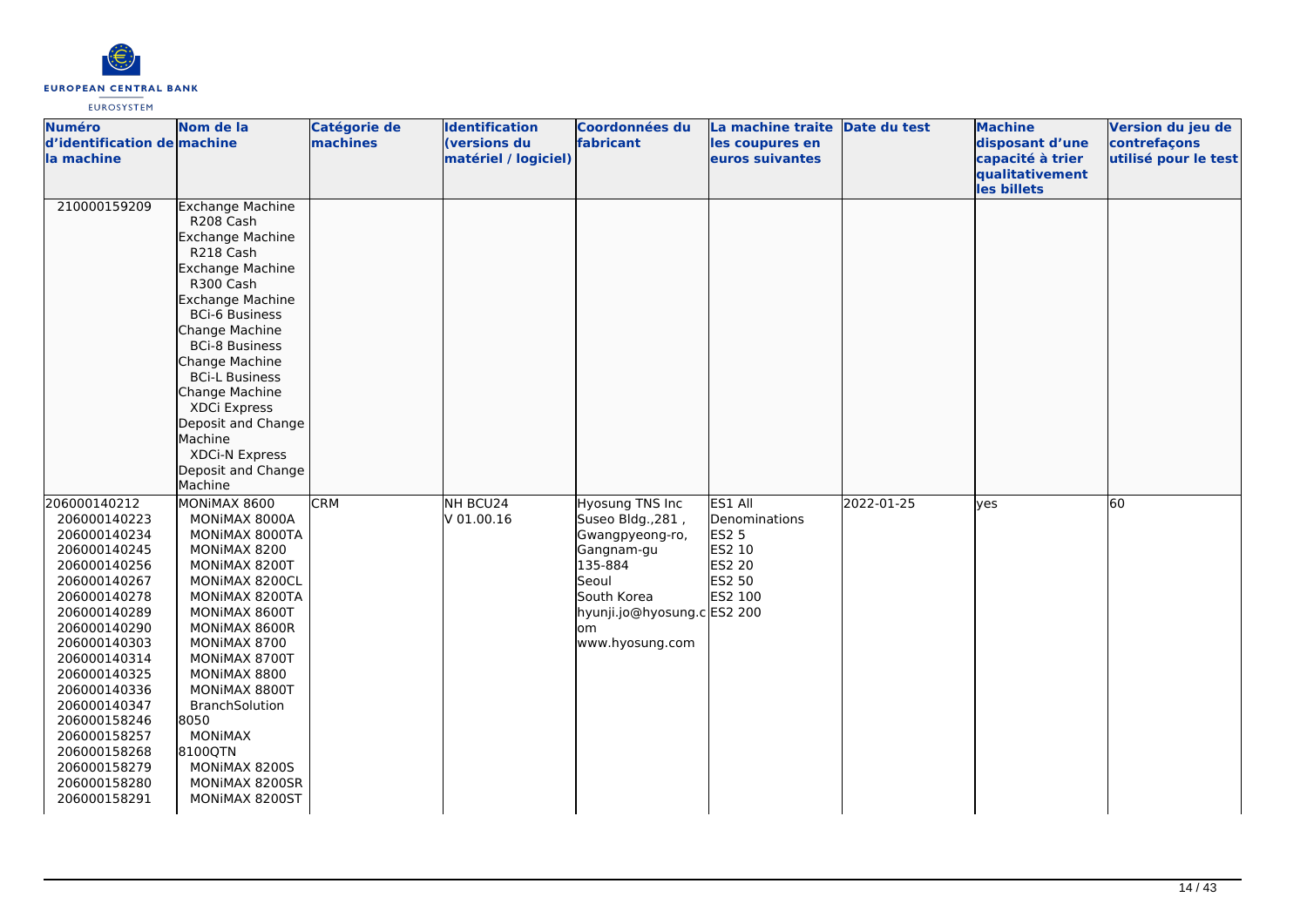

| <b>Numéro</b><br>d'identification de machine<br>la machine                                                                                                                                                                                                                                                                                                                                   | Nom de la                                                                                                                                                                                                                                                                                                                                                                                                     | Catégorie de<br>machines | <b>Identification</b><br>(versions du<br>matériel / logiciel) | Coordonnées du<br>fabricant                                                                                                                                      | La machine traite Date du test<br>les coupures en<br>euros suivantes                     |            | <b>Machine</b><br>disposant d'une<br>capacité à trier<br>qualitativement<br>les billets | Version du jeu de<br>contrefaçons<br>utilisé pour le test |
|----------------------------------------------------------------------------------------------------------------------------------------------------------------------------------------------------------------------------------------------------------------------------------------------------------------------------------------------------------------------------------------------|---------------------------------------------------------------------------------------------------------------------------------------------------------------------------------------------------------------------------------------------------------------------------------------------------------------------------------------------------------------------------------------------------------------|--------------------------|---------------------------------------------------------------|------------------------------------------------------------------------------------------------------------------------------------------------------------------|------------------------------------------------------------------------------------------|------------|-----------------------------------------------------------------------------------------|-----------------------------------------------------------|
| 206000158304                                                                                                                                                                                                                                                                                                                                                                                 | MONIMAX 8200QT<br>MONIMAX 8600SR<br>MONIMAX 8700TE                                                                                                                                                                                                                                                                                                                                                            |                          |                                                               |                                                                                                                                                                  |                                                                                          |            |                                                                                         |                                                           |
| 206000156870<br>206000156881<br>206000156892<br>206000156905<br>206000156916<br>206000156927<br>206000156938<br>206000156949<br>206000156950<br>206000156961<br>206000156972<br>206000156983<br>206000156994<br>206000157007<br>206000157018<br>206000157029<br>206000157030<br>206000157041<br>206000157052<br>206000157063<br>206000157074<br>206000157085<br>206000157096<br>206000157109 | <b>CINEO C4060</b><br><b>CINEO C4040</b><br>CS 4040<br><b>CINEO C4080</b><br>CS 4080<br><b>CINEO C4560</b><br>CS 4560<br><b>CINEO C4580</b><br>CS 4580<br><b>CINEO C2090</b><br>CS 2090<br><b>CINEO C4090</b><br>CS 4090<br><b>CINEO C2080</b><br>CS 2080<br>CINEO C6040<br>CS 6040<br>CINEO C6040<br>Compact<br>CS 6040 Compact<br><b>CINEO C6030</b><br>CS 6030<br><b>CINEO C6050</b><br>CS 6050<br>CS 4060 | <b>CRM</b>               | MOVE CWAA<br>MOVE_CWAA_EUR_1 Systems GmbH<br>053              | Diebold Nixdorf<br>Heinz-Nixdorf-Ring 1<br>33106<br>Paderborn<br>Germany<br>info.de@dieboldnixd ES2 100<br>orf.com<br>www.dieboldnixdorf.<br>com                 | ES1 All<br>Denominations<br>ES2 5<br>ES2 10<br>ES2 20<br>ES2 50<br>ES2 200               | 2022-01-25 | lyes                                                                                    | 60                                                        |
| 206000157110<br>206000157121<br>206000157132<br>206000157143<br>206000157154<br>206000157165<br>206000157176<br>206000157187<br>206000157198<br>206000157201<br>206000157212                                                                                                                                                                                                                 | <b>CINEO C4060</b><br><b>CINEO C4040</b><br>CS 4040<br><b>CINEO C4080</b><br>CS 4080<br><b>CINEO C4560</b><br>CS 4560<br><b>CINEO C4580</b><br>CS 4580<br><b>CINEO C2090</b><br>CS 2090                                                                                                                                                                                                                       | <b>CRM</b>               | <b>MOVE CWCA</b><br>MOVE_CWAA_EUR_1<br>053                    | Diebold Nixdorf<br>Systems GmbH<br>Heinz-Nixdorf-Ring 1<br>33106<br>Paderborn<br>Germany<br>info.de@dieboldnixd ES2 100<br>orf.com<br>www.dieboldnixdorf.<br>com | ES1 All<br>Denominations<br><b>ES2 5</b><br>ES2 10<br><b>ES2 20</b><br>ES2 50<br>ES2 200 | 2022-01-25 | yes                                                                                     | 60                                                        |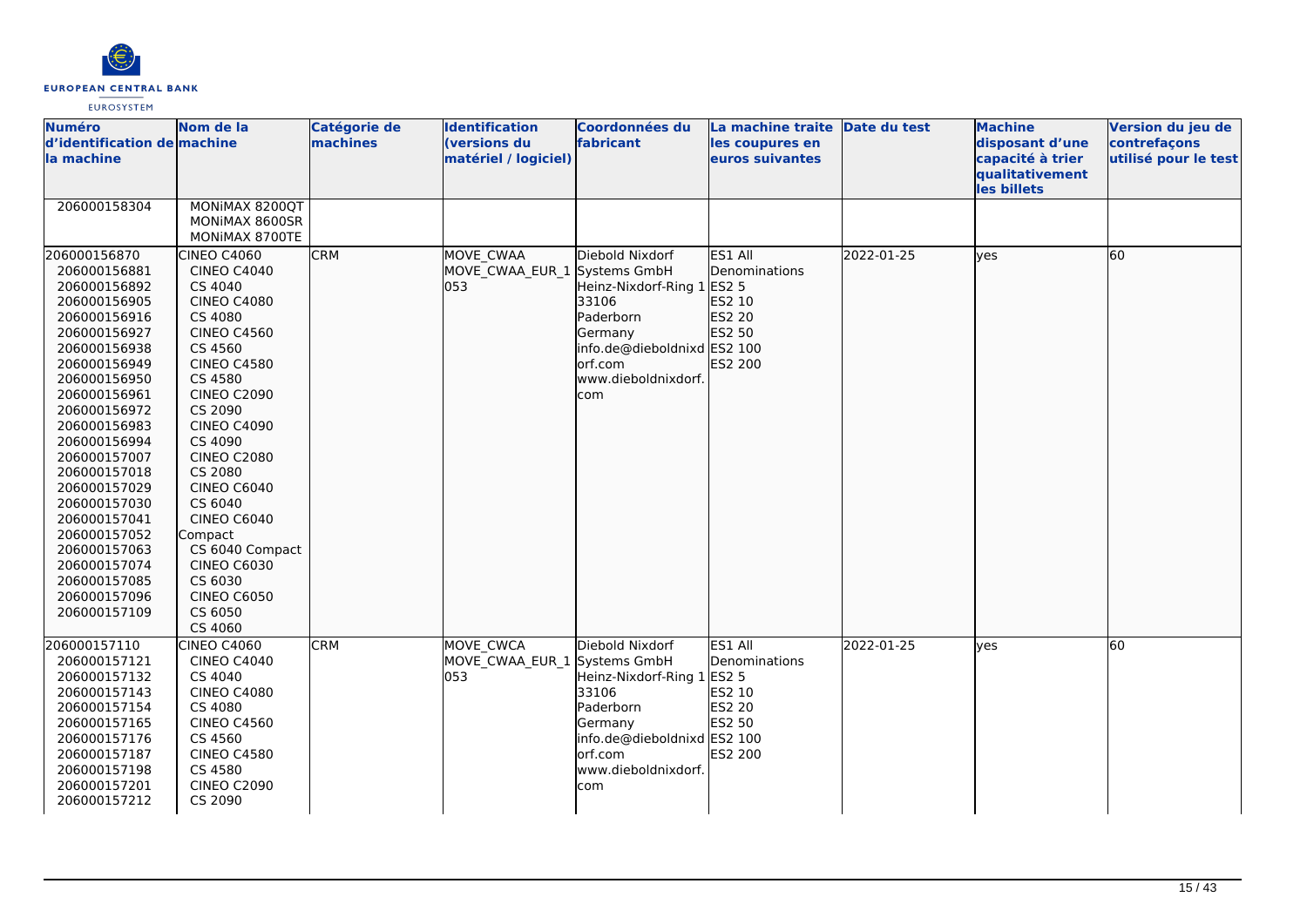

| <b>Numéro</b><br>d'identification de machine<br>la machine                                                                                   | Nom de la                                                                                                                                           | <b>Catégorie de</b><br>machines | <b>Identification</b><br>(versions du<br>matériel / logiciel) | Coordonnées du<br>fabricant                                                                                                                            | La machine traite Date du test<br>les coupures en<br>euros suivantes                     |            | <b>Machine</b><br>disposant d'une<br>capacité à trier<br>qualitativement | Version du jeu de<br>contrefaçons<br>utilisé pour le test |
|----------------------------------------------------------------------------------------------------------------------------------------------|-----------------------------------------------------------------------------------------------------------------------------------------------------|---------------------------------|---------------------------------------------------------------|--------------------------------------------------------------------------------------------------------------------------------------------------------|------------------------------------------------------------------------------------------|------------|--------------------------------------------------------------------------|-----------------------------------------------------------|
| 206000157223                                                                                                                                 | <b>CINEO C4090</b>                                                                                                                                  |                                 |                                                               |                                                                                                                                                        |                                                                                          |            | les billets                                                              |                                                           |
| 206000157234<br>206000157245<br>206000157256<br>206000157267<br>206000157278<br>206000157289<br>206000157290<br>206000157303<br>206000157314 | CS 4090<br><b>CINEO C2080</b><br>CS 2080<br><b>CINEO C6040</b><br>CS 6040<br><b>CINEO C6040</b><br>Compact<br>CS 6040 Compact<br><b>CINEO C6030</b> |                                 |                                                               |                                                                                                                                                        |                                                                                          |            |                                                                          |                                                           |
| 206000157325<br>206000157336<br>206000157347                                                                                                 | CS 6030<br><b>CINEO C6050</b><br>CS 6050<br>CS 4060                                                                                                 |                                 |                                                               |                                                                                                                                                        |                                                                                          |            |                                                                          |                                                           |
| 208000157555<br>208000157566                                                                                                                 | Cineo C6010<br>CS 6010                                                                                                                              | <b>COM</b>                      | <b>MOVE PWBA</b><br>MOVE PWBA EUR 1 Systems GmbH<br>053       | Diebold Nixdorf<br>Heinz-Nixdorf-Ring 1 ES2 5<br>33106<br>Paderborn<br>Germany<br>info.de@dieboldnixd ES2 100<br>orf.com<br>www.dieboldnixdorf.<br>com | ES1 All<br>Denominations<br>ES2 10<br>ES2 20<br>ES2 50<br>ES2 200                        | 2022-01-25 | lves                                                                     | 60                                                        |
| 208000157577<br>208000157588                                                                                                                 | Cineo C6010<br>CS 6010                                                                                                                              | <b>COM</b>                      | MOVE PWCC<br>MOVE_PWBA_EUR_1 Systems GmbH<br>053              | Diebold Nixdorf<br>Heinz-Nixdorf-Ring 1<br>33106<br>Paderborn<br>Germany<br>info.de@dieboldnixd ES2 100<br>orf.com<br>www.dieboldnixdorf.<br>com       | ES1 All<br>Denominations<br><b>ES2 5</b><br>ES2 10<br><b>ES2 20</b><br>ES2 50<br>ES2 200 | 2022-01-25 | lyes                                                                     | 60                                                        |
| 205000158416<br>205000158427<br>205000158438<br>205000158449<br>205000158450                                                                 | MONIMAX 7800T<br>MONIMAX 7700TE<br>MONIMAX 7800<br>MONIMAX 7800I<br>MONIMAX 7800IA                                                                  | <b>CIM</b>                      | NHBCU30<br>V 01.00.01                                         | <b>Hyosung TNS Inc</b><br>Suseo Bldg., 281,<br>Gwangpyeong-ro,<br>Gangnam-gu<br>135-884                                                                | ES1 All<br>Denominations<br>ES2 5<br>ES2 10<br>ES2 20                                    | 2022-01-25 | lno                                                                      | 60                                                        |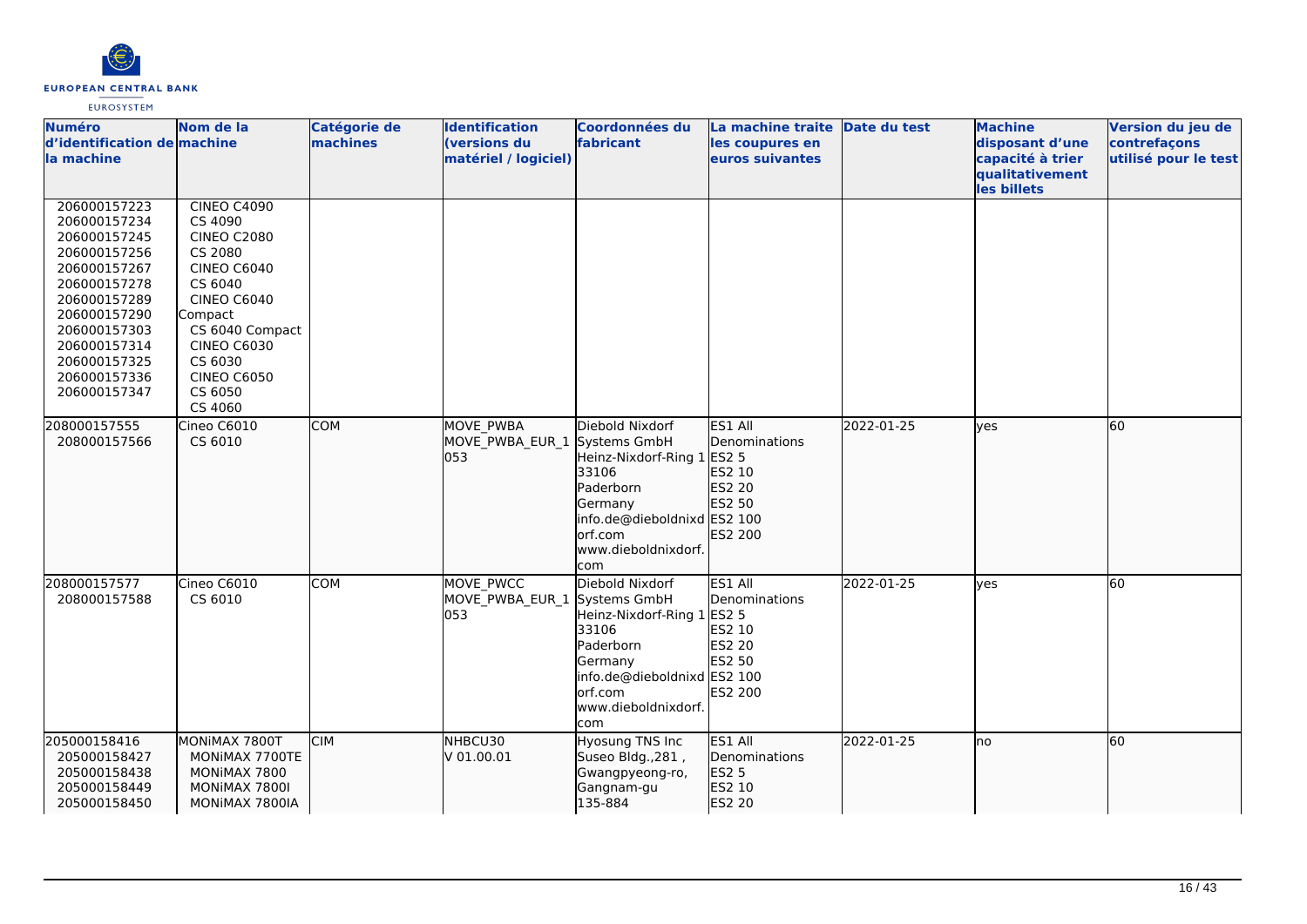

| <b>Numéro</b><br>d'identification de machine<br>la machine                                                                                   | Nom de la                                                                                                                                               | Catégorie de<br>machines | <b>Identification</b><br>(versions du<br>matériel / logiciel) | <b>Coordonnées du</b><br>fabricant                                                                                                                                       | La machine traite Date du test<br>les coupures en<br>euros suivantes              |            | <b>Machine</b><br>disposant d'une<br>capacité à trier<br>qualitativement<br>les billets | Version du jeu de<br>contrefaçons<br>utilisé pour le test |
|----------------------------------------------------------------------------------------------------------------------------------------------|---------------------------------------------------------------------------------------------------------------------------------------------------------|--------------------------|---------------------------------------------------------------|--------------------------------------------------------------------------------------------------------------------------------------------------------------------------|-----------------------------------------------------------------------------------|------------|-----------------------------------------------------------------------------------------|-----------------------------------------------------------|
| 205000158461<br>205000158472<br>205000158483<br>205000158494<br>205000158508                                                                 | MONIMAX 7800IR<br>MONIMAX 7800DA<br>MONIMAX 7800DR<br>MONIMAX 7800TA<br>MONIMAX 7800TR                                                                  |                          |                                                               | Seoul<br>South Korea<br>hyunji.jo@hyosung.c ES2 200<br>lom<br>www.hyosung.com                                                                                            | <b>ES2 50</b><br>ES2 100                                                          |            |                                                                                         |                                                           |
| 206000139479<br>206000139480<br>206000139491<br>206000139505<br>206000139516<br>206000139527<br>206000158144<br>206000158155<br>206000158166 | MONISAFE 500<br>MONISAFE 500SE<br>MONISAFE 500S<br>MONISAFE 500H<br>MONISAFE 500R<br>MONISAFE 610S<br>MONISAFE 500A<br>MONISAFE 500STE<br>MONISAFE 620S | <b>CRM</b>               | NH BCU57M<br>V 01.00.14                                       | Hyosung TNS Inc<br>Suseo Bldg., 281,<br>Gwangpyeong-ro,<br>Gangnam-gu<br>135-884<br>Seoul<br>South Korea<br>hyunji.jo@hyosung.c ES2 200<br>lom<br>www.hyosung.com        | ES1 All<br>Denominations<br><b>ES2 5</b><br>ES2 10<br>ES2 20<br>ES2 50<br>ES2 100 | 2022-01-24 | ves                                                                                     | 60                                                        |
| 206000139538<br>206000140358<br>206000140369<br>206000140370<br>206000140381<br>206000140392<br>206000158202<br>206000158213<br>206000158224 | MONISAFE 500<br>MONISAFE 500SE<br>MONISAFE 500S<br>MONISAFE 500H<br>MONISAFE 500R<br>MONISAFE 610S<br>MONISAFE 500A<br>MONISAFE 500STE<br>MONISAFE 620S | <b>CRM</b>               | NH BCU67<br>lv 01.00.14                                       | Hyosung TNS Inc<br>Suseo Bldg., 281,<br>Gwangpyeong-ro,<br>Gangnam-gu<br>135-884<br><b>Seoul</b><br>South Korea<br>hyunji.jo@hyosung.c ES2 200<br>lom<br>www.hyosung.com | ES1 All<br>Denominations<br>ES2 5<br>ES2 10<br>ES2 20<br>ES2 50<br>ES2 100        | 2022-01-24 | lves                                                                                    | 60                                                        |
| 206000157597<br>206000157600<br>206000157611<br>206000157622<br>206000157633<br>206000157644<br>206000157655<br>206000157666<br>206000157677 | DN Series 200<br>CS 4060<br>CS 4560<br>DN Series 250<br>DN Series 400<br>DN Series 405DT<br>DN Series 450<br>DN Series 470<br>DN Series 490             | <b>CRM</b>               | MOVEm CDAA<br>MOVEm CDAA EUR Systems GmbH<br>1018             | Diebold Nixdorf<br>Heinz-Nixdorf-Ring 1<br>33106<br>Paderborn<br>Germany<br>info.de@dieboldnixd ES2 100<br>lorf.com<br>www.dieboldnixdorf.<br>com                        | ES1 All<br>Denominations<br><b>ES2 5</b><br>ES2 10<br>ES2 20<br>ES2 50<br>ES2 200 | 2022-01-24 | <b>ves</b>                                                                              | 60                                                        |
| 206000139413<br>206000139424<br>206000139435                                                                                                 | MONISAFE 500<br>MONISAFE 500SE<br>MONISAFE 500S                                                                                                         | <b>CRM</b>               | NH BCU57<br>lv 01.00.14                                       | Hyosung TNS Inc<br>Suseo Bldg., 281,<br>Gwangpyeong-ro,                                                                                                                  | ES1 All<br><b>I</b> Denominations<br><b>ES2 5</b>                                 | 2022-01-21 | lves                                                                                    | $\overline{60}$                                           |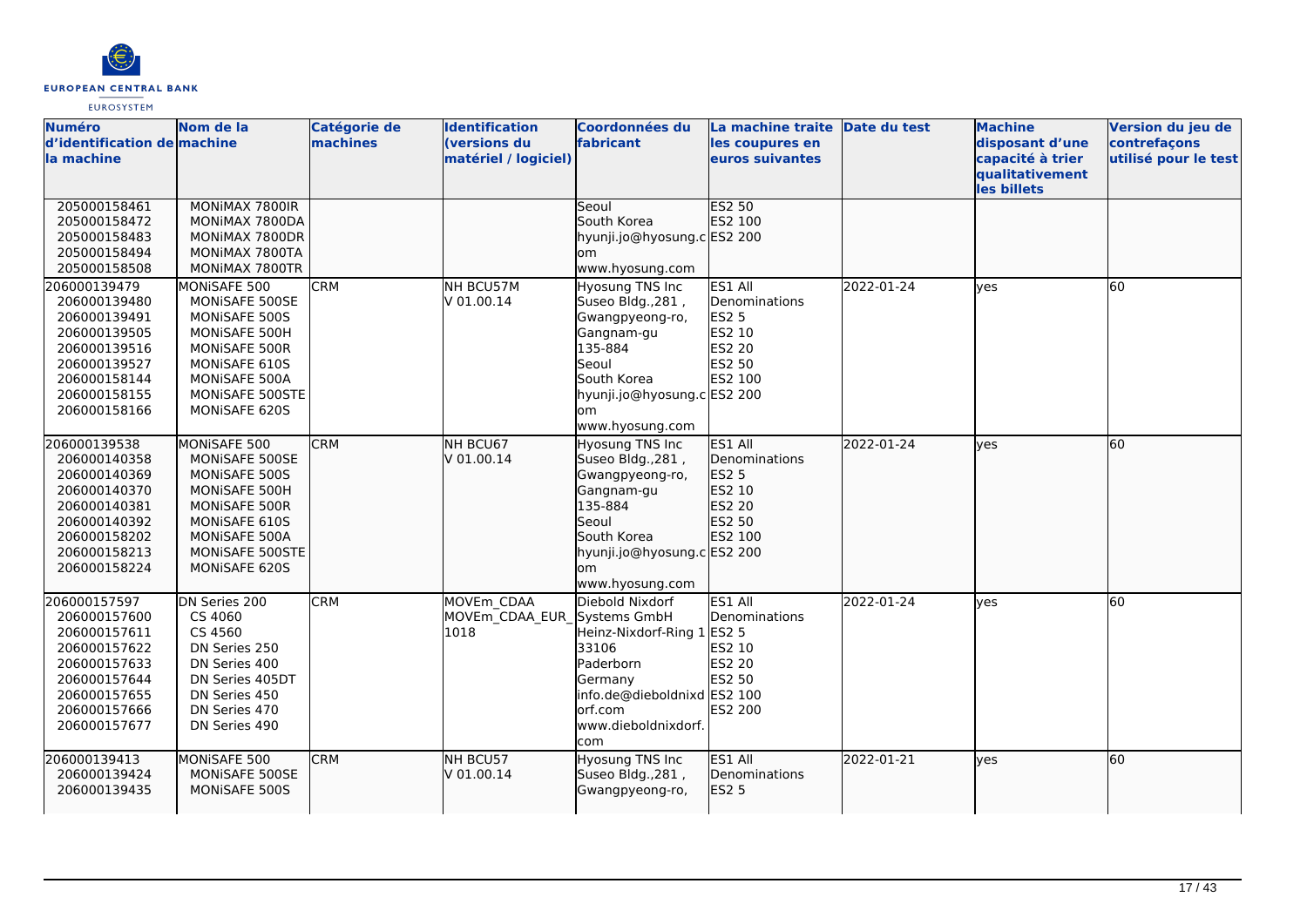

| <b>Numéro</b>               | Nom de la       | Catégorie de | <b>Identification</b> | <b>Coordonnées du</b>       | La machine traite Date du test |            | <b>Machine</b>   | Version du jeu de    |
|-----------------------------|-----------------|--------------|-----------------------|-----------------------------|--------------------------------|------------|------------------|----------------------|
| d'identification de machine |                 | machines     | (versions du          | fabricant                   | les coupures en                |            | disposant d'une  | contrefaçons         |
| la machine                  |                 |              | matériel / logiciel)  |                             | euros suivantes                |            | capacité à trier | utilisé pour le test |
|                             |                 |              |                       |                             |                                |            | qualitativement  |                      |
|                             |                 |              |                       |                             |                                |            | les billets      |                      |
| 206000139446                | MONISAFE 500H   |              |                       | Gangnam-gu                  | ES2 10                         |            |                  |                      |
| 206000139457                | MONISAFE 500R   |              |                       | 135-884                     | ES2 20                         |            |                  |                      |
| 206000139468                | MONISAFE 610S   |              |                       | Seoul                       | ES2 50                         |            |                  |                      |
| 206000158111                | MONISAFE 500A   |              |                       | South Korea                 | ES2 100                        |            |                  |                      |
| 206000158122                | MONISAFE 500STE |              |                       | hyunji.jo@hyosung.c ES2 200 |                                |            |                  |                      |
| 206000158133                | MONISAFE 620S   |              |                       | om                          |                                |            |                  |                      |
|                             |                 |              |                       | www.hyosung.com             |                                |            |                  |                      |
| 206000139981                | MONIMAX 8600    | <b>CRM</b>   | NH BCU63              | Hyosung TNS Inc             | ES1 All                        | 2022-01-21 | lyes             | 60                   |
| 206000139992                | MONIMAX 8000A   |              | V 01.00.14            | Suseo Bldg., 281,           | Denominations                  |            |                  |                      |
| 206000140007                | MONIMAX 8000TA  |              |                       | Gwangpyeong-ro,             | <b>ES2 5</b>                   |            |                  |                      |
| 206000140018                | MONIMAX 8000P   |              |                       | Gangnam-gu                  | ES2 10                         |            |                  |                      |
| 206000140029                | MONIMAX 8000PT  |              |                       | 135-884                     | <b>ES2 20</b>                  |            |                  |                      |
| 206000140030                | MONIMAX 8200    |              |                       | Seoul                       | ES2 50                         |            |                  |                      |
| 206000140041                | MONIMAX 8200T   |              |                       | South Korea                 | ES2 100                        |            |                  |                      |
| 206000140052                | MONIMAX 8200CL  |              |                       | hyunji.jo@hyosung.c ES2 200 |                                |            |                  |                      |
| 206000140063                | MONIMAX 8200TA  |              |                       | lom                         |                                |            |                  |                      |
| 206000140074                | MONIMAX 8300    |              |                       | www.hyosung.com             |                                |            |                  |                      |
| 206000140085                | MONIMAX 8300T   |              |                       |                             |                                |            |                  |                      |
| 206000140096                | MONIMAX 8600T   |              |                       |                             |                                |            |                  |                      |
| 206000140109                | MONIMAX 8600R   |              |                       |                             |                                |            |                  |                      |
| 206000140110                | MONIMAX 8600S   |              |                       |                             |                                |            |                  |                      |
| 206000140121                | MONIMAX 8600ST  |              |                       |                             |                                |            |                  |                      |
| 206000140132                | MONIMAX 8700    |              |                       |                             |                                |            |                  |                      |
| 206000140143                | MONIMAX 8700T   |              |                       |                             |                                |            |                  |                      |
| 206000140154                | MONIMAX 8800    |              |                       |                             |                                |            |                  |                      |
| 206000140165                | MONIMAX 8800T   |              |                       |                             |                                |            |                  |                      |
| 206000140176                | MONIMAX 8900    |              |                       |                             |                                |            |                  |                      |
| 206000140187                | MONIMAX 8940    |              |                       |                             |                                |            |                  |                      |
| 206000140198                | BranchSolution  |              |                       |                             |                                |            |                  |                      |
| 206000140597                | 8050            |              |                       |                             |                                |            |                  |                      |
| 206000140600                | <b>MONIMAX</b>  |              |                       |                             |                                |            |                  |                      |
| 206000140611                | 8100QTN         |              |                       |                             |                                |            |                  |                      |
| 206000140622                | MONIMAX 8200S   |              |                       |                             |                                |            |                  |                      |
| 206000140633                | MONIMAX 8200SR  |              |                       |                             |                                |            |                  |                      |
| 206000140644                | MONIMAX 8200ST  |              |                       |                             |                                |            |                  |                      |
| 206000140655                | MONIMAX 8200QT  |              |                       |                             |                                |            |                  |                      |
| 206000158086                | MONIMAX 8600SR  |              |                       |                             |                                |            |                  |                      |
| 206000158097                | MONIMAX 8700TE  |              |                       |                             |                                |            |                  |                      |
| 206000158100                | <b>MONIMAX</b>  |              |                       |                             |                                |            |                  |                      |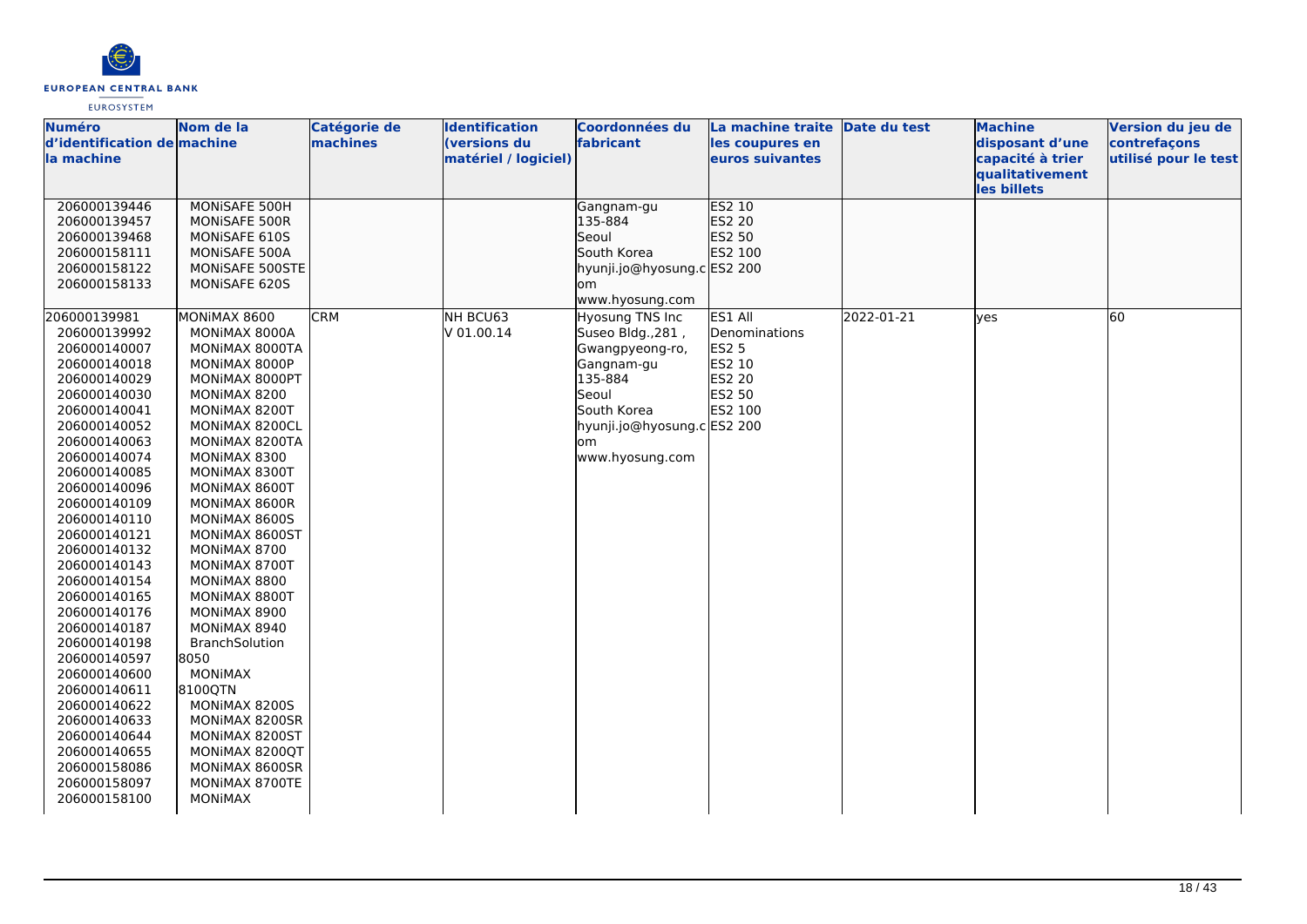

| <b>Numéro</b><br>d'identification de machine<br>la machine                                                                                                                                                                                                                                                                                                                                                                                                                                                                   | Nom de la                                                                                                                                                                                                                                                                                                                                                                                                                                                                                                                                                                                                | Catégorie de<br>machines | <b>Identification</b><br>(versions du<br>matériel / logiciel) | Coordonnées du<br>fabricant                                                                                                                                      | La machine traite<br>les coupures en<br>euros suivantes                           | Date du test | <b>Machine</b><br>disposant d'une<br>capacité à trier<br>qualitativement<br>les billets | Version du jeu de<br>contrefaçons<br>utilisé pour le test |
|------------------------------------------------------------------------------------------------------------------------------------------------------------------------------------------------------------------------------------------------------------------------------------------------------------------------------------------------------------------------------------------------------------------------------------------------------------------------------------------------------------------------------|----------------------------------------------------------------------------------------------------------------------------------------------------------------------------------------------------------------------------------------------------------------------------------------------------------------------------------------------------------------------------------------------------------------------------------------------------------------------------------------------------------------------------------------------------------------------------------------------------------|--------------------------|---------------------------------------------------------------|------------------------------------------------------------------------------------------------------------------------------------------------------------------|-----------------------------------------------------------------------------------|--------------|-----------------------------------------------------------------------------------------|-----------------------------------------------------------|
|                                                                                                                                                                                                                                                                                                                                                                                                                                                                                                                              | 8200QTN<br>MONIMAX 8700S<br>MONIMAX 8700ST                                                                                                                                                                                                                                                                                                                                                                                                                                                                                                                                                               |                          |                                                               |                                                                                                                                                                  |                                                                                   |              |                                                                                         |                                                           |
| 206000139549<br>206000139550<br>206000139561<br>206000139572<br>206000139583<br>206000139594<br>206000139607<br>206000139618<br>206000139629<br>206000139630<br>206000139641<br>206000139652<br>206000139663<br>206000139674<br>206000139685<br>206000139696<br>206000139709<br>206000139710<br>206000139721<br>206000139732<br>206000139743<br>206000139754<br>206000140450<br>206000140461<br>206000140472<br>206000140483<br>206000140494<br>206000140508<br>206000140519<br>206000157973<br>206000157984<br>206000157995 | MONIMAX 8600<br>MONIMAX 8000A<br>MONIMAX 8000TA<br>MONIMAX 8000P<br>MONIMAX 8000PT<br>MONIMAX 8200<br>MONIMAX 8200T<br>MONIMAX 8200CL<br>MONIMAX 8200TA<br>MONIMAX 8300<br>MONIMAX 8300T<br>MONIMAX 8600T<br>MONIMAX 8600R<br>MONIMAX 8600S<br>MONIMAX 8600ST<br>MONIMAX 8700<br>MONIMAX 8700T<br>MONIMAX 8800<br>MONIMAX 8800T<br>MONIMAX 8900<br>MONIMAX 8940<br><b>BranchSolution</b><br>8050<br><b>MONIMAX</b><br>8100QTN<br>MONIMAX 8200S<br>MONIMAX 8200SR<br>MONIMAX 8200ST<br>MONIMAX 8200QT<br>MONIMAX 8600SR<br>MONIMAX 8700TE<br><b>MONIMAX</b><br>8200QTN<br>MONIMAX 8700S<br>MONIMAX 8700ST | <b>CRM</b>               | NH BCU53M<br>V 01.00.14                                       | Hyosung TNS Inc<br>Suseo Bldg., 281,<br>Gwangpyeong-ro,<br>Gangnam-gu<br>135-884<br>Seoul<br>South Korea<br>hyunji.jo@hyosung.cES2 200<br>lom<br>www.hyosung.com | ES1 All<br>Denominations<br><b>ES2 5</b><br>ES2 10<br>ES2 20<br>ES2 50<br>ES2 100 | 2022-01-20   | lyes                                                                                    | 60                                                        |
| 206000139765                                                                                                                                                                                                                                                                                                                                                                                                                                                                                                                 | MONIMAX 8600                                                                                                                                                                                                                                                                                                                                                                                                                                                                                                                                                                                             | <b>CRM</b>               | NH BCU53                                                      | Hyosung TNS Inc                                                                                                                                                  | ES1 All                                                                           | 2022-01-20   | yes                                                                                     | 60                                                        |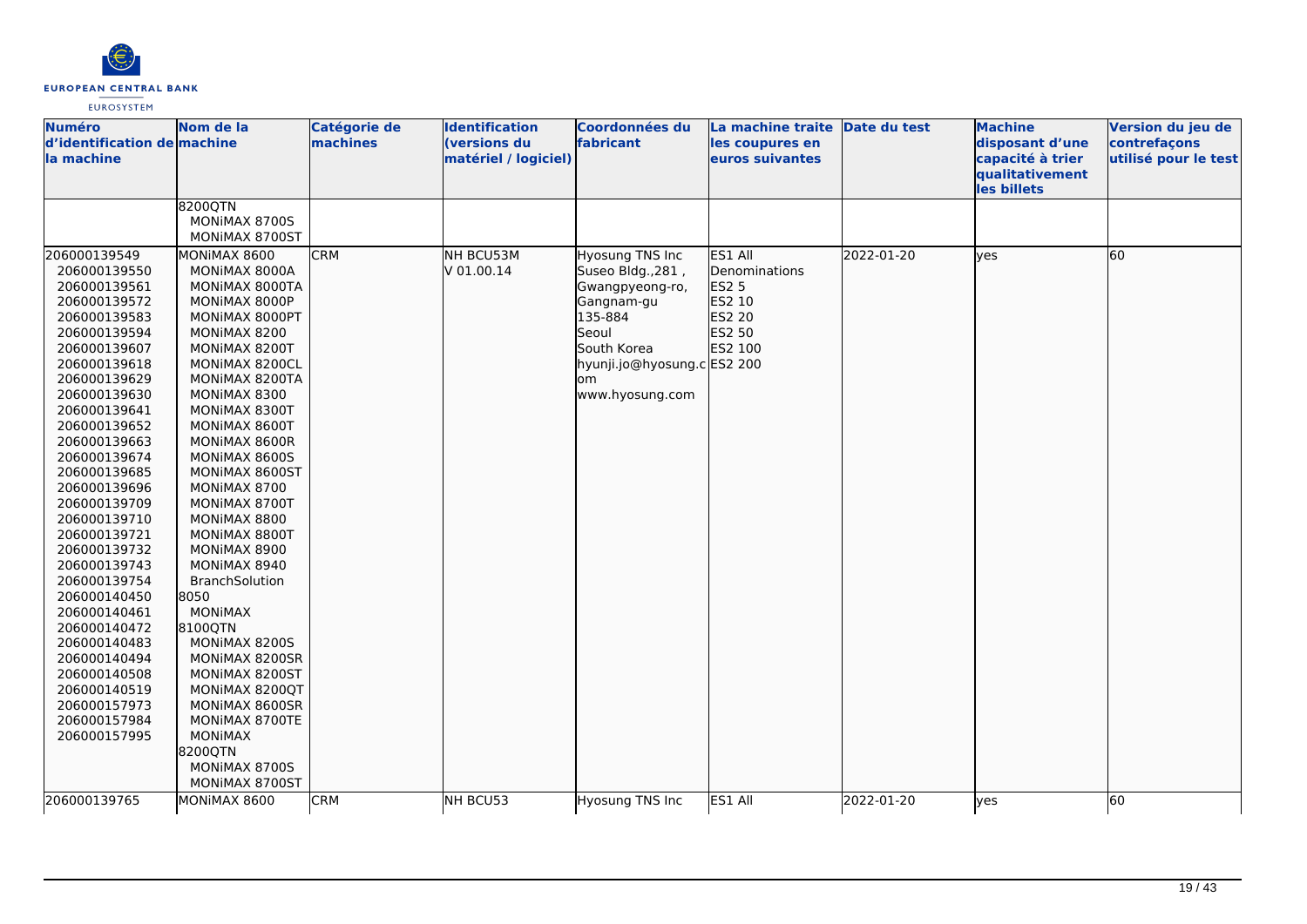

| machines<br>d'identification de machine<br>(versions du<br>fabricant<br>disposant d'une<br>contrefaçons<br>les coupures en<br>matériel / logiciel)<br>capacité à trier<br>utilisé pour le test<br>euros suivantes<br>qualitativement<br>les billets<br>$V$ 01.00.14<br>206000139776<br>MONIMAX 8000A<br>Suseo Bldg., 281,<br>Denominations<br>206000139787<br><b>ES2 5</b><br>MONIMAX 8000TA<br>Gwangpyeong-ro,<br>ES2 10<br>206000139812<br>MONIMAX 8200<br>Gangnam-gu<br>135-884<br>ES2 20<br>206000139823<br>MONIMAX 8200T<br>206000139834<br>Seoul<br>ES2 50<br>MONIMAX 8200CL<br>South Korea<br>ES2 100<br>206000139845<br>MONIMAX 8200TA<br>206000139878<br>MONIMAX 8600T<br>hyunji.jo@hyosung.c ES2 200<br>206000139889<br>MONIMAX 8600R<br>om<br>206000139914<br>www.hyosung.com<br>MONIMAX 8700<br>206000139925<br>MONIMAX 8700T<br>206000139936<br>MONIMAX 8800<br>MONIMAX 8800T<br>206000139947<br>206000139970<br>BranchSolution<br>206000140520<br>8050<br><b>MONIMAX</b><br>206000140531<br>8100QTN<br>206000140542<br>206000140553<br>MONIMAX 8200S<br>206000140564<br>MONIMAX 8200SR<br>206000140575<br>MONIMAX 8200ST<br>206000140586<br>MONIMAX 8200QT<br>206000157940<br>MONIMAX 8600SR<br>206000157951<br>MONIMAX 8700TE<br>206000157962<br><b>MONIMAX</b><br>206000158587<br>8200QTN<br>206000158598<br>MONIMAX 8700S<br>206000158601<br>MONIMAX 8700ST<br>206000158612<br>MONIMAX 8000P<br>206000158634<br>MONIMAX 8000PT<br>206000158645<br>MONIMAX 8300<br>206000158656<br>MONIMAX 8300T<br>206000158667<br>MONIMAX 8600S<br>MONIMAX 8600ST<br>MONIMAX 8900<br>MONIMAX 8940<br><b>CRM</b><br>HVE-2XX<br>ES1 All<br>2021-12-17<br>60<br><b>Glory Global</b><br>CI-50 RBW-15X<br>lves<br>CI-10B_RBW-100<br>Solutions<br>1005<br><b>Denominations</b><br>206000156518<br>Thomas-Edison-Platz ES2 5<br>CI-5B RBW-50<br>206000156529<br>ES2 10 | <b>Numéro</b> | Nom de la | <b>Catégorie de</b> | Identification | Coordonnées du | La machine traite Date du test | <b>Machine</b> | Version du jeu de |
|-------------------------------------------------------------------------------------------------------------------------------------------------------------------------------------------------------------------------------------------------------------------------------------------------------------------------------------------------------------------------------------------------------------------------------------------------------------------------------------------------------------------------------------------------------------------------------------------------------------------------------------------------------------------------------------------------------------------------------------------------------------------------------------------------------------------------------------------------------------------------------------------------------------------------------------------------------------------------------------------------------------------------------------------------------------------------------------------------------------------------------------------------------------------------------------------------------------------------------------------------------------------------------------------------------------------------------------------------------------------------------------------------------------------------------------------------------------------------------------------------------------------------------------------------------------------------------------------------------------------------------------------------------------------------------------------------------------------------------------------------------------------------------------------------------------------------------------------------------------------|---------------|-----------|---------------------|----------------|----------------|--------------------------------|----------------|-------------------|
|                                                                                                                                                                                                                                                                                                                                                                                                                                                                                                                                                                                                                                                                                                                                                                                                                                                                                                                                                                                                                                                                                                                                                                                                                                                                                                                                                                                                                                                                                                                                                                                                                                                                                                                                                                                                                                                                   |               |           |                     |                |                |                                |                |                   |
|                                                                                                                                                                                                                                                                                                                                                                                                                                                                                                                                                                                                                                                                                                                                                                                                                                                                                                                                                                                                                                                                                                                                                                                                                                                                                                                                                                                                                                                                                                                                                                                                                                                                                                                                                                                                                                                                   | la machine    |           |                     |                |                |                                |                |                   |
|                                                                                                                                                                                                                                                                                                                                                                                                                                                                                                                                                                                                                                                                                                                                                                                                                                                                                                                                                                                                                                                                                                                                                                                                                                                                                                                                                                                                                                                                                                                                                                                                                                                                                                                                                                                                                                                                   |               |           |                     |                |                |                                |                |                   |
|                                                                                                                                                                                                                                                                                                                                                                                                                                                                                                                                                                                                                                                                                                                                                                                                                                                                                                                                                                                                                                                                                                                                                                                                                                                                                                                                                                                                                                                                                                                                                                                                                                                                                                                                                                                                                                                                   |               |           |                     |                |                |                                |                |                   |
|                                                                                                                                                                                                                                                                                                                                                                                                                                                                                                                                                                                                                                                                                                                                                                                                                                                                                                                                                                                                                                                                                                                                                                                                                                                                                                                                                                                                                                                                                                                                                                                                                                                                                                                                                                                                                                                                   |               |           |                     |                |                |                                |                |                   |
|                                                                                                                                                                                                                                                                                                                                                                                                                                                                                                                                                                                                                                                                                                                                                                                                                                                                                                                                                                                                                                                                                                                                                                                                                                                                                                                                                                                                                                                                                                                                                                                                                                                                                                                                                                                                                                                                   |               |           |                     |                |                |                                |                |                   |
|                                                                                                                                                                                                                                                                                                                                                                                                                                                                                                                                                                                                                                                                                                                                                                                                                                                                                                                                                                                                                                                                                                                                                                                                                                                                                                                                                                                                                                                                                                                                                                                                                                                                                                                                                                                                                                                                   |               |           |                     |                |                |                                |                |                   |
|                                                                                                                                                                                                                                                                                                                                                                                                                                                                                                                                                                                                                                                                                                                                                                                                                                                                                                                                                                                                                                                                                                                                                                                                                                                                                                                                                                                                                                                                                                                                                                                                                                                                                                                                                                                                                                                                   |               |           |                     |                |                |                                |                |                   |
|                                                                                                                                                                                                                                                                                                                                                                                                                                                                                                                                                                                                                                                                                                                                                                                                                                                                                                                                                                                                                                                                                                                                                                                                                                                                                                                                                                                                                                                                                                                                                                                                                                                                                                                                                                                                                                                                   |               |           |                     |                |                |                                |                |                   |
|                                                                                                                                                                                                                                                                                                                                                                                                                                                                                                                                                                                                                                                                                                                                                                                                                                                                                                                                                                                                                                                                                                                                                                                                                                                                                                                                                                                                                                                                                                                                                                                                                                                                                                                                                                                                                                                                   |               |           |                     |                |                |                                |                |                   |
|                                                                                                                                                                                                                                                                                                                                                                                                                                                                                                                                                                                                                                                                                                                                                                                                                                                                                                                                                                                                                                                                                                                                                                                                                                                                                                                                                                                                                                                                                                                                                                                                                                                                                                                                                                                                                                                                   |               |           |                     |                |                |                                |                |                   |
|                                                                                                                                                                                                                                                                                                                                                                                                                                                                                                                                                                                                                                                                                                                                                                                                                                                                                                                                                                                                                                                                                                                                                                                                                                                                                                                                                                                                                                                                                                                                                                                                                                                                                                                                                                                                                                                                   |               |           |                     |                |                |                                |                |                   |
|                                                                                                                                                                                                                                                                                                                                                                                                                                                                                                                                                                                                                                                                                                                                                                                                                                                                                                                                                                                                                                                                                                                                                                                                                                                                                                                                                                                                                                                                                                                                                                                                                                                                                                                                                                                                                                                                   |               |           |                     |                |                |                                |                |                   |
|                                                                                                                                                                                                                                                                                                                                                                                                                                                                                                                                                                                                                                                                                                                                                                                                                                                                                                                                                                                                                                                                                                                                                                                                                                                                                                                                                                                                                                                                                                                                                                                                                                                                                                                                                                                                                                                                   |               |           |                     |                |                |                                |                |                   |
|                                                                                                                                                                                                                                                                                                                                                                                                                                                                                                                                                                                                                                                                                                                                                                                                                                                                                                                                                                                                                                                                                                                                                                                                                                                                                                                                                                                                                                                                                                                                                                                                                                                                                                                                                                                                                                                                   |               |           |                     |                |                |                                |                |                   |
|                                                                                                                                                                                                                                                                                                                                                                                                                                                                                                                                                                                                                                                                                                                                                                                                                                                                                                                                                                                                                                                                                                                                                                                                                                                                                                                                                                                                                                                                                                                                                                                                                                                                                                                                                                                                                                                                   |               |           |                     |                |                |                                |                |                   |
|                                                                                                                                                                                                                                                                                                                                                                                                                                                                                                                                                                                                                                                                                                                                                                                                                                                                                                                                                                                                                                                                                                                                                                                                                                                                                                                                                                                                                                                                                                                                                                                                                                                                                                                                                                                                                                                                   |               |           |                     |                |                |                                |                |                   |
|                                                                                                                                                                                                                                                                                                                                                                                                                                                                                                                                                                                                                                                                                                                                                                                                                                                                                                                                                                                                                                                                                                                                                                                                                                                                                                                                                                                                                                                                                                                                                                                                                                                                                                                                                                                                                                                                   |               |           |                     |                |                |                                |                |                   |
|                                                                                                                                                                                                                                                                                                                                                                                                                                                                                                                                                                                                                                                                                                                                                                                                                                                                                                                                                                                                                                                                                                                                                                                                                                                                                                                                                                                                                                                                                                                                                                                                                                                                                                                                                                                                                                                                   |               |           |                     |                |                |                                |                |                   |
|                                                                                                                                                                                                                                                                                                                                                                                                                                                                                                                                                                                                                                                                                                                                                                                                                                                                                                                                                                                                                                                                                                                                                                                                                                                                                                                                                                                                                                                                                                                                                                                                                                                                                                                                                                                                                                                                   |               |           |                     |                |                |                                |                |                   |
|                                                                                                                                                                                                                                                                                                                                                                                                                                                                                                                                                                                                                                                                                                                                                                                                                                                                                                                                                                                                                                                                                                                                                                                                                                                                                                                                                                                                                                                                                                                                                                                                                                                                                                                                                                                                                                                                   |               |           |                     |                |                |                                |                |                   |
|                                                                                                                                                                                                                                                                                                                                                                                                                                                                                                                                                                                                                                                                                                                                                                                                                                                                                                                                                                                                                                                                                                                                                                                                                                                                                                                                                                                                                                                                                                                                                                                                                                                                                                                                                                                                                                                                   |               |           |                     |                |                |                                |                |                   |
|                                                                                                                                                                                                                                                                                                                                                                                                                                                                                                                                                                                                                                                                                                                                                                                                                                                                                                                                                                                                                                                                                                                                                                                                                                                                                                                                                                                                                                                                                                                                                                                                                                                                                                                                                                                                                                                                   |               |           |                     |                |                |                                |                |                   |
|                                                                                                                                                                                                                                                                                                                                                                                                                                                                                                                                                                                                                                                                                                                                                                                                                                                                                                                                                                                                                                                                                                                                                                                                                                                                                                                                                                                                                                                                                                                                                                                                                                                                                                                                                                                                                                                                   |               |           |                     |                |                |                                |                |                   |
|                                                                                                                                                                                                                                                                                                                                                                                                                                                                                                                                                                                                                                                                                                                                                                                                                                                                                                                                                                                                                                                                                                                                                                                                                                                                                                                                                                                                                                                                                                                                                                                                                                                                                                                                                                                                                                                                   |               |           |                     |                |                |                                |                |                   |
|                                                                                                                                                                                                                                                                                                                                                                                                                                                                                                                                                                                                                                                                                                                                                                                                                                                                                                                                                                                                                                                                                                                                                                                                                                                                                                                                                                                                                                                                                                                                                                                                                                                                                                                                                                                                                                                                   |               |           |                     |                |                |                                |                |                   |
|                                                                                                                                                                                                                                                                                                                                                                                                                                                                                                                                                                                                                                                                                                                                                                                                                                                                                                                                                                                                                                                                                                                                                                                                                                                                                                                                                                                                                                                                                                                                                                                                                                                                                                                                                                                                                                                                   |               |           |                     |                |                |                                |                |                   |
|                                                                                                                                                                                                                                                                                                                                                                                                                                                                                                                                                                                                                                                                                                                                                                                                                                                                                                                                                                                                                                                                                                                                                                                                                                                                                                                                                                                                                                                                                                                                                                                                                                                                                                                                                                                                                                                                   |               |           |                     |                |                |                                |                |                   |
|                                                                                                                                                                                                                                                                                                                                                                                                                                                                                                                                                                                                                                                                                                                                                                                                                                                                                                                                                                                                                                                                                                                                                                                                                                                                                                                                                                                                                                                                                                                                                                                                                                                                                                                                                                                                                                                                   |               |           |                     |                |                |                                |                |                   |
|                                                                                                                                                                                                                                                                                                                                                                                                                                                                                                                                                                                                                                                                                                                                                                                                                                                                                                                                                                                                                                                                                                                                                                                                                                                                                                                                                                                                                                                                                                                                                                                                                                                                                                                                                                                                                                                                   |               |           |                     |                |                |                                |                |                   |
|                                                                                                                                                                                                                                                                                                                                                                                                                                                                                                                                                                                                                                                                                                                                                                                                                                                                                                                                                                                                                                                                                                                                                                                                                                                                                                                                                                                                                                                                                                                                                                                                                                                                                                                                                                                                                                                                   |               |           |                     |                |                |                                |                |                   |
|                                                                                                                                                                                                                                                                                                                                                                                                                                                                                                                                                                                                                                                                                                                                                                                                                                                                                                                                                                                                                                                                                                                                                                                                                                                                                                                                                                                                                                                                                                                                                                                                                                                                                                                                                                                                                                                                   |               |           |                     |                |                |                                |                |                   |
|                                                                                                                                                                                                                                                                                                                                                                                                                                                                                                                                                                                                                                                                                                                                                                                                                                                                                                                                                                                                                                                                                                                                                                                                                                                                                                                                                                                                                                                                                                                                                                                                                                                                                                                                                                                                                                                                   |               |           |                     |                |                |                                |                |                   |
|                                                                                                                                                                                                                                                                                                                                                                                                                                                                                                                                                                                                                                                                                                                                                                                                                                                                                                                                                                                                                                                                                                                                                                                                                                                                                                                                                                                                                                                                                                                                                                                                                                                                                                                                                                                                                                                                   |               |           |                     |                |                |                                |                |                   |
|                                                                                                                                                                                                                                                                                                                                                                                                                                                                                                                                                                                                                                                                                                                                                                                                                                                                                                                                                                                                                                                                                                                                                                                                                                                                                                                                                                                                                                                                                                                                                                                                                                                                                                                                                                                                                                                                   |               |           |                     |                |                |                                |                |                   |
|                                                                                                                                                                                                                                                                                                                                                                                                                                                                                                                                                                                                                                                                                                                                                                                                                                                                                                                                                                                                                                                                                                                                                                                                                                                                                                                                                                                                                                                                                                                                                                                                                                                                                                                                                                                                                                                                   |               |           |                     |                |                |                                |                |                   |
|                                                                                                                                                                                                                                                                                                                                                                                                                                                                                                                                                                                                                                                                                                                                                                                                                                                                                                                                                                                                                                                                                                                                                                                                                                                                                                                                                                                                                                                                                                                                                                                                                                                                                                                                                                                                                                                                   |               |           |                     |                |                |                                |                |                   |
|                                                                                                                                                                                                                                                                                                                                                                                                                                                                                                                                                                                                                                                                                                                                                                                                                                                                                                                                                                                                                                                                                                                                                                                                                                                                                                                                                                                                                                                                                                                                                                                                                                                                                                                                                                                                                                                                   |               |           |                     |                |                |                                |                |                   |
|                                                                                                                                                                                                                                                                                                                                                                                                                                                                                                                                                                                                                                                                                                                                                                                                                                                                                                                                                                                                                                                                                                                                                                                                                                                                                                                                                                                                                                                                                                                                                                                                                                                                                                                                                                                                                                                                   | 206000156507  |           |                     |                |                |                                |                |                   |
|                                                                                                                                                                                                                                                                                                                                                                                                                                                                                                                                                                                                                                                                                                                                                                                                                                                                                                                                                                                                                                                                                                                                                                                                                                                                                                                                                                                                                                                                                                                                                                                                                                                                                                                                                                                                                                                                   |               |           |                     |                |                |                                |                |                   |
|                                                                                                                                                                                                                                                                                                                                                                                                                                                                                                                                                                                                                                                                                                                                                                                                                                                                                                                                                                                                                                                                                                                                                                                                                                                                                                                                                                                                                                                                                                                                                                                                                                                                                                                                                                                                                                                                   |               |           |                     |                |                |                                |                |                   |
|                                                                                                                                                                                                                                                                                                                                                                                                                                                                                                                                                                                                                                                                                                                                                                                                                                                                                                                                                                                                                                                                                                                                                                                                                                                                                                                                                                                                                                                                                                                                                                                                                                                                                                                                                                                                                                                                   |               |           |                     |                |                |                                |                |                   |
|                                                                                                                                                                                                                                                                                                                                                                                                                                                                                                                                                                                                                                                                                                                                                                                                                                                                                                                                                                                                                                                                                                                                                                                                                                                                                                                                                                                                                                                                                                                                                                                                                                                                                                                                                                                                                                                                   |               |           |                     |                | 63263          | ES2 20                         |                |                   |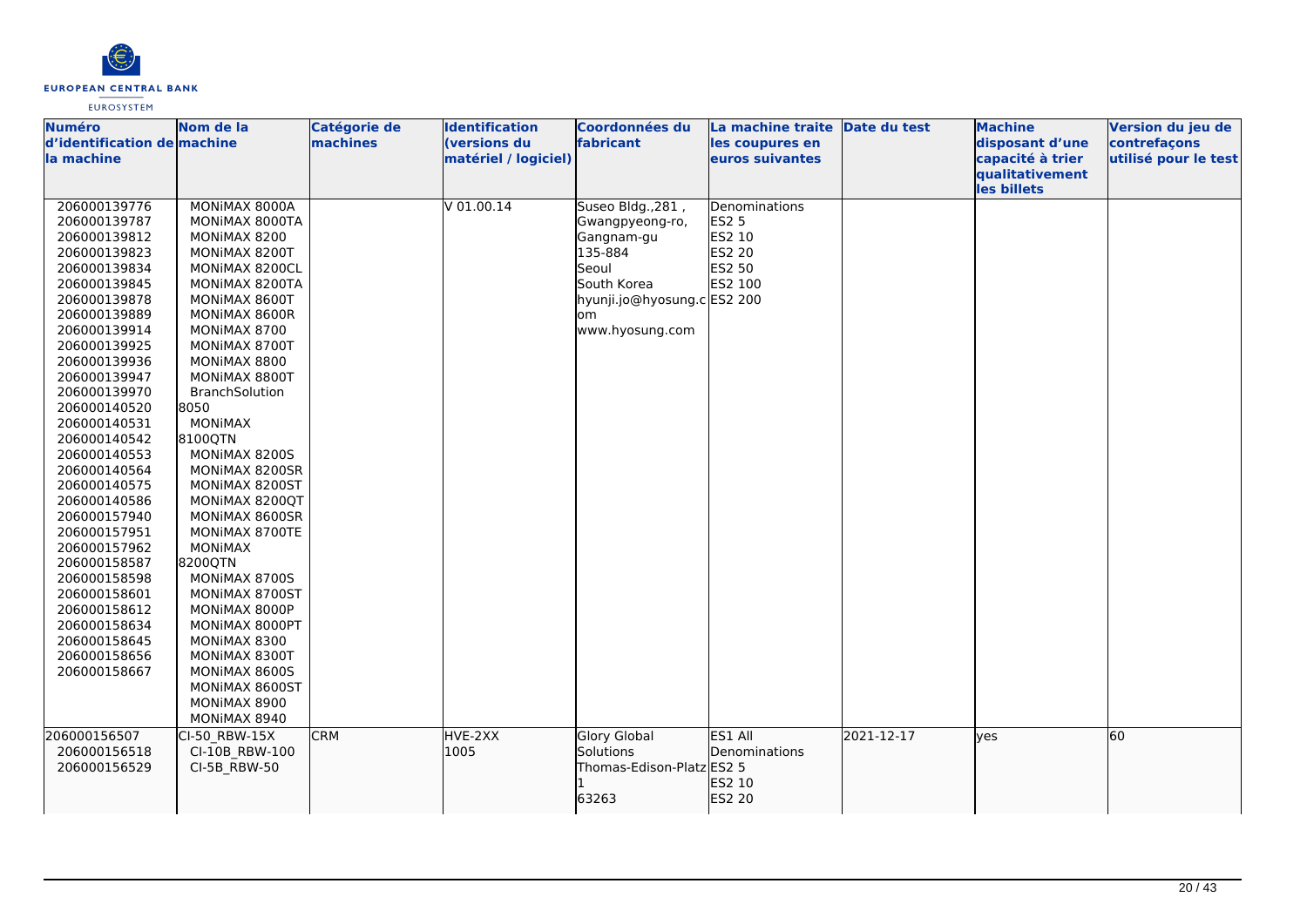

| <b>Numéro</b><br>d'identification de machine<br>la machine                                                                                   | Nom de la                                                                                                                                   | Catégorie de<br>machines | <b>Identification</b><br><b>(versions du</b><br>matériel / logiciel) | <b>Coordonnées du</b><br>fabricant                                                                                                                     | La machine traite Date du test<br>les coupures en<br>euros suivantes                                |            | <b>Machine</b><br>disposant d'une<br>capacité à trier<br>qualitativement<br>les billets | Version du jeu de<br>contrefaçons<br>utilisé pour le test |
|----------------------------------------------------------------------------------------------------------------------------------------------|---------------------------------------------------------------------------------------------------------------------------------------------|--------------------------|----------------------------------------------------------------------|--------------------------------------------------------------------------------------------------------------------------------------------------------|-----------------------------------------------------------------------------------------------------|------------|-----------------------------------------------------------------------------------------|-----------------------------------------------------------|
|                                                                                                                                              |                                                                                                                                             |                          |                                                                      | Neu-Isenburg<br>Germany<br>www.gloryglobalsolu ES2 200<br>tions.com                                                                                    | <b>ES2 50</b><br>ES2 100                                                                            |            |                                                                                         |                                                           |
| 206000156277<br>206000156288                                                                                                                 | SafeCash R7<br>SafeCash R8                                                                                                                  | <b>CRM</b>               | HOTS BV-ZBV Type<br>l5a<br>BVZ22EUT 000020                           | Gunnebo Cash<br>Automation AB<br>Stora Åvägen 1<br>SE-436 34<br>Askim<br>Sweden<br>www.gunnebo.com                                                     | ES1 All<br>Denominations<br><b>ES2 5</b><br><b>ES2 10</b><br>ES2 20<br>ES2 50<br>ES2 100<br>ES2 200 | 2021-12-13 | <b>l</b> ves                                                                            | 60                                                        |
| 206000156299<br>206000156324<br>206000156335                                                                                                 | SafeCash R6<br>SafeCash R4<br>SafeCash R5                                                                                                   | <b>CRM</b>               | HOTS BV-ZBV Type<br>5а<br>BVZ22EUT_000020                            | Gunnebo Cash<br>Automation AB<br>Stora Åvägen 1<br>SE-436 34<br>Askim<br>Sweden<br>www.gunnebo.com                                                     | ES1 All<br>Denominations<br>ES2 5<br>ES2 10<br>ES2 20<br>ES2 50<br>ES2 100<br>ES2 200               | 2021-12-13 | lves                                                                                    | 60                                                        |
| 206000143306<br>206000143317<br>206000143328<br>206000143339<br>206000143340<br>206000143351<br>206000143362<br>206000143373<br>206000143431 | DN Series 200<br>CS 4060<br>CS 4560<br>DN Series 250<br>DN Series 400<br>DN Series 405DT<br>DN Series 450<br>DN Series 470<br>DN Series 490 | <b>CRM</b>               | MOVEm_CDAA<br>MOVEm_CDAA_EUR_Systems GmbH<br>1014                    | Diebold Nixdorf<br>Heinz-Nixdorf-Ring 1 ES2 5<br>33106<br>Paderborn<br>Germany<br>info.de@dieboldnixd ES2 100<br>orf.com<br>www.dieboldnixdorf.<br>com | ES1 All<br>Denominations<br>ES2 10<br>ES2 20<br>ES2 50<br><b>ES2 200</b>                            | 2021-12-08 | <b>ves</b>                                                                              | 60                                                        |
| 206000156084<br>206000156095                                                                                                                 | <b>RBG-200</b><br>RZ-200                                                                                                                    | <b>CRM</b>               | <b>HVD-200</b><br>6617                                               | <b>Glory Global</b><br>Solutions<br>Thomas-Edison-Platz ES2 5<br>63263<br>Neu-Isenburg                                                                 | ES1 All<br>Denominations<br>ES2 10<br>ES2 20<br>ES2 50                                              | 2021-12-08 | lves                                                                                    | 60                                                        |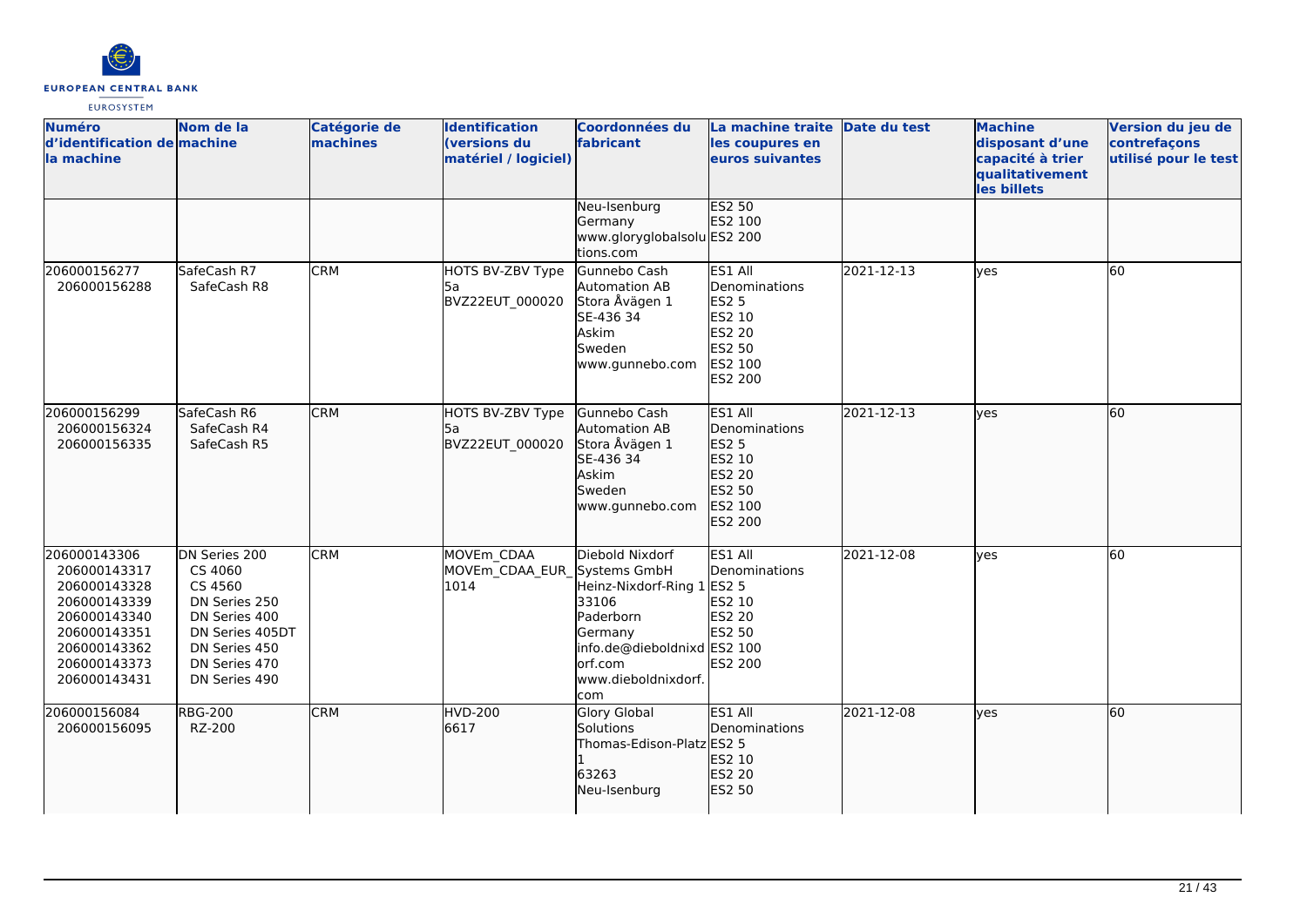

| <b>Numéro</b><br>d'identification de machine<br>la machine                                                                                                                                                                                                                   | Nom de la                                                                                                                                                                                                                                                                                                   | Catégorie de<br>machines | <b>Identification</b><br><b>(versions du</b><br>matériel / logiciel) | Coordonnées du<br>fabricant                                                                                                                                            | La machine traite Date du test<br>les coupures en<br>euros suivantes                            |            | <b>Machine</b><br>disposant d'une<br>capacité à trier<br>qualitativement<br>les billets | Version du jeu de<br>contrefaçons<br>utilisé pour le test |
|------------------------------------------------------------------------------------------------------------------------------------------------------------------------------------------------------------------------------------------------------------------------------|-------------------------------------------------------------------------------------------------------------------------------------------------------------------------------------------------------------------------------------------------------------------------------------------------------------|--------------------------|----------------------------------------------------------------------|------------------------------------------------------------------------------------------------------------------------------------------------------------------------|-------------------------------------------------------------------------------------------------|------------|-----------------------------------------------------------------------------------------|-----------------------------------------------------------|
|                                                                                                                                                                                                                                                                              |                                                                                                                                                                                                                                                                                                             |                          |                                                                      | Germany<br>www.gloryglobalsolu ES2 200<br>tions.com                                                                                                                    | <b>ES2 100</b>                                                                                  |            |                                                                                         |                                                           |
| 206000156108<br>206000156119                                                                                                                                                                                                                                                 | <b>RBG-200</b><br>RZ-200                                                                                                                                                                                                                                                                                    | <b>CRM</b>               | <b>HVD-210</b><br>6617                                               | Glory Global<br>Solutions<br>Thomas-Edison-Platz ES2 5<br>63263<br>Neu-Isenburg<br>Germany<br>www.gloryglobalsolu ES2 200<br>tions.com                                 | ES1 All<br>Denominations<br>ES2 10<br><b>ES2 20</b><br><b>ES2 50</b><br>ES2 100                 | 2021-12-08 | <b>ves</b>                                                                              | 60                                                        |
| 207000156143<br>207000156154<br>207000156165<br>207000156176<br>207000156187                                                                                                                                                                                                 | Opteva 740<br>Opteva 760<br>Opteva 750<br>Opteva 720 Front<br>Load<br>Opteva 720 Rear<br>Load                                                                                                                                                                                                               | <b>CCM</b>               | BAU<br>3360T0302631                                                  | Diebold Nixdorf<br>Systems GmbH<br>Heinz-Nixdorf-Ring 1 ES2 5<br>33106<br>Paderborn<br>Germany<br>info.de@dieboldnixd ES2 100<br>orf.com<br>www.dieboldnixdorf.<br>com | ES1 All<br>Denominations<br>ES2 10<br>ES2 20<br>ES2 50<br>ES2 200                               | 2021-12-08 | Ino                                                                                     | 60                                                        |
| 207000155814<br>207000155825<br>207000155836<br>207000155847<br>207000155858<br>207000155869<br>207000155870<br>207000155881<br>207000155892<br>207000155905<br>207000155916<br>207000155927<br>207000155938<br>207000155949<br>207000155950<br>207000155961<br>207000155972 | <b>CINEO C2070</b><br>CS 2070<br>ProCash 3000<br>ProCash 2100xe<br>PC 2100<br>ProCash 2150xe<br>ProCash 2250xe<br>ProCash 2350xe<br>ProCash 3100xe<br>ProCash 4100<br>ProCash 8100<br>ProCash 8150<br><b>CINEO C2080</b><br><b>CINEO C2560</b><br>CINEO C2560DU<br><b>CINEO C2590</b><br><b>CINEO C4080</b> | <b>CCM</b>               | Line XSA<br>XSAAEUR0234                                              | Diebold Nixdorf<br>Systems GmbH<br>Heinz-Nixdorf-Ring 1<br>33106<br>Paderborn<br>Germany<br>info.de@dieboldnixd ES2 100<br>orf.com<br>www.dieboldnixdorf.<br>com       | ES1 All<br>Denominations<br><b>ES2 5</b><br>ES2 10<br><b>ES2 20</b><br><b>ES2 50</b><br>ES2 200 | 2021-12-02 | no                                                                                      | 60                                                        |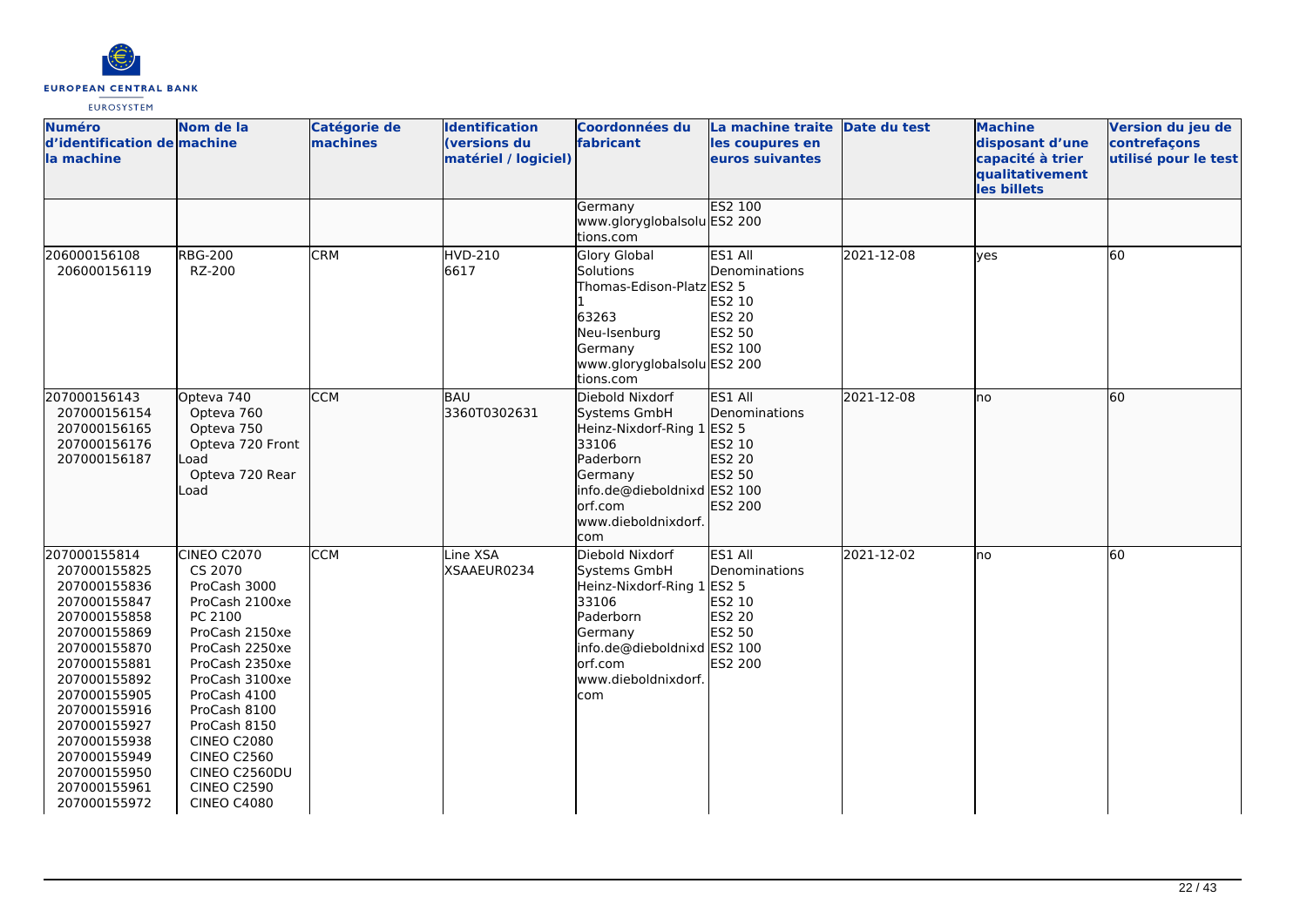

| <b>Numéro</b><br>d'identification de machine<br>la machine                                                                                                   | Nom de la                                                                                                                                | <b>Catégorie de</b><br>machines | <b>Identification</b><br>(versions du<br>matériel / logiciel)  | Coordonnées du<br>fabricant                                                                                                                   | La machine traite Date du test<br>les coupures en<br>euros suivantes                         |            | <b>Machine</b><br>disposant d'une<br>capacité à trier | Version du jeu de<br>contrefaçons<br>utilisé pour le test |
|--------------------------------------------------------------------------------------------------------------------------------------------------------------|------------------------------------------------------------------------------------------------------------------------------------------|---------------------------------|----------------------------------------------------------------|-----------------------------------------------------------------------------------------------------------------------------------------------|----------------------------------------------------------------------------------------------|------------|-------------------------------------------------------|-----------------------------------------------------------|
|                                                                                                                                                              |                                                                                                                                          |                                 |                                                                |                                                                                                                                               |                                                                                              |            | qualitativement<br>les billets                        |                                                           |
| 207000155983<br>207000155994<br>207000156007<br>207000156018<br>207000156029<br>207000156030<br>207000156041<br>207000156052<br>207000156063<br>207000156074 | <b>CINEO C2090</b><br>CINEO C2560PG<br>CS 2080<br>CS 2560<br><b>CS 2560DU</b><br>CS 2590<br>CS 4080<br>CS 2090<br>CS 2560PG<br>Punt Groc |                                 |                                                                |                                                                                                                                               |                                                                                              |            |                                                       |                                                           |
| 206000155528<br>206000155539                                                                                                                                 | SelfServ 62<br>SelfServ 64                                                                                                               | <b>CRM</b>                      | SR <sub>BV</sub><br>EU0113                                     | <b>NCR Financial</b><br>Solutions Group Ltd<br>3 Fulton Road<br>DD2 4SW Tayside<br>Dundee<br>United Kingdom<br>www.ncr.com                    | ES1 All<br>Denominations<br><b>ES2 5</b><br>ES2 10<br>ES2 20<br>ES2 50<br>ES2 100<br>ES2 200 | 2021-11-25 | lves                                                  | 60                                                        |
| 206000144385<br>206000144396                                                                                                                                 | <b>RBG-200</b><br>RZ-200                                                                                                                 | <b>CRM</b>                      | <b>HVD-200</b><br>6616                                         | <b>Glory Global</b><br>Solutions<br>Thomas-Edison-Platz ES2 5<br>63263<br>Neu-Isenburg<br>Germany<br>www.gloryglobalsolu ES2 200<br>tions.com | ES1 All<br>Denominations<br>ES2 10<br><b>ES2 20</b><br><b>ES2 50</b><br>ES2 100              | 2021-11-17 | <b>ves</b>                                            | 60                                                        |
| 206000154721<br>206000154732                                                                                                                                 | Oki ATM-Recycler<br>G8 (GZ9500F)<br>Oki ATM-Recycler<br>G8 (GZ9500R)                                                                     | <b>CRM</b>                      | OKI RG8-BRM 2.xx<br>OKI RG8-Recognition Co, Ltd<br>(Euro) 5.02 | Oki Electric Industry ES1 All<br>3-1 Futabacho,<br>Takasaki<br>370-8585<br>Gumma<br>Japan<br>www.oki.com                                      | Denominations<br><b>ES2 5</b><br>ES2 10<br>ES2 20<br>ES2 50<br>ES2 100<br>ES2 200            | 2021-11-09 | lves                                                  | 60                                                        |
| 206000154743                                                                                                                                                 | Oki ATM-Recycler                                                                                                                         | <b>CRM</b>                      | OKI RG7-BRM 8.xx                                               | Oki Electric Industry ES1 All                                                                                                                 |                                                                                              | 2021-11-09 | lyes                                                  | 60                                                        |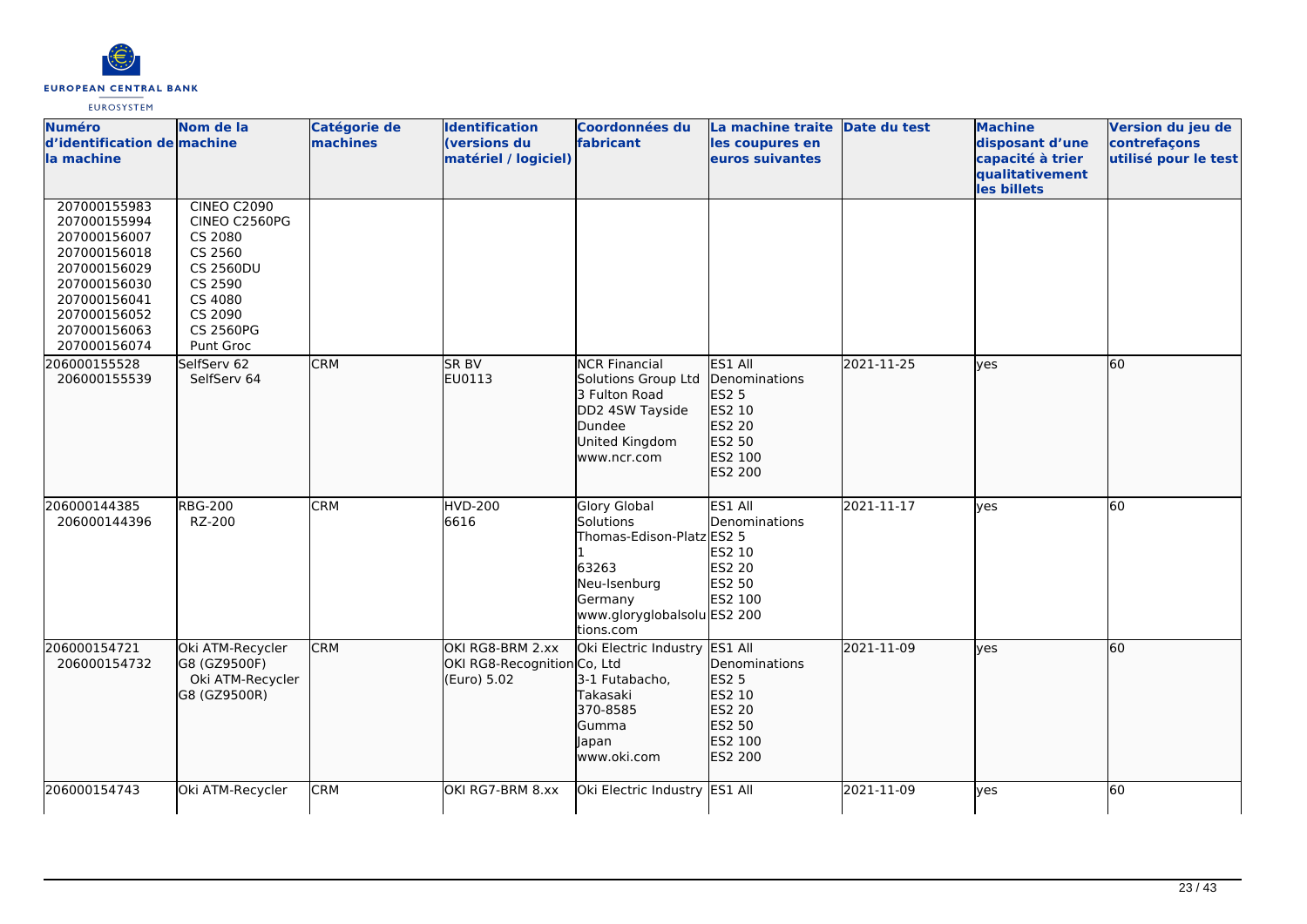

| <b>Numéro</b><br>d'identification de machine<br>la machine                                   | Nom de la                                                                              | Catégorie de<br>machines | <b>Identification</b><br><b>(versions du</b><br>matériel / logiciel)   | Coordonnées du<br>fabricant                                                                                                         | La machine traite Date du test<br>les coupures en<br>euros suivantes                         |            | <b>Machine</b><br>disposant d'une<br>capacité à trier<br>qualitativement<br>les billets | Version du jeu de<br>contrefaçons<br>utilisé pour le test |
|----------------------------------------------------------------------------------------------|----------------------------------------------------------------------------------------|--------------------------|------------------------------------------------------------------------|-------------------------------------------------------------------------------------------------------------------------------------|----------------------------------------------------------------------------------------------|------------|-----------------------------------------------------------------------------------------|-----------------------------------------------------------|
| 206000154754                                                                                 | G7 (GZ9241F)<br>Oki ATM-Recycler<br>G7 (GZ9241R)                                       |                          | OKI RG7-Recognition Co, Ltd<br>(Euro) 9.02                             | 3-1 Futabacho,<br>Takasaki<br>370-8585<br>Gumma<br>Japan<br>www.oki.com                                                             | Denominations<br><b>ES2 5</b><br>ES2 10<br>ES2 20<br>ES2 50<br>ES2 100<br>ES2 200            |            |                                                                                         |                                                           |
| 206000154663<br>206000154674<br>206000154685<br>206000154696<br>206000154709<br>206000154710 | KePlus R10<br>KePlus RT10<br>KePlus F10<br>KePlus FT10<br>KePlus FX10<br>KePlus RX10   | <b>CRM</b>               | BV HW: HCS Zero BV KEBA Handover<br>Type 5<br>BV SW:<br>BVZ2207T000012 | <b>Automation GmbH</b><br>Reindlstrasse 51<br>A-4041<br>Linz<br>Austria<br>kh@keba.com<br>www.keba.com                              | ES1 All<br>Denominations<br><b>ES2 5</b><br>ES2 10<br>ES2 20<br>ES2 50<br>ES2 100<br>ES2 200 | 2021-11-08 | lves                                                                                    | 60                                                        |
| 206000155061<br>206000155072<br>206000155083                                                 | Series 100 ATM<br>Model 20<br>Series 100 ATM<br>Model 21<br>Series 100 ATM<br>Model 22 | <b>CRM</b>               | GBRU<br>GBNA with BV100E<br>EU7591                                     | Fujitsu Frontech<br>Limited<br>1766 Yanokuchi,<br>Inagi-shi<br>206-855<br>Tokyo<br>Japan<br>www.frontech.fujitsu ES2 200<br>.com/en | ES1 All<br>Denominations<br><b>ES2 5</b><br>ES2 10<br>ES2 20<br>ES2 50<br>ES2 100            | 2021-11-05 | <b>ves</b>                                                                              | 60                                                        |
| 206000155094<br>206000155174<br>206000155185                                                 | Serie 8000, Model<br>8148<br>Serie 8000, Model<br>8048R<br>Serie 8000, Model<br>8028R  | <b>CRM</b>               | <b>GBRU</b><br>GBNA with BV100E<br>EU7591                              | Denso Ten España,<br>S.A.<br>Cesar Vallejo nº 16<br>29004<br>Malaga<br>Spain<br>www.ftesa.es                                        | ES1 All<br>Denominations<br><b>ES2 5</b><br>ES2 10<br>ES2 20<br>ES2 50<br>ES2 100<br>ES2 200 | 2021-11-05 | lves                                                                                    | 60                                                        |
| 207000155380<br>207000155391<br>207000155404                                                 | Series 100 ATM<br>Model 20<br>Series 100 ATM                                           | <b>CCM</b>               | G60 with BV10<br>EU32AA                                                | Fujitsu Frontech<br>Limited<br>1766 Yanokuchi,                                                                                      | ES1 All<br>Denominations<br><b>ES2 5</b>                                                     | 2021-11-04 | lno                                                                                     | 60                                                        |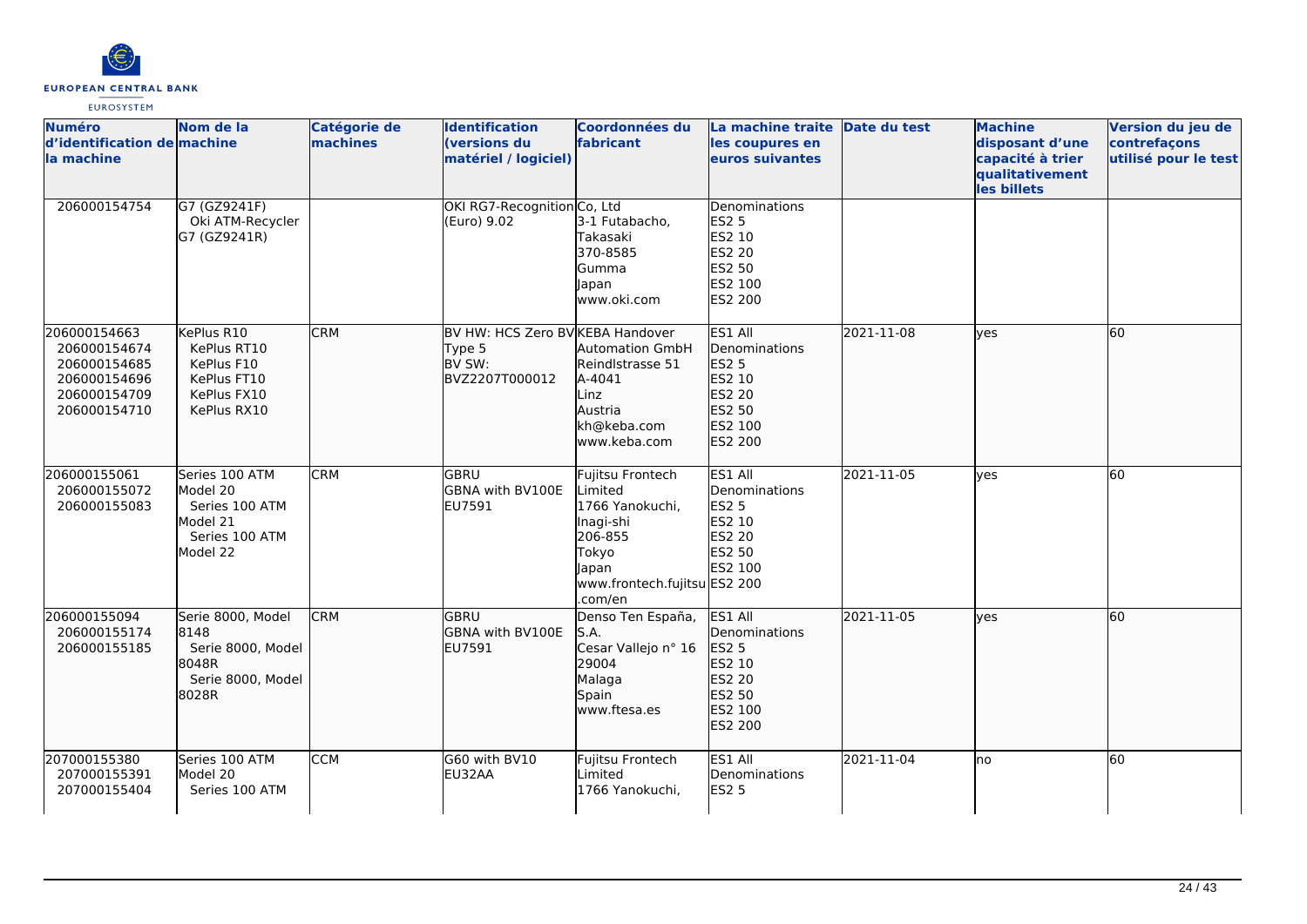

| <b>Numéro</b><br>d'identification de machine<br>lla machine | Nom de la                                                                              | Catégorie de<br>machines | <b>Identification</b><br>(versions du<br>matériel / logiciel) | Coordonnées du<br>fabricant                                                                                                                | La machine traite Date du test<br>les coupures en<br>euros suivantes                         |            | <b>Machine</b><br>disposant d'une<br>capacité à trier<br>qualitativement<br>les billets | Version du jeu de<br>contrefaçons<br>utilisé pour le test |
|-------------------------------------------------------------|----------------------------------------------------------------------------------------|--------------------------|---------------------------------------------------------------|--------------------------------------------------------------------------------------------------------------------------------------------|----------------------------------------------------------------------------------------------|------------|-----------------------------------------------------------------------------------------|-----------------------------------------------------------|
|                                                             | Model 21<br>Series 100 ATM<br>Model 22                                                 |                          |                                                               | Inagi-shi<br>206-855<br>Tokyo<br>Japan<br>www.frontech.fujitsu ES2 200<br>.com/en                                                          | ES2 10<br>ES2 20<br>ES2 50<br>ES2 100                                                        |            |                                                                                         |                                                           |
| 206000155141<br>206000155152<br>206000155163                | Series 100 ATM<br>Model 20<br>Series 100 ATM<br>Model 21<br>Series 100 ATM<br>Model 22 | <b>CRM</b>               | GBRU<br>GBNA with BV100<br><b>EU7591</b>                      | Fujitsu Frontech<br>Limited<br>1766 Yanokuchi,<br>Inagi-shi<br>206-855<br>Tokyo<br>Japan<br>www.frontech.fujitsu ES2 200<br>.com/en        | ES1 All<br>Denominations<br><b>ES2 5</b><br>ES2 10<br>ES2 20<br>ES2 50<br>ES2 100            | 2021-11-03 | <b>lyes</b>                                                                             | 60                                                        |
| 206000155196<br>206000155209<br>206000155210                | Serie 8000, Model<br>8148<br>Serie 8000, Model<br>8048R<br>Serie 8000, Model<br>8028R  | <b>CRM</b>               | <b>GBRU</b><br>GBNA with BV100<br>EU7591                      | Denso Ten España,<br>S.A.<br>Cesar Vallejo nº 16<br>29004<br>Malaga<br>Spain<br>www.ftesa.es                                               | ES1 All<br>Denominations<br><b>ES2 5</b><br>ES2 10<br>ES2 20<br>ES2 50<br>ES2 100<br>ES2 200 | 2021-11-03 | lves                                                                                    | 60                                                        |
| 206000154970<br>206000154981<br>206000154992                | Series 100 ATM<br>Model 20<br>Series 100 ATM<br>Model 21<br>Series 100 ATM<br>Model 22 | <b>CRM</b>               | <b>GBRU</b><br><b>GBNA with GBVM</b><br>EU7591                | Fujitsu Frontech<br>Limited<br>1766 Yanokuchi,<br>Inagi-shi<br>206-855<br>Tokyo<br><b>Japan</b><br>www.frontech.fujitsu ES2 200<br>.com/en | ES1 All<br>Denominations<br>ES2 5<br>ES2 10<br>ES2 20<br>ES2 50<br>ES2 100                   | 2021-11-02 | lyes                                                                                    | 60                                                        |
| 206000155005<br>206000155016<br>206000155027                | Serie 8000, Model<br>8148<br>Serie 8000, Model<br>8048R<br>Serie 8000, Model           | <b>CRM</b>               | <b>GBRU</b><br>GBNA with GBVM<br>EU7591                       | Denso Ten España,<br>S.A.<br>Cesar Vallejo nº 16<br>29004<br>Malaga                                                                        | ES1 All<br>Denominations<br><b>ES2 5</b><br>ES2 10<br><b>ES2 20</b>                          | 2021-11-02 | lyes                                                                                    | 60                                                        |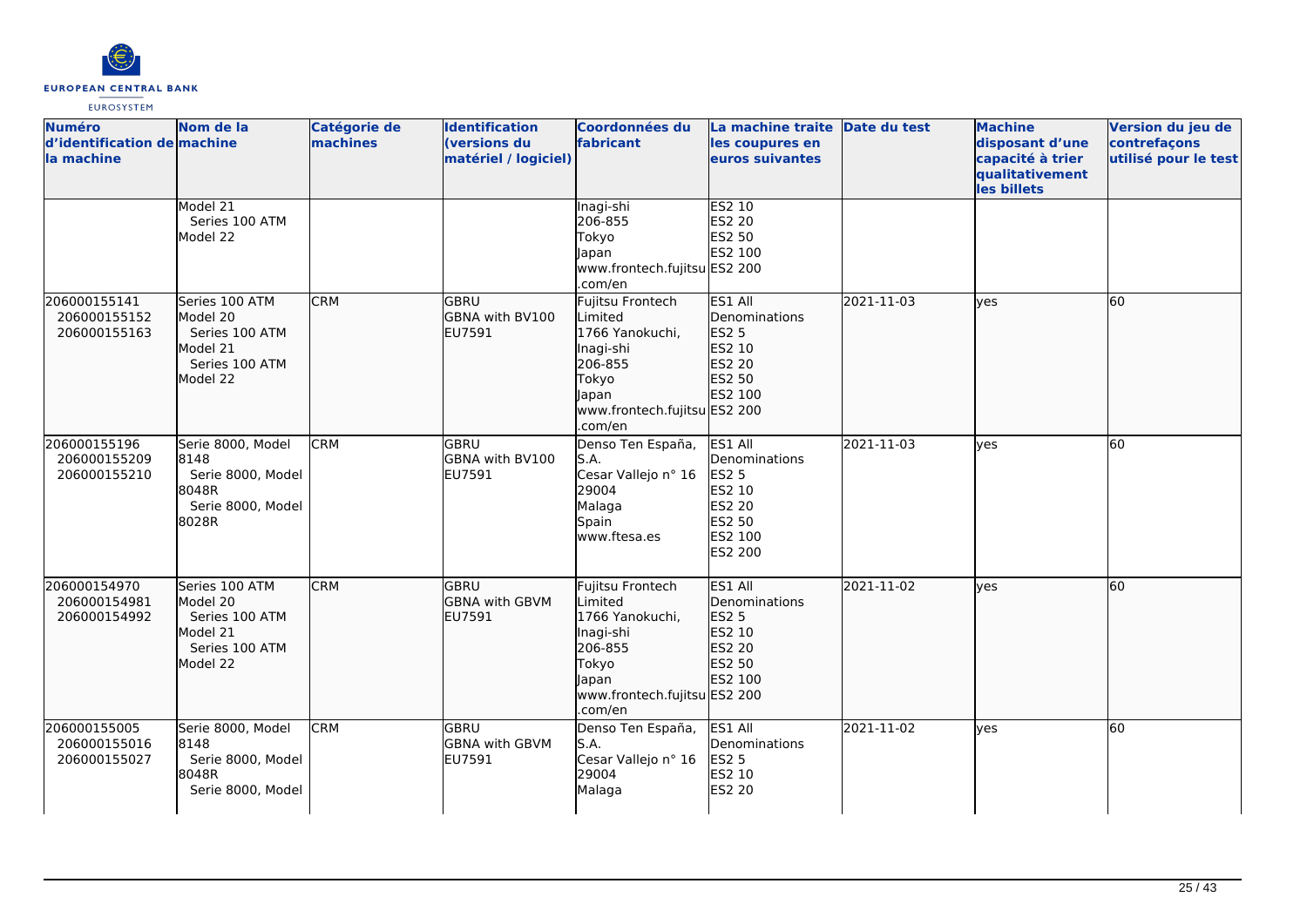

| <b>Numéro</b><br>d'identification de machine<br>la machine   | Nom de la                                      | Catégorie de<br>machines | <b>Identification</b><br>(versions du<br>matériel / logiciel) | <b>Coordonnées du</b><br>fabricant                                                                                                                                                    | La machine traite Date du test<br>les coupures en<br>euros suivantes              |            | <b>Machine</b><br>disposant d'une<br>capacité à trier<br>qualitativement<br>les billets | Version du jeu de<br>contrefaçons<br>utilisé pour le test |
|--------------------------------------------------------------|------------------------------------------------|--------------------------|---------------------------------------------------------------|---------------------------------------------------------------------------------------------------------------------------------------------------------------------------------------|-----------------------------------------------------------------------------------|------------|-----------------------------------------------------------------------------------------|-----------------------------------------------------------|
|                                                              | 8028R                                          |                          |                                                               | Spain<br>www.ftesa.es                                                                                                                                                                 | <b>ES2 50</b><br>ES2 100<br>ES2 200                                               |            |                                                                                         |                                                           |
| 205000154263<br>205000154274                                 | SS4N-400<br>OLIS-4400                          | <b>CIM</b>               | SCNXL83<br>523244433                                          | Printec Hellas<br>S.M.S.A.<br>7-7A, Poseidonos<br>Ave. & Lokridos Str.<br>18344<br>Moschato, Athens<br>Greece<br>e.vasiliadou@printecES2 200<br>group.com<br>www.printecgroup.c<br>om | ES1 All<br>Denominations<br>ES2 5<br>ES2 10<br>ES2 20<br>ES2 50<br>ES2 100        | 2021-10-22 | lno                                                                                     | 60                                                        |
| 205000154081                                                 | GDB-100                                        | <b>CIM</b>               | <b>HVD-310</b><br>Model package: 119 Solutions                | <b>Glory Global</b><br>Thomas-Edison-Platz ES2 5<br>63263<br>Neu-Isenburg<br>Germany<br>www.gloryglobalsolu ES2 200<br>tions.com                                                      | ES1 All<br>Denominations<br>ES2 10<br>ES2 20<br><b>ES2 50</b><br>ES2 100          | 2021-10-21 | lno                                                                                     | 60                                                        |
| 205000154229<br>205000154230<br>205000154241<br>205000154252 | SS4N-300<br>SS4N-100<br>OLIS-Mini<br>OLIS-2400 | <b>CIM</b>               | SCNL83<br>523244433                                           | Printec Hellas<br>S.M.S.A.<br>7-7A, Poseidonos<br>Ave. & Lokridos Str.<br>18344<br>Moschato, Athens<br>Greece<br>e.vasiliadou@printecES2 200<br>group.com<br>www.printecgroup.c<br>om | ES1 All<br>Denominations<br><b>ES2 5</b><br>ES2 10<br>ES2 20<br>ES2 50<br>ES2 100 | 2021-10-20 | lno                                                                                     | 60                                                        |
| 208000153050<br>208000153061                                 | Cineo C6010<br>CS 6010                         | <b>COM</b>               | MOVE PWBA<br>MOVE_PWBA_EUR_1 Systems GmbH<br>050              | Diebold Nixdorf<br>Heinz-Nixdorf-Ring 1 ES2 5                                                                                                                                         | ES1 All<br>Denominations                                                          | 2021-09-23 | ves                                                                                     | 60                                                        |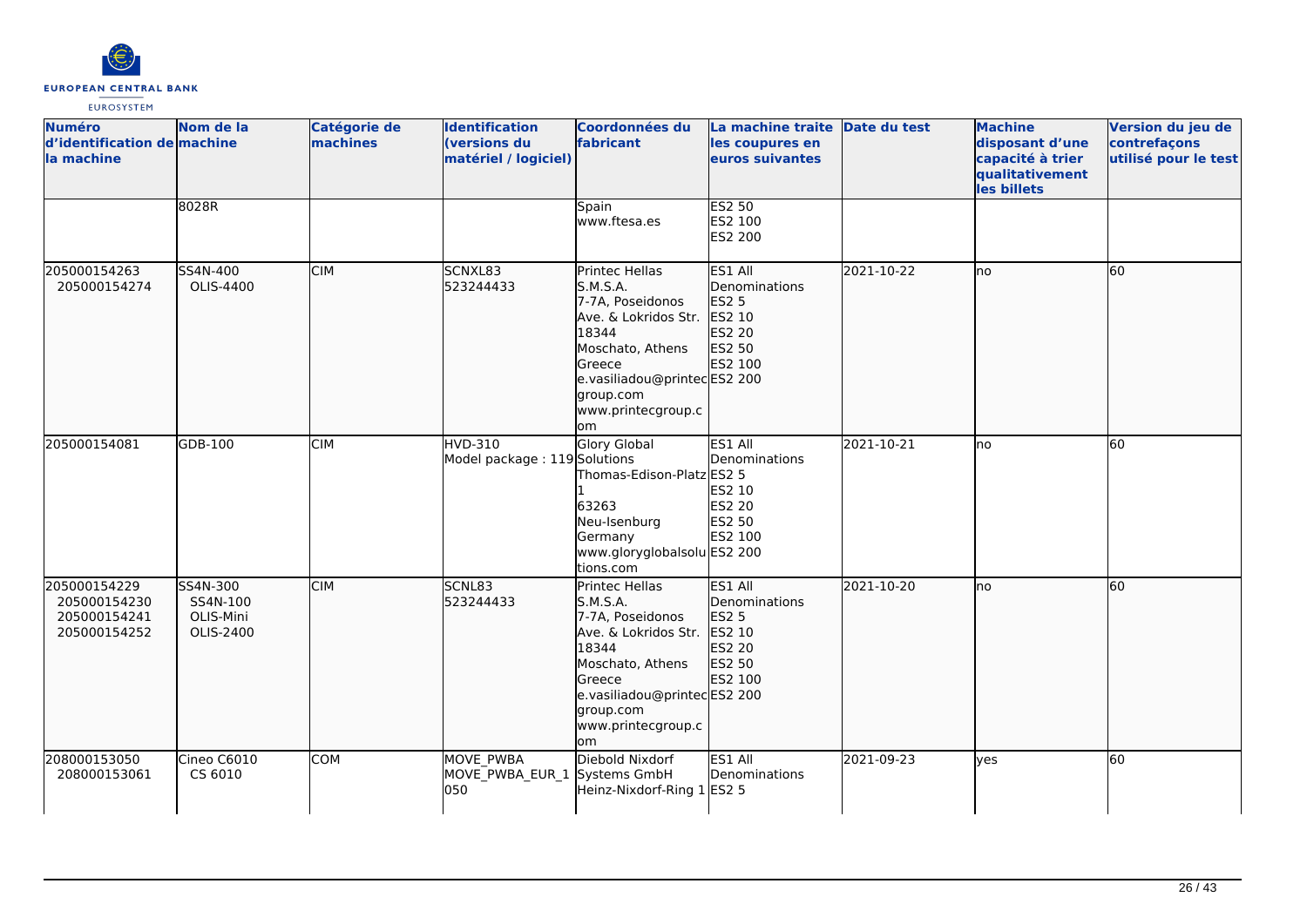

| <b>Numéro</b><br>d'identification de machine<br>la machine                                                                                                                                                                                                                                                                                                                   | Nom de la                                                                                                                                                                                                                                                                                                                                                                                             | Catégorie de<br>machines | <b>Identification</b><br>(versions du<br>matériel / logiciel) | Coordonnées du<br>fabricant                                                                                                   | La machine traite Date du test<br>les coupures en<br>euros suivantes   |            | <b>Machine</b><br>disposant d'une<br>capacité à trier<br>qualitativement | Version du jeu de<br>contrefaçons<br>utilisé pour le test |
|------------------------------------------------------------------------------------------------------------------------------------------------------------------------------------------------------------------------------------------------------------------------------------------------------------------------------------------------------------------------------|-------------------------------------------------------------------------------------------------------------------------------------------------------------------------------------------------------------------------------------------------------------------------------------------------------------------------------------------------------------------------------------------------------|--------------------------|---------------------------------------------------------------|-------------------------------------------------------------------------------------------------------------------------------|------------------------------------------------------------------------|------------|--------------------------------------------------------------------------|-----------------------------------------------------------|
| 206000152581                                                                                                                                                                                                                                                                                                                                                                 | CINEO C4060                                                                                                                                                                                                                                                                                                                                                                                           | <b>CRM</b>               | MOVE CWAA                                                     | 33106<br>Paderborn<br>Germany<br>info.de@dieboldnixd ES2 100<br>orf.com<br>www.dieboldnixdorf.<br>com<br>Diebold Nixdorf      | <b>ES2 10</b><br>ES2 20<br>ES2 50<br>ES2 200<br>ES1 All                | 2021-09-22 | les billets<br>lves                                                      | 60                                                        |
| 206000152592<br>206000152605<br>206000152616<br>206000152627<br>206000152638<br>206000152649<br>206000152650<br>206000152661<br>206000152672<br>206000152683<br>206000152694<br>206000152707<br>206000152718<br>206000152729<br>206000152730<br>206000152741<br>206000152752<br>206000152763<br>206000152774<br>206000152785<br>206000152796<br>206000152809<br>206000152810 | <b>CINEO C4040</b><br>CS 4040<br><b>CINEO C4080</b><br>CS 4080<br><b>CINEO C4560</b><br>CS 4560<br><b>CINEO C4580</b><br>CS 4580<br><b>CINEO C2090</b><br>CS 2090<br><b>CINEO C4090</b><br>CS 4090<br><b>CINEO C2080</b><br>CS 2080<br><b>CINEO C6040</b><br>CS 6040<br><b>CINEO C6040</b><br>Compact<br>CS 6040 Compact<br><b>CINEO C6030</b><br>CS 6030<br><b>CINEO C6050</b><br>CS 6050<br>CS 4060 |                          | MOVE_CWAA_EUR_1 Systems GmbH<br>050                           | Heinz-Nixdorf-Ring 1<br>33106<br>Paderborn<br>Germany<br>info.de@dieboldnixd ES2 100<br>orf.com<br>www.dieboldnixdorf.<br>com | Denominations<br><b>ES2 5</b><br>ES2 10<br>ES2 20<br>ES2 50<br>ES2 200 |            |                                                                          |                                                           |
| 208000153481<br>208000153492                                                                                                                                                                                                                                                                                                                                                 | Cineo C6010<br>CS 6010                                                                                                                                                                                                                                                                                                                                                                                | COM                      | MOVE PWCC<br>MOVE_PWBA_EUR_1<br>050                           | Diebold Nixdorf<br>Systems GmbH<br>Heinz-Nixdorf-Ring 1<br>33106<br>Paderborn<br>Germany<br>info.de@dieboldnixd ES2 100       | ES1 All<br>Denominations<br><b>ES2 5</b><br>ES2 10<br>ES2 20<br>ES2 50 | 2021-09-22 | yes                                                                      | 60                                                        |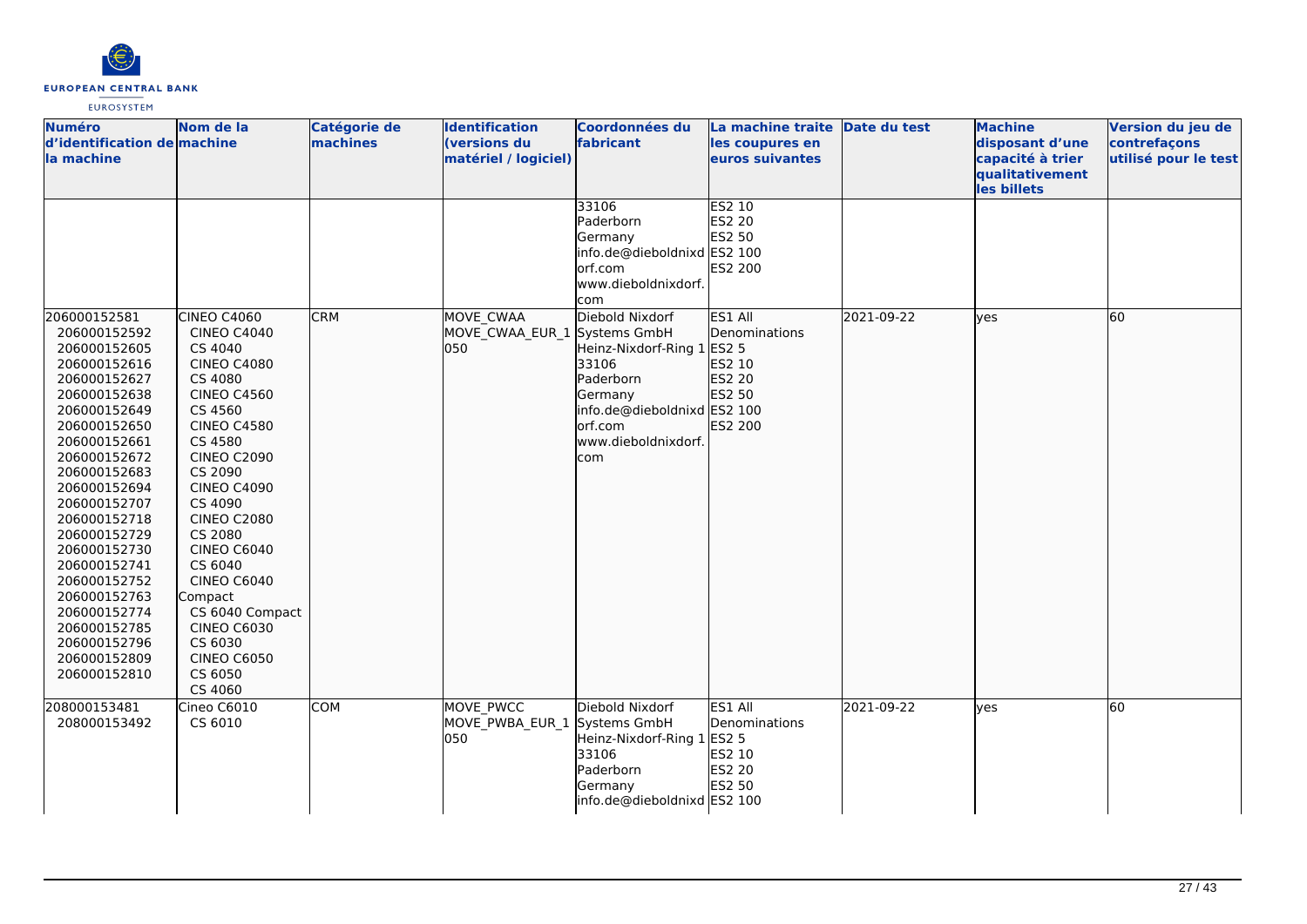

| <b>Numéro</b><br>d'identification de machine<br>la machine                                                                                                                                                                                                                                                                                                                                   | Nom de la                                                                                                                                                                                                                                                                                                                                                                                                     | Catégorie de<br>machines | <b>Identification</b><br>(versions du<br>matériel / logiciel) | Coordonnées du<br>fabricant                                                                                                                      | La machine traite Date du test<br>les coupures en<br>euros suivantes                                |            | <b>Machine</b><br>disposant d'une<br>capacité à trier<br>qualitativement<br>les billets | Version du jeu de<br>contrefaçons<br>utilisé pour le test |
|----------------------------------------------------------------------------------------------------------------------------------------------------------------------------------------------------------------------------------------------------------------------------------------------------------------------------------------------------------------------------------------------|---------------------------------------------------------------------------------------------------------------------------------------------------------------------------------------------------------------------------------------------------------------------------------------------------------------------------------------------------------------------------------------------------------------|--------------------------|---------------------------------------------------------------|--------------------------------------------------------------------------------------------------------------------------------------------------|-----------------------------------------------------------------------------------------------------|------------|-----------------------------------------------------------------------------------------|-----------------------------------------------------------|
|                                                                                                                                                                                                                                                                                                                                                                                              |                                                                                                                                                                                                                                                                                                                                                                                                               |                          |                                                               | orf.com<br>www.dieboldnixdorf.<br>com                                                                                                            | <b>ES2 200</b>                                                                                      |            |                                                                                         |                                                           |
| 206000152217<br>206000152228<br>206000152239<br>206000152240<br>206000152251<br>206000152262<br>206000152273<br>206000152284<br>206000152295<br>206000152308<br>206000152319<br>206000152320<br>206000152331<br>206000152342<br>206000152353<br>206000152364<br>206000152375<br>206000152386<br>206000152397<br>206000152400<br>206000152411<br>206000152422<br>206000152433<br>206000152444 | CINEO C4060<br><b>CINEO C4040</b><br>CS 4040<br><b>CINEO C4080</b><br>CS 4080<br><b>CINEO C4560</b><br>CS 4560<br><b>CINEO C4580</b><br>CS 4580<br><b>CINEO C2090</b><br>CS 2090<br><b>CINEO C4090</b><br>CS 4090<br><b>CINEO C2080</b><br>CS 2080<br>CINEO C6040<br>CS 6040<br><b>CINEO C6040</b><br>Compact<br>CS 6040 Compact<br><b>CINEO C6030</b><br>CS 6030<br><b>CINEO C6050</b><br>CS 6050<br>CS 4060 | <b>CRM</b>               | MOVE_CWCA<br>MOVE_CWAA_EUR_1 Systems GmbH<br>050              | Diebold Nixdorf<br>Heinz-Nixdorf-Ring 1<br>33106<br>Paderborn<br>Germany<br>info.de@dieboldnixd ES2 100<br>orf.com<br>www.dieboldnixdorf.<br>com | ES1 All<br><b>IDenominations</b><br>ES2 5<br>ES2 10<br>ES2 20<br>ES2 50<br>ES2 200                  | 2021-09-21 | lyes                                                                                    | 60                                                        |
| 205000152089                                                                                                                                                                                                                                                                                                                                                                                 | Suzohapp CDS9<br><b>HCM</b>                                                                                                                                                                                                                                                                                                                                                                                   | <b>CIM</b>               | <b>HOTS BV5A</b><br>BVZ22EUT V000020                          | Suzo international<br>NL. B.V. / Suzohapp<br>Rijnzathe 12<br>3454PV<br>De Meern<br>Netherlands<br>info@suzohapp.nl<br>eu.suzohapp.com            | ES1 All<br>Denominations<br><b>ES2 5</b><br>ES2 10<br>ES2 20<br>ES2 50<br>ES2 100<br><b>ES2 200</b> | 2021-09-20 | lno                                                                                     | 60                                                        |
| 206000152137<br>206000152148                                                                                                                                                                                                                                                                                                                                                                 | Scancoin RCS500<br><b>RCS 900</b>                                                                                                                                                                                                                                                                                                                                                                             | <b>CRM</b>               | <b>HOTS BV5A</b>                                              | Suzo international<br>BVZ22EUT V000020 NL. B.V. / Suzohapp                                                                                       | ES1 All<br>Denominations                                                                            | 2021-09-20 | lyes                                                                                    | 60                                                        |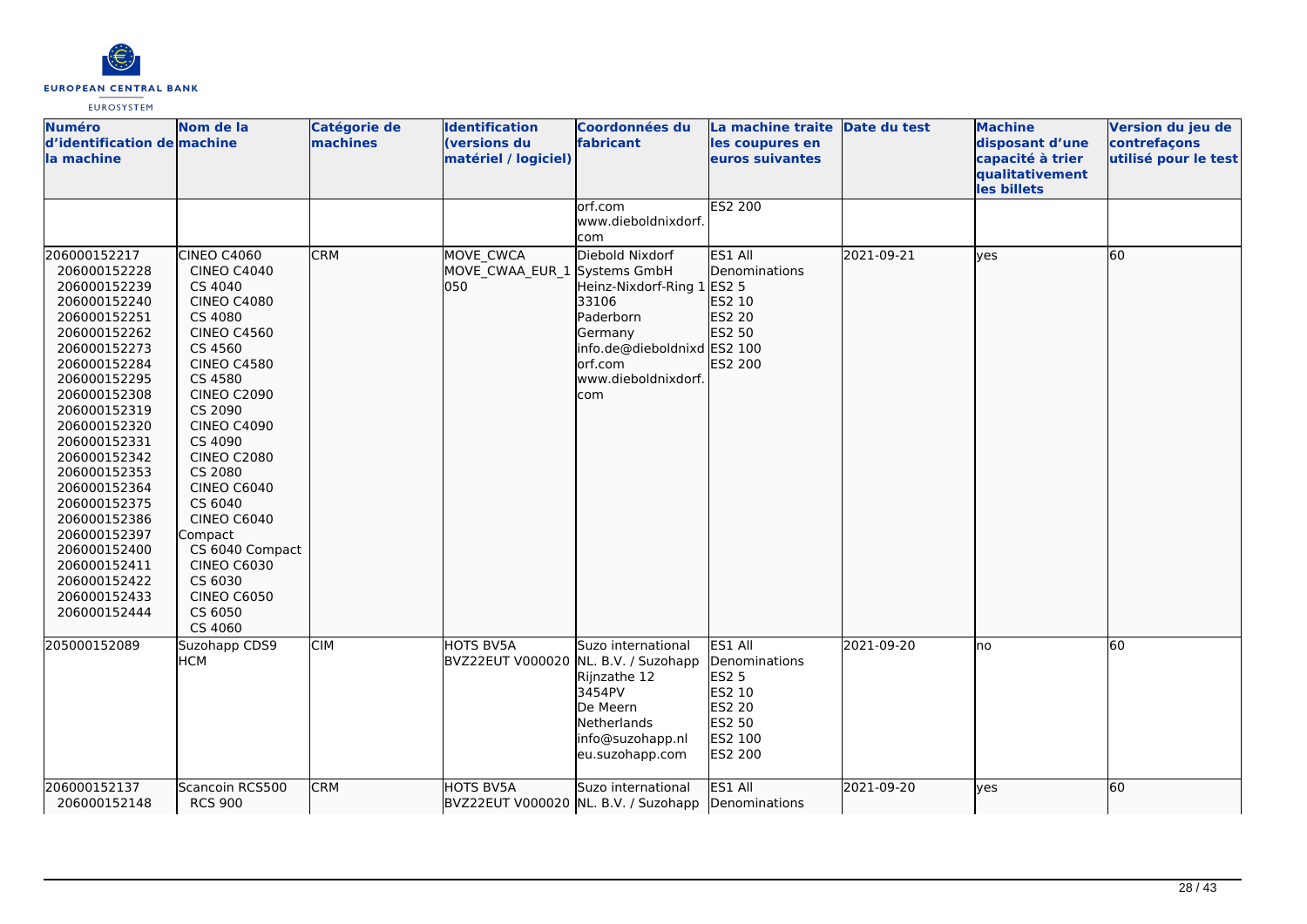

| <b>Numéro</b>                | Nom de la                 | Catégorie de | <b>Identification</b>             | <b>Coordonnées du</b> | La machine traite Date du test |            | <b>Machine</b>                 | Version du jeu de    |
|------------------------------|---------------------------|--------------|-----------------------------------|-----------------------|--------------------------------|------------|--------------------------------|----------------------|
| d'identification de machine  |                           | machines     | (versions du                      | fabricant             | les coupures en                |            | disposant d'une                | contrefaçons         |
| la machine                   |                           |              | matériel / logiciel)              |                       | euros suivantes                |            | capacité à trier               | utilisé pour le test |
|                              |                           |              |                                   |                       |                                |            | qualitativement<br>les billets |                      |
| 206000152159                 | HCM N11                   |              |                                   | Rijnzathe 12          | <b>ES2 5</b>                   |            |                                |                      |
| 206000152160                 | HCM N12                   |              |                                   | 3454PV                | ES2 10                         |            |                                |                      |
|                              |                           |              |                                   | De Meern              | ES2 20                         |            |                                |                      |
|                              |                           |              |                                   | Netherlands           | ES2 50                         |            |                                |                      |
|                              |                           |              |                                   | info@suzohapp.nl      | ES2 100                        |            |                                |                      |
|                              |                           |              |                                   | eu.suzohapp.com       | ES2 200                        |            |                                |                      |
|                              |                           |              |                                   |                       |                                |            |                                |                      |
| 206000135556                 | <b>SDM504S</b>            | <b>CRM</b>   | <b>BV5000</b>                     | Cima S.p.A.           | ES1 All                        | 2021-09-14 | yes                            | 60                   |
| 206000135567                 | SDM501S                   |              | BVCM115-EUR11700 Via di Mezzo 2/4 |                       | Denominations                  |            |                                |                      |
| 206000135578                 | SDM504C                   |              |                                   | 41037                 | <b>ES2 5</b>                   |            |                                |                      |
| 206000135589                 | <b>SDM501C</b>            |              |                                   | Mirandola (MO)        | ES2 10                         |            |                                |                      |
| 206000135590                 | SDM503                    |              |                                   | Italy                 | <b>ES2 20</b>                  |            |                                |                      |
| 206000135603                 | SDM503R                   |              |                                   | info@cimaspa.it       | <b>ES2 50</b>                  |            |                                |                      |
| 206000135614                 | SDM503RC                  |              |                                   | www.cimaspa.it        | ES2 100                        |            |                                |                      |
| 206000135625                 | SDM503RS                  |              |                                   |                       | ES2 200                        |            |                                |                      |
| 206000135636                 | SDM503RH                  |              |                                   |                       |                                |            |                                |                      |
| 206000135647                 | 8800S                     |              |                                   |                       |                                |            |                                |                      |
| 206000135658                 | 8800C                     |              |                                   |                       |                                |            |                                |                      |
| 206000135669                 | 8400S                     |              |                                   |                       |                                |            |                                |                      |
| 206000135670                 | 8400C                     |              |                                   |                       |                                |            |                                |                      |
| 206000135681<br>206000135692 | CASHERE<br><b>SDM502C</b> |              |                                   |                       |                                |            |                                |                      |
|                              | <b>SDM502S</b>            |              |                                   |                       |                                |            |                                |                      |
| 206000135705<br>206000135716 | SDM503C                   |              |                                   |                       |                                |            |                                |                      |
| 206000135727                 | <b>SDM503S</b>            |              |                                   |                       |                                |            |                                |                      |
| 206000135738                 | <b>SDM505S</b>            |              |                                   |                       |                                |            |                                |                      |
| 206000135749                 | <b>SDM505C</b>            |              |                                   |                       |                                |            |                                |                      |
| 206000151329                 | <b>SDM504S</b>            | <b>CRM</b>   | <b>BV5000</b>                     | Cima S.p.A.           | ES1 All                        | 2021-09-14 | lves                           | 60                   |
| 206000151330                 | SDM501S                   |              | BVCM116-EUR11800 Via di Mezzo 2/4 |                       | Denominations                  |            |                                |                      |
| 206000151341                 | <b>SDM504C</b>            |              |                                   | 41037                 | <b>ES2 5</b>                   |            |                                |                      |
| 206000151352                 | <b>SDM501C</b>            |              |                                   | Mirandola (MO)        | ES2 10                         |            |                                |                      |
| 206000151363                 | <b>SDM503</b>             |              |                                   | ltaly                 | ES2 20                         |            |                                |                      |
| 206000151374                 | SDM503R                   |              |                                   | info@cimaspa.it       | ES2 50                         |            |                                |                      |
| 206000151385                 | SDM503RC                  |              |                                   | www.cimaspa.it        | ES2 100                        |            |                                |                      |
| 206000151396                 | SDM503RS                  |              |                                   |                       | ES2 200                        |            |                                |                      |
| 206000151409                 | SDM503RH                  |              |                                   |                       |                                |            |                                |                      |
| 206000151410                 | 8800S                     |              |                                   |                       |                                |            |                                |                      |
| 206000151421                 | 8800C                     |              |                                   |                       |                                |            |                                |                      |
| 206000151432                 | 8400S                     |              |                                   |                       |                                |            |                                |                      |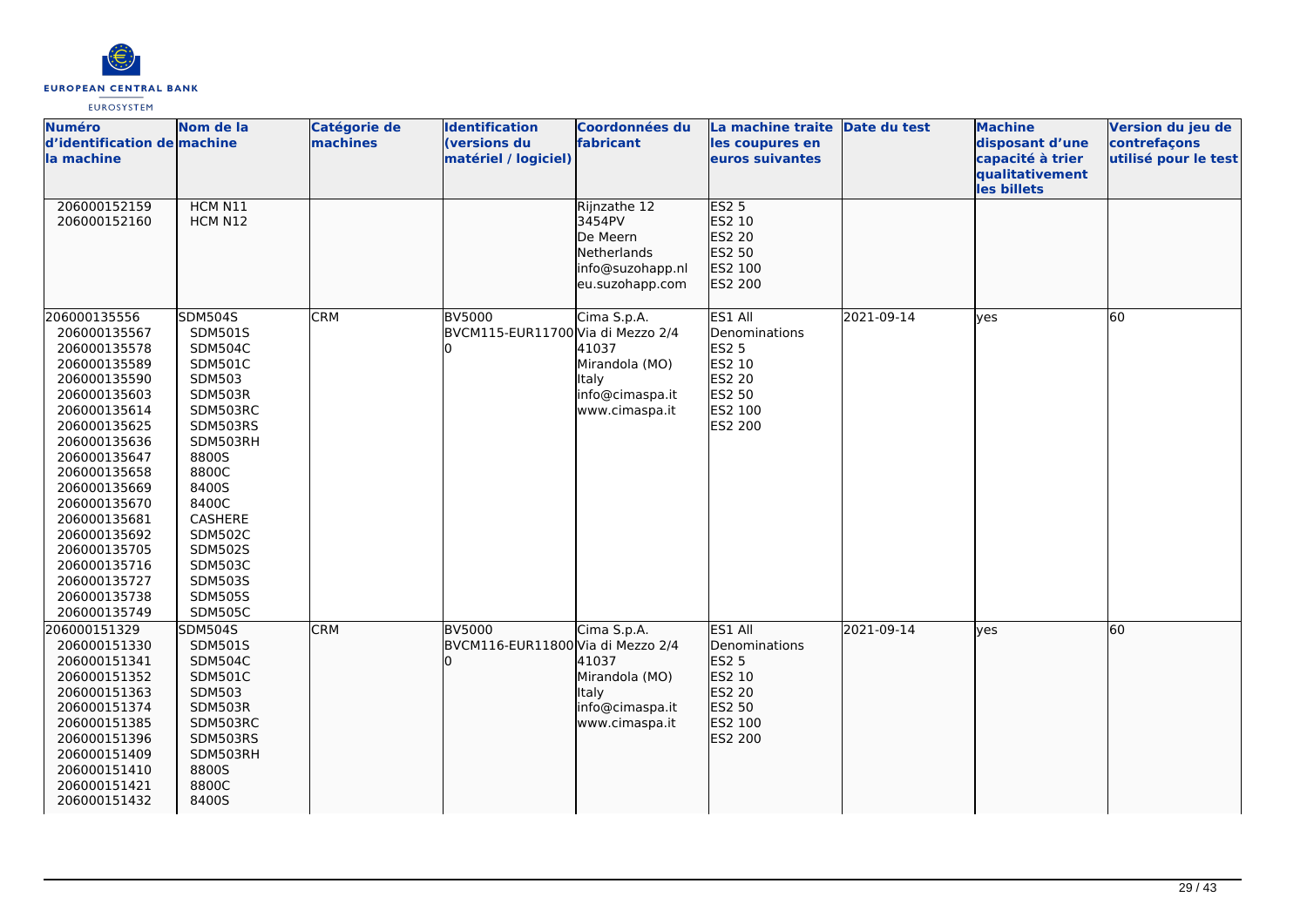

| <b>Numéro</b>               | Nom de la            | Catégorie de | <b>Identification</b>             | <b>Coordonnées du</b>      | La machine traite Date du test |            | <b>Machine</b>   | Version du jeu de    |
|-----------------------------|----------------------|--------------|-----------------------------------|----------------------------|--------------------------------|------------|------------------|----------------------|
| d'identification de machine |                      | machines     | (versions du                      | fabricant                  | les coupures en                |            | disposant d'une  | contrefaçons         |
| lla machine                 |                      |              | matériel / logiciel)              |                            | euros suivantes                |            | capacité à trier | utilisé pour le test |
|                             |                      |              |                                   |                            |                                |            | qualitativement  |                      |
|                             |                      |              |                                   |                            |                                |            | les billets      |                      |
| 206000151443                | 8400C                |              |                                   |                            |                                |            |                  |                      |
| 206000151454                | CASHERE              |              |                                   |                            |                                |            |                  |                      |
| 206000151465                | <b>SDM502C</b>       |              |                                   |                            |                                |            |                  |                      |
| 206000151476                | <b>SDM502S</b>       |              |                                   |                            |                                |            |                  |                      |
| 206000151487                | <b>SDM503C</b>       |              |                                   |                            |                                |            |                  |                      |
| 206000151498                | <b>SDM503S</b>       |              |                                   |                            |                                |            |                  |                      |
| 206000151502                | <b>SDM505S</b>       |              |                                   |                            |                                |            |                  |                      |
| 206000151513                | <b>SDM505C</b>       |              |                                   |                            |                                |            |                  |                      |
| 206000151728                | AST7000NT-R5         | <b>CRM</b>   | <b>BV5000</b>                     | Cima S.p.A.                | ES1 All                        | 2021-09-14 | lves             | 60                   |
| 206000151739                | AST7000NT            |              | BVCM116-EUR11800 Via di Mezzo 2/4 |                            | Denominations                  |            |                  |                      |
| 206000151740                | AST7000-FT           |              |                                   | 41037                      | <b>ES2 5</b>                   |            |                  |                      |
| 206000151751                | <b>AST7000-FT ER</b> |              |                                   | Mirandola (MO)             | ES2 10                         |            |                  |                      |
| 206000151762                | AST7016              |              |                                   | <b>Italy</b>               | ES2 20                         |            |                  |                      |
| 206000151773                | AST7008W             |              |                                   | info@cimaspa.it            | ES2 50                         |            |                  |                      |
| 206000151784                | AST7008WB            |              |                                   | www.cimaspa.it             | ES2 100                        |            |                  |                      |
| 206000151795                | AST7008C             |              |                                   |                            | ES2 200                        |            |                  |                      |
| 206000151808                | <b>AST7008CB</b>     |              |                                   |                            |                                |            |                  |                      |
| 206000151819                | <b>AST7008H</b>      |              |                                   |                            |                                |            |                  |                      |
| 206000151820                | AST7008HB            |              |                                   |                            |                                |            |                  |                      |
| 206000151831                | AST7008S             |              |                                   |                            |                                |            |                  |                      |
| 206000150475                | DT-7000H68V          | <b>CRM</b>   | UNV-010                           | <b>GRG Banking</b>         | ES1 All                        | 2021-08-30 | lyes             | 60                   |
| 206000150486                | DT-7000H68N          |              | V28004A012                        | Equipment Co Ltd           | Denominations                  |            |                  |                      |
| 206000150497                | DT-7000H68NL         |              |                                   | 9 Kelin Road Science ES2 5 |                                |            |                  |                      |
| 206000150501                | DT-7000H68NLR        |              |                                   | City                       | ES2 10                         |            |                  |                      |
| 206000150512                | DT-7000H68NX         |              |                                   | 510663                     | ES2 20                         |            |                  |                      |
| 206000150523                | Virtual Teller Mach  |              |                                   | Guangzhou, District ES2 50 |                                |            |                  |                      |
| 206000150534                | ine(VTM)/Videokasse  |              |                                   | Luogang                    | ES2 100                        |            |                  |                      |
| 206000150545                | DT-7000P5800         |              |                                   | China                      | ES2 200                        |            |                  |                      |
| 206000150556                | DT-7000P5800L        |              |                                   | www.grgbanking.co          |                                |            |                  |                      |
| 206000150567                | DT-7000P5800E        |              |                                   | m                          |                                |            |                  |                      |
| 206000150578                | DT-7000P5500L        |              |                                   |                            |                                |            |                  |                      |
| 206000150589                | DT-7000P5500         |              |                                   |                            |                                |            |                  |                      |
| 206000150590                | DT-7000P5500S        |              |                                   |                            |                                |            |                  |                      |
| 206000150603                | DT-7000P5500SL       |              |                                   |                            |                                |            |                  |                      |
| 206000150614                | DT-7000160-COMB      |              |                                   |                            |                                |            |                  |                      |
| 206000150625                |                      |              |                                   |                            |                                |            |                  |                      |
| 206000150636                | DT-7000160XL         |              |                                   |                            |                                |            |                  |                      |
| 206000150647                | DT-7000160X          |              |                                   |                            |                                |            |                  |                      |
| 206000150658                | DT-7000160NL         |              |                                   |                            |                                |            |                  |                      |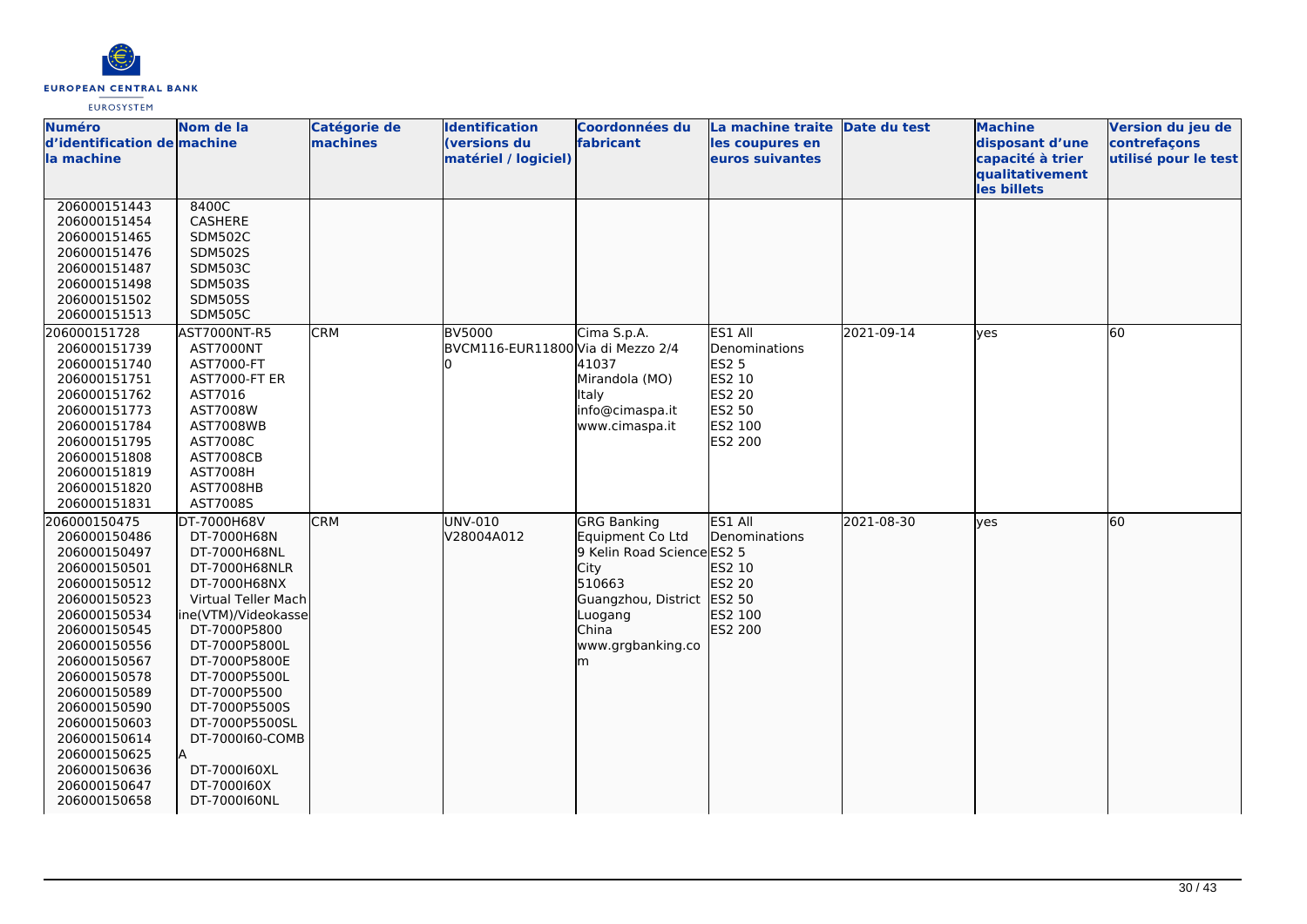

| <b>Numéro</b><br>d'identification de machine<br>la machine<br>206000150669   | Nom de la<br>DT-7000160A                                                                                | Catégorie de<br>machines | <b>Identification</b><br>(versions du<br>matériel / logiciel) | <b>Coordonnées du</b><br>fabricant                                                                                                                                | La machine traite Date du test<br>les coupures en<br>euros suivantes              |            | <b>Machine</b><br>disposant d'une<br>capacité à trier<br>qualitativement<br>les billets | Version du jeu de<br>contrefaçons<br>utilisé pour le test |
|------------------------------------------------------------------------------|---------------------------------------------------------------------------------------------------------|--------------------------|---------------------------------------------------------------|-------------------------------------------------------------------------------------------------------------------------------------------------------------------|-----------------------------------------------------------------------------------|------------|-----------------------------------------------------------------------------------------|-----------------------------------------------------------|
| 206000150670<br>206000150681<br>206000150692<br>206000150705<br>206000150716 | DT-7000160B<br>DT-7000166<br>DT-7000H68VL<br>DT-7000TCR71<br>DT-7000H68VLR<br>DT-7000i58<br>DT-7000i58T |                          |                                                               |                                                                                                                                                                   |                                                                                   |            |                                                                                         |                                                           |
| 205000150429                                                                 | <b>KUAN</b>                                                                                             | <b>CIM</b>               | EUR 002.016                                                   | Masterwork<br>Automodules<br>4F, 223, Chong Yang ES2 5<br><b>Rd</b><br>115 Nangang<br>Taipei<br>Taiwan<br>www.automodules.c ES2 200<br>lom                        | ES1 All<br>Denominations<br>ES2 10<br><b>ES2 20</b><br>ES2 50<br>ES2 100          | 2021-08-24 | no                                                                                      | 60                                                        |
| 210000150233                                                                 | CoinRoll 123                                                                                            | <b>CDM</b>               | SIRIUS V3.4                                                   | HESS Cash Systems ES1 All<br>GmbH<br>Robert-Bosch-<br>Strasse 30<br>71106<br>Magstadt<br>Germany<br>joachim.becker@hes ES2 200<br>s.de<br>www.hess.de             | Denominations<br><b>ES2 5</b><br>ES2 10<br>ES2 20<br>ES2 50<br>ES2 100            | 2021-08-10 | <b>I</b> no                                                                             | 60                                                        |
| 206000149552<br>206000149563<br>206000149574                                 | ProCash 4000<br>ProCash 4000xs<br>ProCash 4100                                                          | <b>CRM</b>               | LINE XLA-O<br>XLAAEUR0249                                     | Diebold Nixdorf<br>Systems GmbH<br>Heinz-Nixdorf-Ring 1<br>33106<br>Paderborn<br>Germany<br>info.de@dieboldnixd ES2 100<br>lorf.com<br>www.dieboldnixdorf.<br>com | ES1 All<br>Denominations<br><b>ES2 5</b><br>ES2 10<br>ES2 20<br>ES2 50<br>ES2 200 | 2021-08-04 | <b>ves</b>                                                                              | 60                                                        |
| 206000149585                                                                 | Opteva 328EF                                                                                            | <b>CRM</b>               | BVZ10                                                         | Diebold Nixdorf                                                                                                                                                   | ES1 All                                                                           | 2021-08-03 | <b>yes</b>                                                                              | 60                                                        |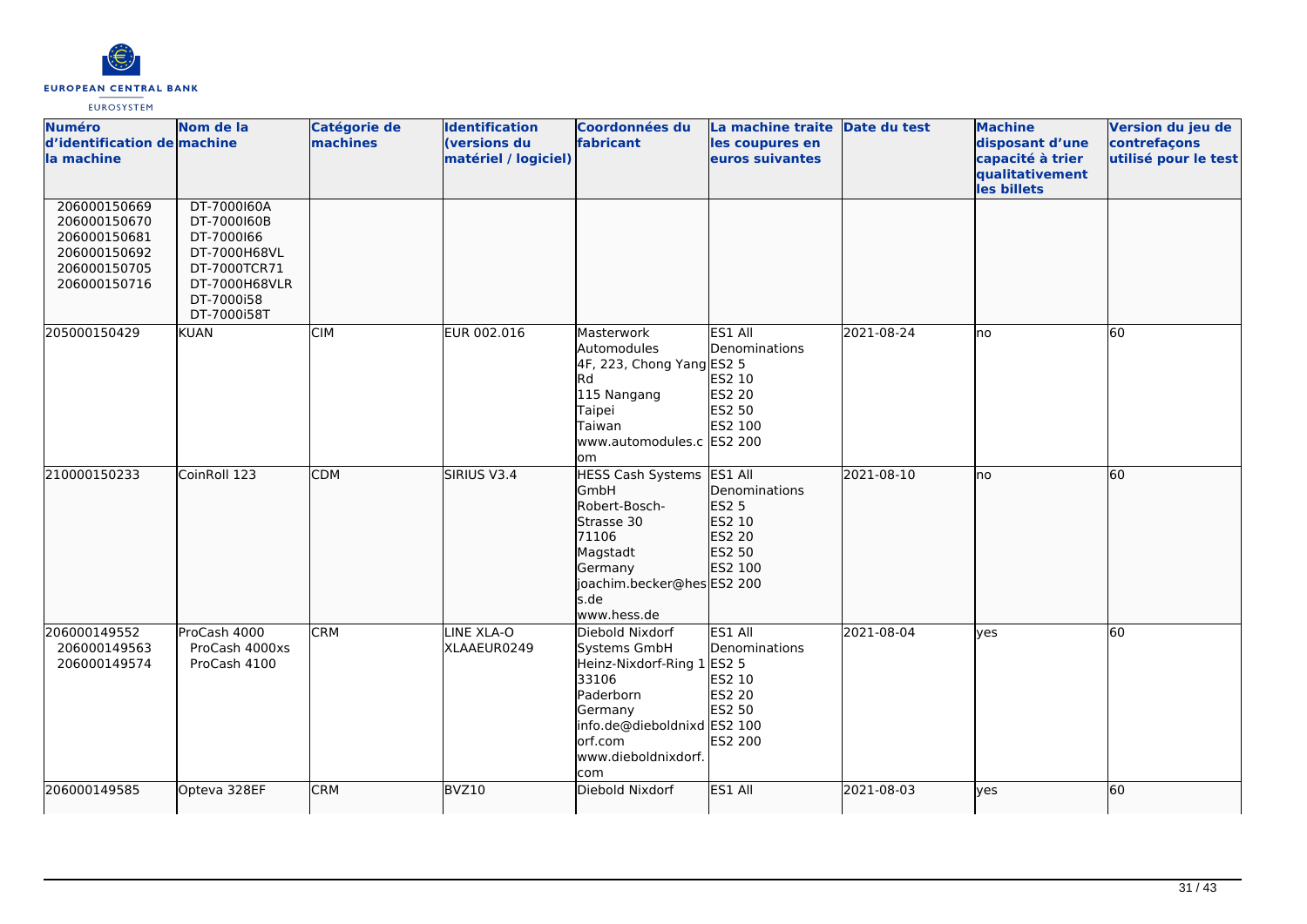

| <b>Numéro</b><br>d'identification de machine<br>la machine                                                                                                                                                                                                                                                                                                   | Nom de la                                                                                                                                                                                                                                                                                                          | Catégorie de<br>machines | <b>Identification</b><br>(versions du<br>matériel / logiciel) | <b>Coordonnées du</b><br>fabricant                                                                                                                   | La machine traite Date du test<br>les coupures en<br>euros suivantes                                |            | <b>Machine</b><br>disposant d'une<br>capacité à trier<br>qualitativement<br>les billets | Version du jeu de<br>contrefaçons<br>utilisé pour le test |
|--------------------------------------------------------------------------------------------------------------------------------------------------------------------------------------------------------------------------------------------------------------------------------------------------------------------------------------------------------------|--------------------------------------------------------------------------------------------------------------------------------------------------------------------------------------------------------------------------------------------------------------------------------------------------------------------|--------------------------|---------------------------------------------------------------|------------------------------------------------------------------------------------------------------------------------------------------------------|-----------------------------------------------------------------------------------------------------|------------|-----------------------------------------------------------------------------------------|-----------------------------------------------------------|
| 206000149596<br>206000149609<br>206000149610<br>206000149621<br>206000149632<br>206000149643<br>206000149654<br>206000149665<br>206000149676<br>206000149687<br>206000149698<br>206000149701<br>206000149712<br>206000149723<br>206000149734<br>206000149745<br>206000149756<br>206000149767<br>206000149778<br>206000149789<br>206000149790<br>206000149803 | Diebold 3030<br>Opteva 328EF/D<br>Opteva 328EF/C<br>Opteva 328EF/S<br>Opteva 328<br>Opteva 324<br>Opteva 368<br>Opteva 378<br>Opteva 828<br>CS 828<br>Opteva 860<br>Opteva 868<br>CS 868<br>Opteva 820<br>Diebold 9900<br>CS 9900<br>Diebold 3700<br>CS 3700<br>Diebold 3750<br>CS 3750<br>Diebold 3550<br>CS 3550 |                          | <b>BVZ22EUT000020</b>                                         | Systems GmbH<br>Heinz-Nixdorf-Ring 1 ES2 5<br>33106<br>Paderborn<br>Germany<br>info.de@dieboldnixd ES2 100<br>lorf.com<br>www.dieboldnixdorf.<br>com | Denominations<br>ES2 10<br>ES2 20<br>ES2 50<br>ES2 200                                              |            |                                                                                         |                                                           |
| 205000149926                                                                                                                                                                                                                                                                                                                                                 | <b>APS Compact NL</b>                                                                                                                                                                                                                                                                                              | <b>CIM</b>               | CI Note Line<br>UNX4-210-13-EU-16 12 METAXA K.                | Unixfor S.A.<br>17455<br>ALIMOS - ATHENS<br>lGreece<br>unixfor@unixfor.gr<br>www.unixfor.com                                                         | ES1 All<br>Denominations<br><b>ES2 5</b><br>ES2 10<br>ES2 20<br>ES2 50<br>ES2 100<br><b>ES2 200</b> | 2021-07-29 | Ino                                                                                     | 60                                                        |
| 205000149915                                                                                                                                                                                                                                                                                                                                                 | <b>APS Compact</b>                                                                                                                                                                                                                                                                                                 | <b>CIM</b>               | ICR90<br><b>BIM2020</b><br>UNX4-110-13-EU-16 17455            | Unixfor S.A.<br>12 METAXA K.<br>ALIMOS - ATHENS<br>Greece<br>unixfor@unixfor.gr<br>www.unixfor.com                                                   | ES1 All<br>Denominations<br><b>ES2 5</b><br>ES2 10<br>ES2 20<br>ES2 50<br>ES2 100<br>ES2 200        | 2021-07-27 | no                                                                                      | 60                                                        |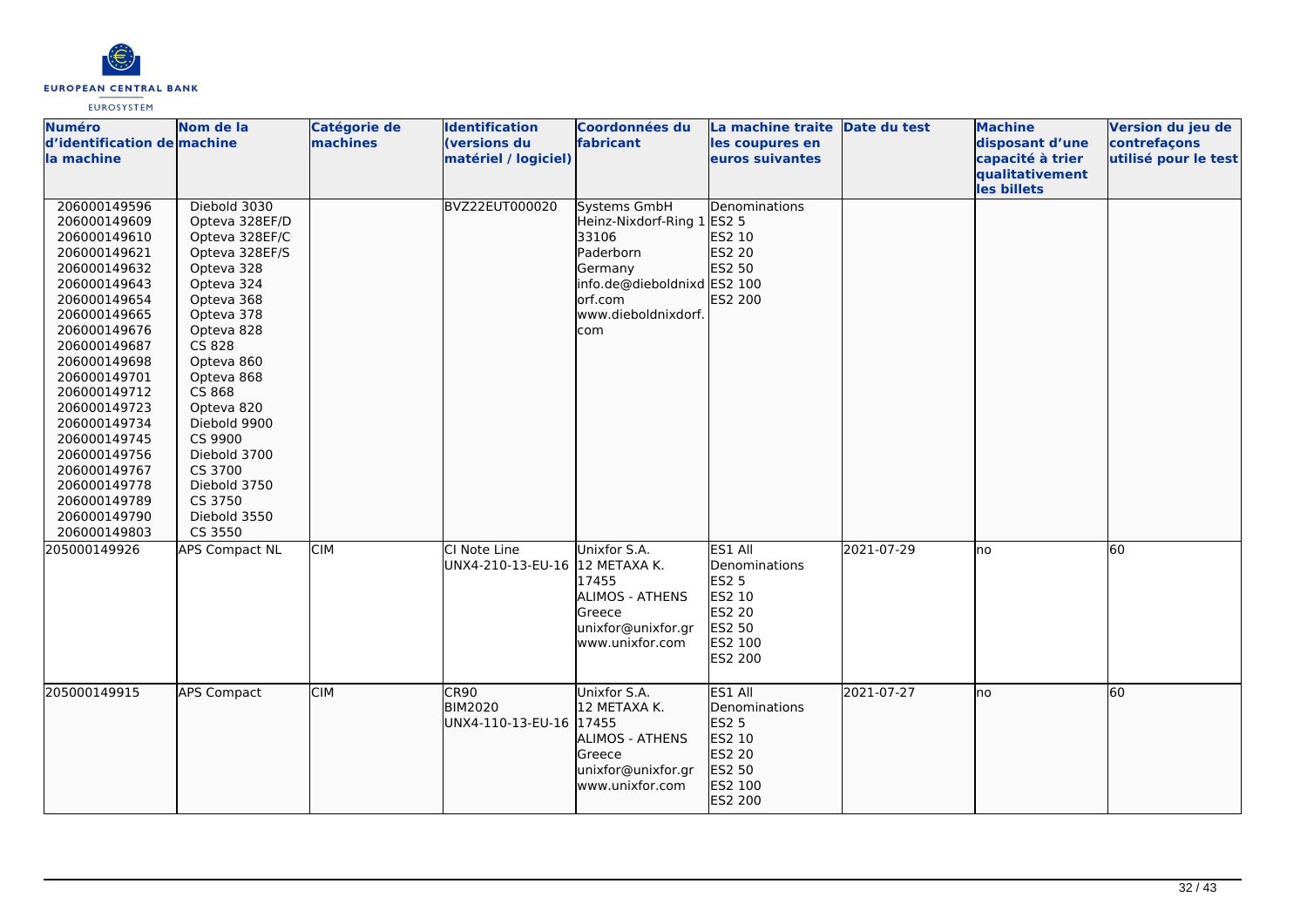

| <b>Numéro</b><br>d'identification de machine<br>la machine                                   | Nom de la                                                                            | Catégorie de<br>machines | <b>Identification</b><br>(versions du<br>matériel / logiciel)  | Coordonnées du<br>fabricant                                                                                                                         | La machine traite Date du test<br>les coupures en<br>euros suivantes                                       |            | <b>Machine</b><br>disposant d'une<br>capacité à trier<br>qualitativement<br>les billets | Version du jeu de<br>contrefaçons<br>utilisé pour le test |
|----------------------------------------------------------------------------------------------|--------------------------------------------------------------------------------------|--------------------------|----------------------------------------------------------------|-----------------------------------------------------------------------------------------------------------------------------------------------------|------------------------------------------------------------------------------------------------------------|------------|-----------------------------------------------------------------------------------------|-----------------------------------------------------------|
| 206000133861<br>206000133872<br>206000133883<br>206000133894<br>206000133907<br>206000133918 | KePlus R10<br>KePlus RT10<br>KePlus F10<br>KePlus FT10<br>KePlus FX10<br>KePlus RX10 | CRM                      | BV HW: HOTS Zero<br>BV Type 5<br>BV SW:<br>BVZ2207T000011      | <b>KEBA Handover</b><br><b>Automation GmbH</b><br>Reindlstrasse 51<br>A-4041<br>Linz<br>Austria<br>kh@keba.com<br>www.keba.com                      | ES1 All<br>Denominations<br><b>ES2 5</b><br>ES2 10<br><b>ES2 20</b><br>ES2 50<br>ES2 100<br><b>ES2 200</b> | 2021-07-26 | lyes                                                                                    | 60                                                        |
| 206000149357<br>206000149391<br>206000149404<br>206000149415                                 | KePlus R6se<br>KePlus X6se<br>KePlus R6<br>KePlus X6                                 | <b>CRM</b>               | <b>BV HW:HCS ZERO</b><br>BV Type 5<br>BV SW:<br>BVZ22EUT000020 | <b>KEBA Handover</b><br><b>Automation GmbH</b><br>Reindlstrasse 51<br>A-4041<br>Linz<br>Austria<br>kh@keba.com<br>www.keba.com                      | ES1 All<br>Denominations<br>ES2 5<br>ES2 10<br>ES2 20<br>ES2 50<br>ES2 100<br>ES2 200                      | 2021-07-26 | ves                                                                                     | 60                                                        |
| 206000157848<br>206000157859<br>206000157860<br>206000157871                                 | KePlus R6se<br>KePlus X6se<br>KePlus R6<br>KePlus X6                                 | CRM                      | BV HW:HOTS ZERO<br>BV Type 5<br>BV SW:<br>BVZ22EUT000020       | <b>KEBA Handover</b><br><b>Automation GmbH</b><br>Reindlstrasse 51<br>A-4041<br>Linz<br>Austria<br>kh@keba.com<br>www.keba.com                      | ES1 All<br>Denominations<br><b>ES2 5</b><br>ES2 10<br><b>ES2 20</b><br>ES2 50<br>ES2 100<br><b>ES2 200</b> | 2021-07-26 | ves                                                                                     | 60                                                        |
| 206000148777                                                                                 | CI Note Line Recycle CRM                                                             |                          | 13-EU-16                                                       | CI Note Line Recycle CI Tech Components ES1 All<br>AG<br>Oberburgstrasse 10<br>3400<br>Burgdorf<br>Switzerland<br>info@citech.com<br>www.citech.com | Denominations<br><b>ES2 5</b><br>ES2 10<br>ES2 20<br>ES2 50<br>ES2 100<br>ES2 200                          | 2021-07-21 | lves                                                                                    | 60                                                        |
| 205000148890                                                                                 | SmartPay Lobby                                                                       | <b>CIM</b>               | <b>BIM2020</b><br>Cash Module v1.6                             | Printec Hellas<br><b>S.M.S.A.</b>                                                                                                                   | ES1 All<br>Denominations                                                                                   | 2021-07-21 | lno                                                                                     | 60                                                        |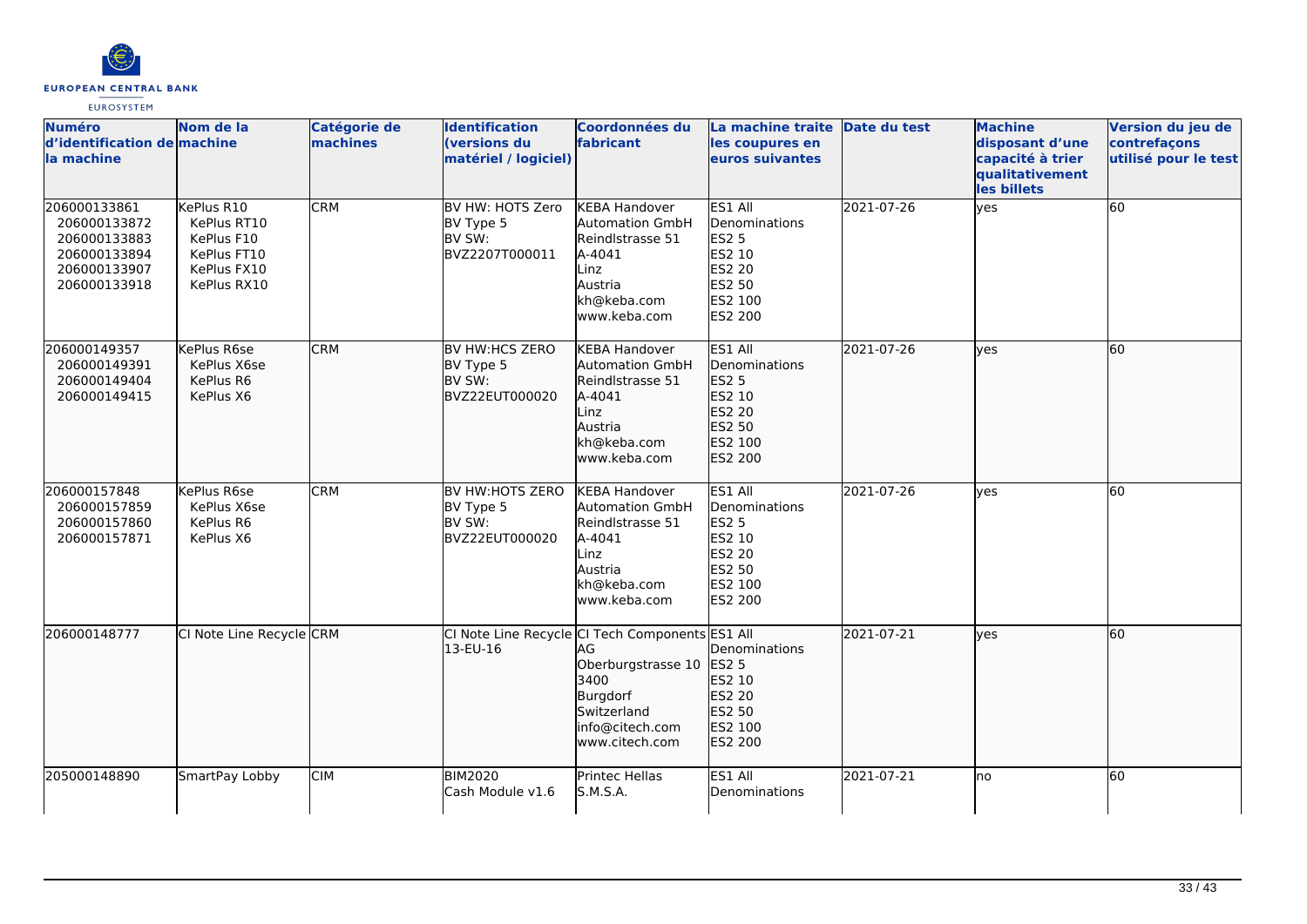

| <b>Numéro</b><br>d'identification de machine<br>la machine                                                                                                   | Nom de la                                                                                                                                          | Catégorie de<br>machines | <b>Identification</b><br>(versions du<br>matériel / logiciel) | <b>Coordonnées du</b><br>fabricant                                                                                                                                                     | La machine traite Date du test<br>les coupures en<br>euros suivantes                                       |            | <b>Machine</b><br>disposant d'une<br>capacité à trier<br>qualitativement<br>les billets | Version du jeu de<br>contrefaçons<br>utilisé pour le test |
|--------------------------------------------------------------------------------------------------------------------------------------------------------------|----------------------------------------------------------------------------------------------------------------------------------------------------|--------------------------|---------------------------------------------------------------|----------------------------------------------------------------------------------------------------------------------------------------------------------------------------------------|------------------------------------------------------------------------------------------------------------|------------|-----------------------------------------------------------------------------------------|-----------------------------------------------------------|
|                                                                                                                                                              |                                                                                                                                                    |                          | 13-EU-15                                                      | 7-7A. Poseidonos<br>Ave. & Lokridos Str.<br>18344<br>Moschato, Athens<br>Greece<br>e.vasiliadou@printecES2 200<br>group.com<br>www.printecgroup.c<br>om                                | <b>ES2 5</b><br>ES2 10<br>ES2 20<br>ES2 50<br>ES2 100                                                      |            |                                                                                         |                                                           |
| 207000148471<br>207000148482<br>207000148493<br>207000148507<br>207000148518<br>207000148529<br>207000148530<br>207000148541<br>207000148552<br>207000148563 | SelfServ 34<br>SelfServ 31<br>SelfServ 32<br>SelfServ 36<br>SelfServ 38<br>SelfServ 91<br>SelfServ 81<br>SelfServ 82<br>SelfServ 84<br>SelfServ 88 | <b>CCM</b>               | DVM-STD-EUR<br>Version 01.07.00                               | <b>NCR Financial</b><br>Solutions Group Ltd<br>3 Fulton Road<br>DD2 4SW Tayside<br>Dundee<br>United Kingdom<br>www.ncr.com                                                             | ES1 All<br>Denominations<br><b>ES2 5</b><br>ES2 10<br>ES2 20<br>ES2 50<br>ES2 100<br>ES2 200               | 2021-07-20 | lno                                                                                     | 60                                                        |
| 206000148254<br>206000148265                                                                                                                                 | SelfServ 83<br>SelfServ 87                                                                                                                         | <b>CRM</b>               | BRM with HVD300<br>EUR00000544                                | <b>NCR Financial</b><br>Solutions Group Ltd<br>3 Fulton Road<br>DD2 4SW Tayside<br>Dundee<br>United Kingdom<br>www.ncr.com                                                             | ES1 All<br>Denominations<br><b>ES2 5</b><br>ES2 10<br><b>ES2 20</b><br>ES2 50<br>ES2 100<br><b>ES2 200</b> | 2021-07-14 | <b>l</b> ves                                                                            | 60                                                        |
| 205000148413                                                                                                                                                 | SmartPay Lobby<br>lNew                                                                                                                             | <b>CIM</b>               | CI-2110C<br>Cash Module v1.6<br>13-EU-14                      | Printec Hellas<br>S.M.S.A.<br>7-7A, Poseidonos<br>Ave. & Lokridos Str.<br>18344<br>Moschato, Athens<br>Greece<br>e.vasiliadou@printecES2 200<br>group.com<br>www.printecgroup.c<br>lom | ES1 All<br>Denominations<br>ES2 5<br>ES2 10<br><b>ES2 20</b><br>ES2 50<br>ES2 100                          | 2021-07-13 | lno                                                                                     | 60                                                        |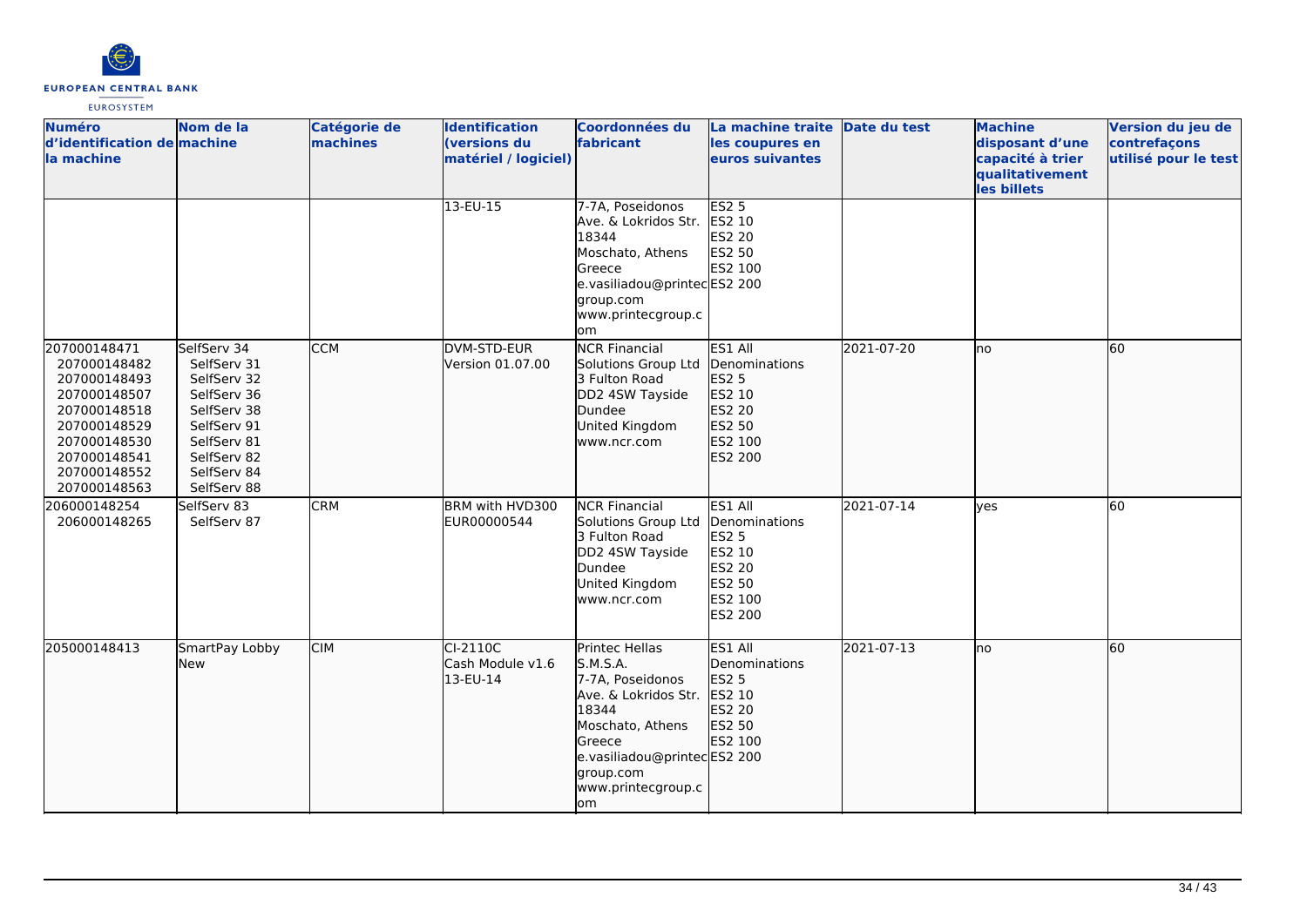

| <b>Numéro</b><br>d'identification de machine<br>la machine   | Nom de la                                               | Catégorie de<br>machines | <b>Identification</b><br>(versions du<br>matériel / logiciel) | Coordonnées du<br>fabricant                                                                                                                                                                              | La machine traite Date du test<br>les coupures en<br>euros suivantes                                |            | <b>Machine</b><br>disposant d'une<br>capacité à trier<br>qualitativement<br>les billets | Version du jeu de<br>contrefaçons<br>utilisé pour le test |
|--------------------------------------------------------------|---------------------------------------------------------|--------------------------|---------------------------------------------------------------|----------------------------------------------------------------------------------------------------------------------------------------------------------------------------------------------------------|-----------------------------------------------------------------------------------------------------|------------|-----------------------------------------------------------------------------------------|-----------------------------------------------------------|
| 205000132621                                                 | Suzohapp CDS9<br><b>HCM</b>                             | <b>CIM</b>               | <b>HOTS BV5A</b>                                              | Suzo international<br>BVZ22EUT V000018 NL. B.V. / Suzohapp<br>Rijnzathe 12<br>3454PV<br>De Meern<br>Netherlands<br>info@suzohapp.nl<br>eu.suzohapp.com                                                   | ES1 All<br>Denominations<br><b>ES2 5</b><br>ES2 10<br>ES2 20<br>ES2 50<br>ES2 100<br><b>ES2 200</b> | 2021-07-06 | ho                                                                                      | 60                                                        |
| 206000132633<br>206000134383<br>206000134394<br>206000134407 | Scancoin RCS500<br><b>RCS 900</b><br>HCM N11<br>HCM N12 | <b>CRM</b>               | HOTS BV5A                                                     | Suzo international<br>BVZ22EUT V000018 NL. B.V. / Suzohapp<br>Rijnzathe 12<br>3454PV<br>De Meern<br>Netherlands<br>info@suzohapp.nl<br>eu.suzohapp.com                                                   | ES1 All<br>Denominations<br>ES2 5<br>ES2 10<br>ES2 20<br>ES2 50<br>ES2 100<br>ES2 200               | 2021-07-06 | lyes                                                                                    | 60                                                        |
| 205000147684                                                 | <b>CSH-410</b>                                          | <b>CIM</b>               | <b>BIM2020</b><br>Cash Module v1.6<br>13-EU-14                | <b>INNOVA BILISIM</b><br><b>COZUMLERI A.S</b><br><b>ITU Ayazaga</b><br>Kampusu Teknokent ES2 10<br>Ari 4 Binasi<br>34469<br>Maslak, Istanbul<br>Turkey<br>atomus@innova.co<br>lm.tr<br>www.innova.com.tr | ES1 All<br>Denominations<br><b>ES2 5</b><br><b>ES2 20</b><br>ES2 50<br>ES2 100<br>ES2 200           | 2021-07-06 | no                                                                                      | 60                                                        |
| 208000146777                                                 | ARGO G60                                                | <b>COM</b>               | BV <sub>10</sub><br>EU32                                      | <b>TRITON Systems of</b><br>Delaware, LLC<br>21405 B Street<br>MS 39560<br>Long Beach<br><b>USA</b><br>sales@triton.com<br>www.tritonatm.com                                                             | ES1 All<br>Denominations<br>ES2 5<br>ES2 10<br>ES2 20<br>ES2 50<br>ES2 100<br>ES2 200               | 2021-06-24 | lyes                                                                                    | 60                                                        |
|                                                              |                                                         |                          |                                                               |                                                                                                                                                                                                          |                                                                                                     |            |                                                                                         |                                                           |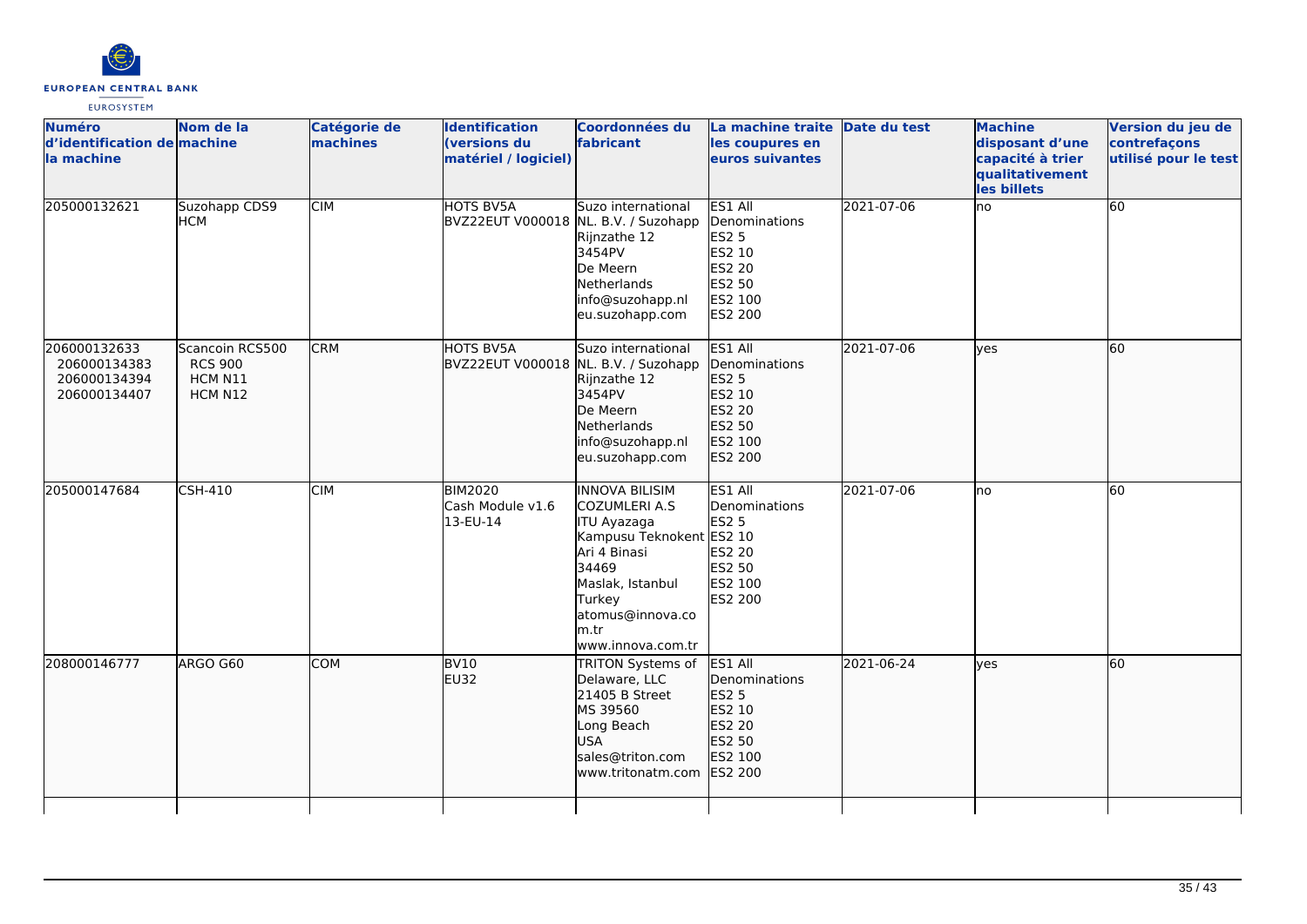

| <b>Numéro</b><br>d'identification de machine<br>la machine                                                                                                                                                                                                                                                                                                                   | Nom de la                                                                                                                                                                                                                                                                                                                                                                                                                                                                                                               | Catégorie de<br>machines | <b>Identification</b><br>(versions du<br>matériel / logiciel) | Coordonnées du<br>fabricant                                                                                                                                            | La machine traite Date du test<br>les coupures en<br>euros suivantes     |            | <b>Machine</b><br>disposant d'une<br>capacité à trier<br>qualitativement<br>les billets | Version du jeu de<br>contrefaçons<br>utilisé pour le test |
|------------------------------------------------------------------------------------------------------------------------------------------------------------------------------------------------------------------------------------------------------------------------------------------------------------------------------------------------------------------------------|-------------------------------------------------------------------------------------------------------------------------------------------------------------------------------------------------------------------------------------------------------------------------------------------------------------------------------------------------------------------------------------------------------------------------------------------------------------------------------------------------------------------------|--------------------------|---------------------------------------------------------------|------------------------------------------------------------------------------------------------------------------------------------------------------------------------|--------------------------------------------------------------------------|------------|-----------------------------------------------------------------------------------------|-----------------------------------------------------------|
| 206000140871<br>206000140882<br>206000140893<br>206000140906<br>206000140917<br>206000140928<br>206000140939<br>206000140940<br>206000140951<br>206000140962<br>206000140973<br>206000140984<br>206000140995<br>206000141008<br>206000142748<br>206000142759<br>206000142760<br>206000142771<br>206000142782<br>206000142793<br>206000142806<br>206000142817<br>206000142828 | Diebold Opteva<br>328EF<br>Diebold 3030<br>Diebold Opteva<br>328EF/D<br>Diebold Opteva<br>328EF/C<br>Diebold Opteva<br>328 EF/S<br>Diebold Opteva<br>328<br>Diebold Opteva<br>324<br>Diebold Opteva<br>368<br>Diebold Opteva<br>378<br>Diebold Opteva<br>828<br>Diebold CS 828<br>Diebold Opteva<br>868<br>Diebold CS 868<br>Diebold Opteva<br>820<br>Diebold 3550<br>Diebold CS 3550<br>Diebold 3700<br>Diebold CS 3700<br>Diebold 3750<br>Diebold CS 3750<br>Diebold 9900<br>Diebold CS 9900<br>Diebold Opteva<br>860 | <b>CRM</b>               | BVZ10<br>BVZ22EUT000019                                       | Diebold Nixdorf<br>Systems GmbH<br>Heinz-Nixdorf-Ring 1 ES2 5<br>33106<br>Paderborn<br>Germany<br>info.de@dieboldnixd ES2 100<br>orf.com<br>www.dieboldnixdorf.<br>com | ES1 All<br>Denominations<br>ES2 10<br>ES2 20<br>ES2 50<br><b>ES2 200</b> | 2021-06-21 | yes                                                                                     | 60                                                        |
| 206000146058<br>206000146069                                                                                                                                                                                                                                                                                                                                                 | SR1000<br>SR2000                                                                                                                                                                                                                                                                                                                                                                                                                                                                                                        | <b>CRM</b>               | BV3<br>GAUL2104270E                                           | Sigma S.p.A.<br>Via Po 14<br>63017<br>Altidona (FM)                                                                                                                    | ES1 All<br>Denominations<br><b>ES2 5</b><br>ES2 10                       | 2021-06-21 | lyes                                                                                    | 60                                                        |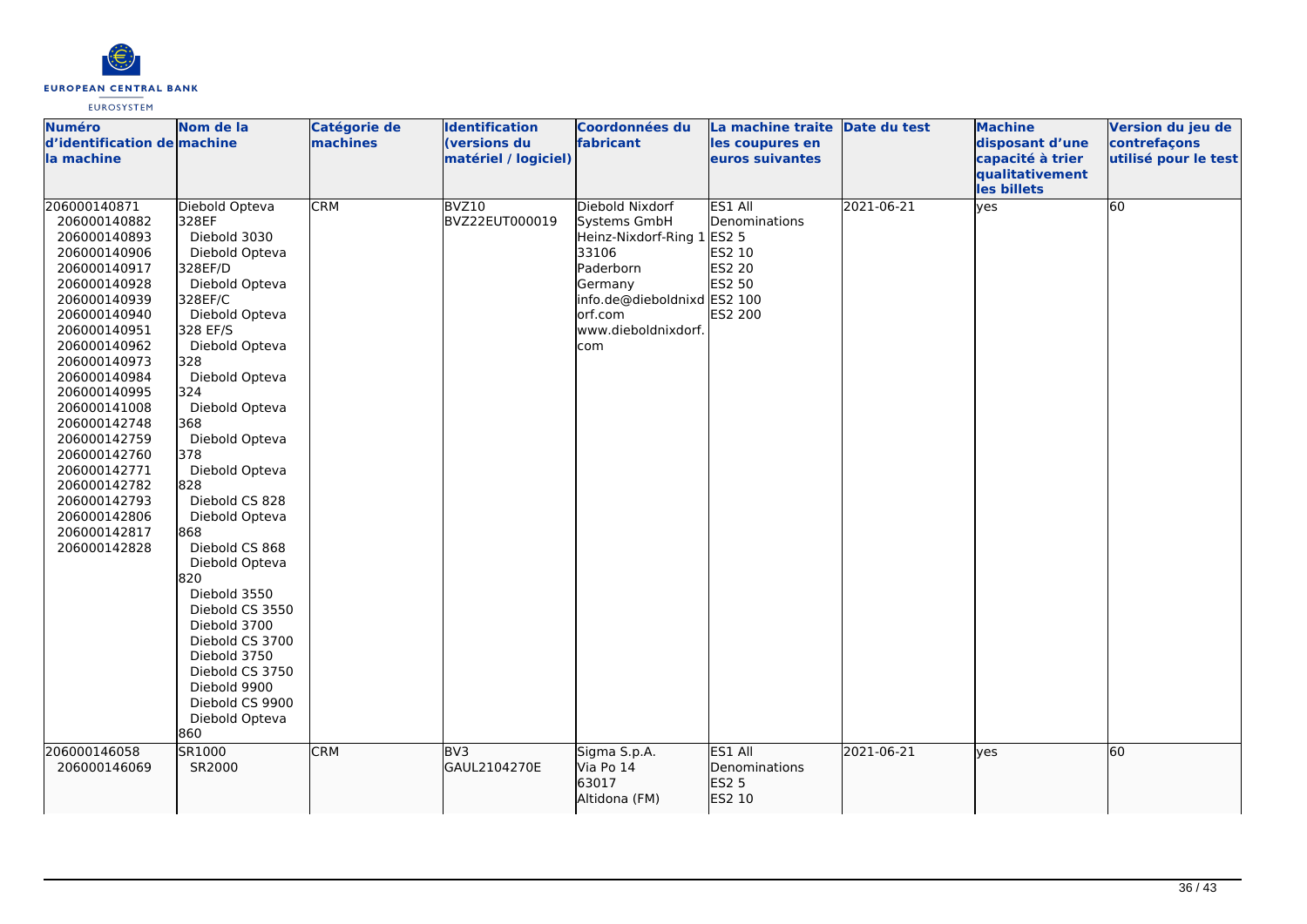

| <b>Numéro</b><br>d'identification de machine<br>la machine   | Nom de la                                                 | Catégorie de<br>machines | <b>Identification</b><br>(versions du<br>matériel / logiciel) | Coordonnées du<br>fabricant                                                                                                                                            | La machine traite Date du test<br>les coupures en<br>euros suivantes                                  |            | <b>Machine</b><br>disposant d'une<br>capacité à trier<br>qualitativement<br>les billets | Version du jeu de<br>contrefaçons<br>utilisé pour le test |
|--------------------------------------------------------------|-----------------------------------------------------------|--------------------------|---------------------------------------------------------------|------------------------------------------------------------------------------------------------------------------------------------------------------------------------|-------------------------------------------------------------------------------------------------------|------------|-----------------------------------------------------------------------------------------|-----------------------------------------------------------|
|                                                              |                                                           |                          |                                                               | <b>Italy</b><br>www.sigmaspa.com                                                                                                                                       | <b>ES2 20</b><br>ES2 50<br>ES2 100<br>ES2 200                                                         |            |                                                                                         |                                                           |
| 208000146631                                                 | ARGO G60                                                  | COM                      | <b>BV10</b><br><b>EU27</b>                                    | TRITON Systems of<br>Delaware, LLC<br>21405 B Street<br>MS 39560<br>Long Beach<br><b>USA</b><br>sales@triton.com<br>www.tritonatm.com                                  | <b>ES15</b><br>ES1 10<br><b>ES1 20</b><br>ES1 50<br><b>ES2 5</b><br>ES2 10<br>ES2 20<br><b>ES2 50</b> | 2021-06-16 | yes                                                                                     | 60                                                        |
| 208000146389<br>208000146390                                 | Cineo C6010<br>CS 6010                                    | <b>COM</b>               | MOVE PWBA<br>MOVE_PWBA_EUR_1<br>047                           | Diebold Nixdorf<br>Systems GmbH<br>Heinz-Nixdorf-Ring 1<br>33106<br>Paderborn<br>Germany<br>info.de@dieboldnixd ES2 100<br>orf.com<br>www.dieboldnixdorf.<br>com       | ES1 All<br>Denominations<br>ES2 5<br>ES2 10<br>ES2 20<br>ES2 50<br>ES2 200                            | 2021-06-09 | lyes                                                                                    | 60                                                        |
| 208000146403<br>208000146414                                 | Cineo C6010<br>CS 6010                                    | <b>COM</b>               | MOVE PWCC<br>MOVE_PWBA_EUR_1<br>047                           | Diebold Nixdorf<br>Systems GmbH<br>Heinz-Nixdorf-Ring 1 ES2 5<br>33106<br>Paderborn<br>Germany<br>info.de@dieboldnixd ES2 100<br>orf.com<br>www.dieboldnixdorf.<br>com | ES1 All<br>Denominations<br>ES2 10<br><b>ES2 20</b><br>ES2 50<br>ES2 200                              | 2021-06-09 | <b>l</b> ves                                                                            | 60                                                        |
| 206000146070<br>206000146081<br>206000146092<br>206000146105 | SelfServ 32<br>Personas 74 M-<br>Series<br>Personas 76 M- | <b>CRM</b>               | lgbru<br>GBNA with GBVE-II<br>EU0901                          | <b>NCR Financial</b><br>Solutions Group Ltd<br>3 Fulton Road<br>DD2 4SW Tayside                                                                                        | ES1 All<br>Denominations<br>ES2 5<br>ES2 10                                                           | 2021-06-08 | lyes                                                                                    | 60                                                        |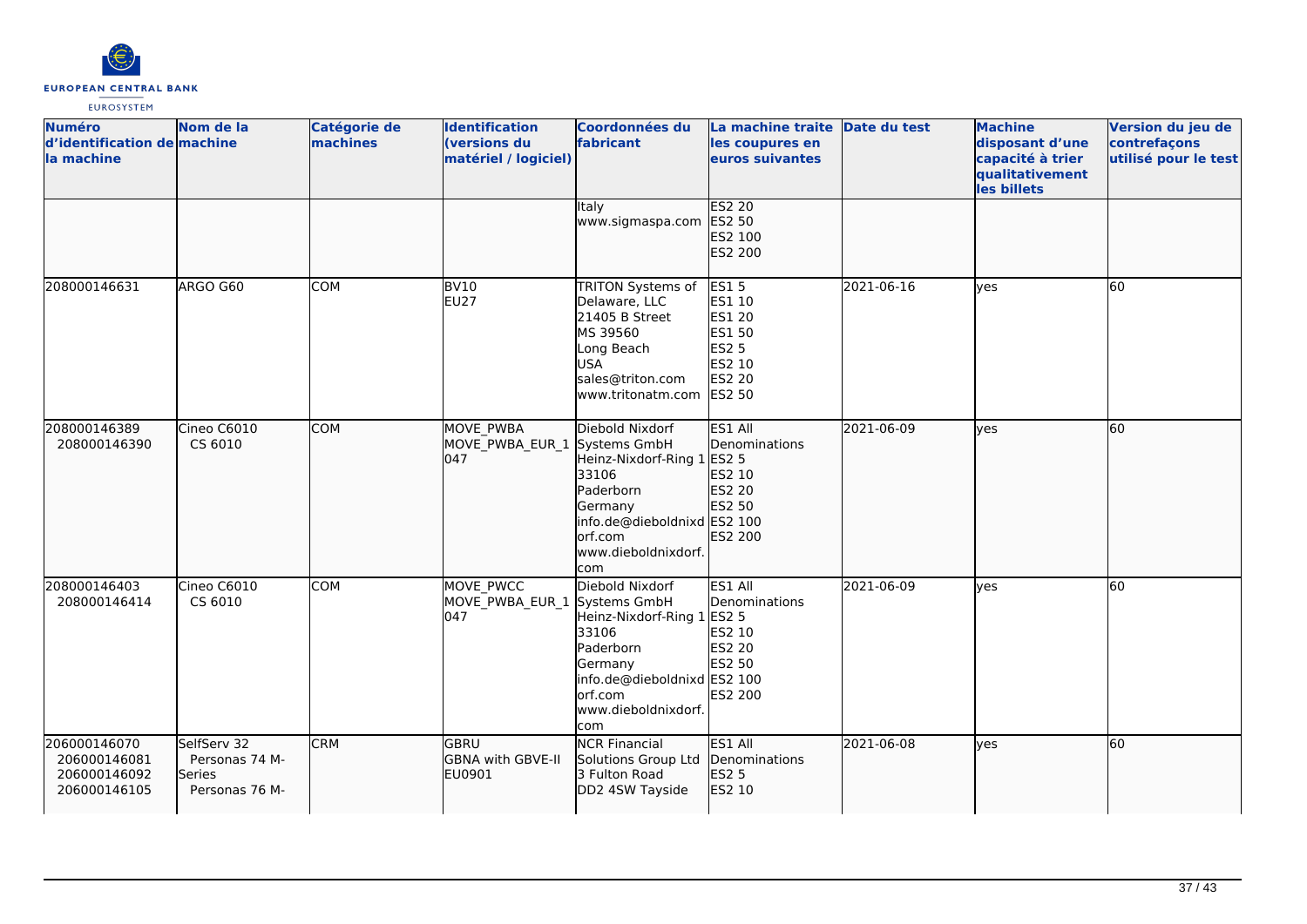

| <b>Numéro</b>                | Nom de la                  | Catégorie de | <b>Identification</b>                     | Coordonnées du              | La machine traite Date du test |            | <b>Machine</b>   | Version du jeu de    |
|------------------------------|----------------------------|--------------|-------------------------------------------|-----------------------------|--------------------------------|------------|------------------|----------------------|
| d'identification de machine  |                            | machines     | (versions du                              | fabricant                   | les coupures en                |            | disposant d'une  | contrefaçons         |
| la machine                   |                            |              | matériel / logiciel)                      |                             | euros suivantes                |            | capacité à trier | utilisé pour le test |
|                              |                            |              |                                           |                             |                                |            | qualitativement  |                      |
|                              |                            |              |                                           |                             |                                |            | les billets      |                      |
| 206000146116                 | Series                     |              |                                           | Dundee                      | <b>ES2 20</b>                  |            |                  |                      |
| 206000146127                 | SelfServ 31                |              |                                           | United Kingdom              | ES2 50                         |            |                  |                      |
| 206000146138                 | SelfServ 34                |              |                                           | www.ncr.com                 | ES2 100                        |            |                  |                      |
| 206000146149                 | SelfServ 36                |              |                                           |                             | ES2 200                        |            |                  |                      |
| 206000146150                 | SelfServ 38                |              |                                           |                             |                                |            |                  |                      |
| 206000146161<br>206000146172 | SelfServ 81                |              |                                           |                             |                                |            |                  |                      |
|                              | SelfServ 82                |              |                                           |                             |                                |            |                  |                      |
| 206000146183                 | SelfServ 84<br>SelfServ 88 |              |                                           |                             |                                |            |                  |                      |
|                              | SelfServ 91                |              |                                           |                             |                                |            |                  |                      |
|                              |                            |              |                                           |                             |                                |            |                  |                      |
| 206000146252                 | DN Series 200              | <b>CRM</b>   | MOVEm CDAA<br>MOVEm CDAA EUR Systems GmbH | Diebold Nixdorf             | ES1 All<br>Denominations       | 2021-06-08 | yes              | 60                   |
| 206000146263                 | CS 4060<br>CS 4560         |              | 1015                                      | Heinz-Nixdorf-Ring 1        |                                |            |                  |                      |
| 206000146274                 | DN Series 250              |              |                                           | 33106                       | <b>ES2 5</b><br>ES2 10         |            |                  |                      |
| 206000146285<br>206000146296 | DN Series 400              |              |                                           | Paderborn                   | <b>ES2 20</b>                  |            |                  |                      |
| 206000146309                 | DN Series 405DT            |              |                                           | Germany                     | ES2 50                         |            |                  |                      |
| 206000146310                 | DN Series 450              |              |                                           | info.de@dieboldnixd ES2 100 |                                |            |                  |                      |
| 206000146321                 | DN Series 470              |              |                                           | orf.com                     | <b>ES2 200</b>                 |            |                  |                      |
| 206000146332                 | DN Series 490              |              |                                           | www.dieboldnixdorf.         |                                |            |                  |                      |
|                              |                            |              |                                           | com                         |                                |            |                  |                      |
| 206000145912                 | SelfServ 32                | <b>CRM</b>   | lgbru                                     | <b>NCR Financial</b>        | ES1 All                        | 2021-06-07 | lyes             | 60                   |
| 206000145923                 | Personas 74 M-             |              | GBNA with GBVE                            | Solutions Group Ltd         | Denominations                  |            |                  |                      |
| 206000145934                 | Series                     |              | EU0901                                    | 3 Fulton Road               | <b>ES2 5</b>                   |            |                  |                      |
| 206000145945                 | Personas 76 M-             |              |                                           | DD2 4SW Tayside             | ES2 10                         |            |                  |                      |
| 206000145956                 | Series                     |              |                                           | Dundee                      | ES2 20                         |            |                  |                      |
| 206000145967                 | SelfServ 31                |              |                                           | United Kingdom              | ES2 50                         |            |                  |                      |
| 206000145978                 | SelfServ 34                |              |                                           | www.ncr.com                 | ES2 100                        |            |                  |                      |
| 206000145989                 | SelfServ 36                |              |                                           |                             | ES2 200                        |            |                  |                      |
| 206000145990                 | SelfServ 38                |              |                                           |                             |                                |            |                  |                      |
| 206000146003                 | SelfServ 81                |              |                                           |                             |                                |            |                  |                      |
| 206000146014                 | SelfServ 82                |              |                                           |                             |                                |            |                  |                      |
| 206000146025                 | SelfServ 84                |              |                                           |                             |                                |            |                  |                      |
|                              | SelfServ 88                |              |                                           |                             |                                |            |                  |                      |
|                              | SelfServ 91                |              |                                           |                             |                                |            |                  |                      |
| 206000145729                 | <b>RBG-200</b>             | <b>CRM</b>   | <b>HVD-200</b>                            | <b>Glory Global</b>         | ES1 All                        | 2021-05-31 | yes              | 60                   |
| 206000145730                 | RZ-200                     |              | 0509                                      | Solutions                   | Denominations                  |            |                  |                      |
|                              |                            |              |                                           | Thomas-Edison-Platz ES2 5   |                                |            |                  |                      |
|                              |                            |              |                                           |                             | ES2 10                         |            |                  |                      |
|                              |                            |              |                                           | 63263                       | ES2 20                         |            |                  |                      |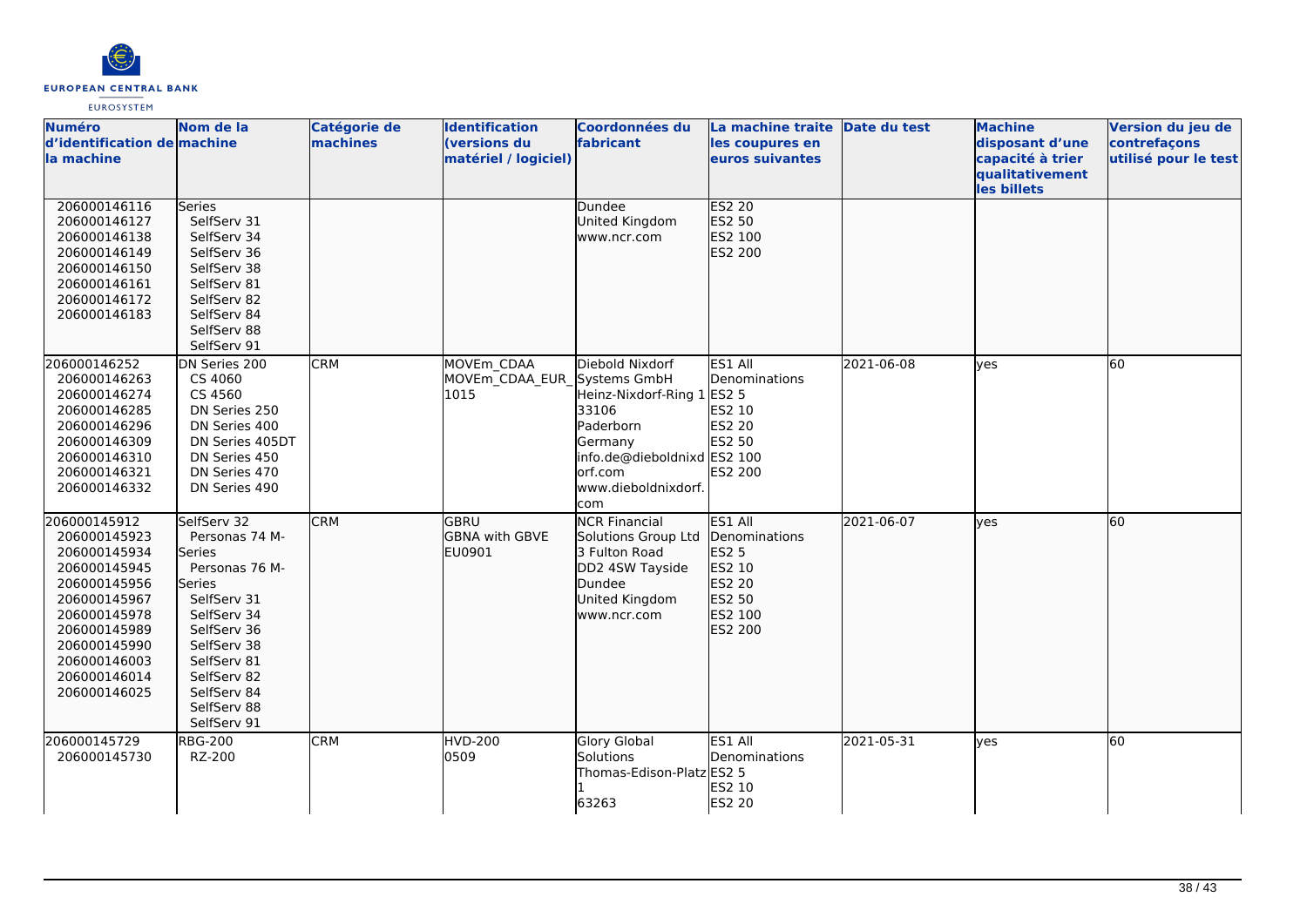

| <b>Numéro</b><br>d'identification de machine<br>la machine | Nom de la                           | Catégorie de<br>machines | <b>Identification</b><br>(versions du<br>matériel / logiciel) | <b>Coordonnées du</b><br>fabricant                                                                                                            | La machine traite<br>les coupures en<br>euros suivantes                                      | Date du test | <b>Machine</b><br>disposant d'une<br>capacité à trier<br>qualitativement<br>les billets | Version du jeu de<br>contrefaçons<br>utilisé pour le test |
|------------------------------------------------------------|-------------------------------------|--------------------------|---------------------------------------------------------------|-----------------------------------------------------------------------------------------------------------------------------------------------|----------------------------------------------------------------------------------------------|--------------|-----------------------------------------------------------------------------------------|-----------------------------------------------------------|
|                                                            |                                     |                          |                                                               | Neu-Isenburg<br>Germany<br>www.gloryglobalsolu ES2 200<br>tions.com                                                                           | <b>ES2 50</b><br>ES2 100                                                                     |              |                                                                                         |                                                           |
| 205000129842<br>205000129853                               | Cash Star 5111<br>Cash Star 5110    | <b>CIM</b>               | CashFlow SC series<br>SCNL83<br>523246432_SCN83_<br>EUR1      | Glory Global<br>Solutions<br>Thomas-Edison-Platz ES2 5<br>63263<br>Neu-Isenburg<br>Germany<br>www.gloryglobalsolu ES2 200<br>tions.com        | ES1 All<br>Denominations<br>ES2 10<br>ES2 20<br>ES2 50<br>ES2 100                            | 2021-05-28   | Ino                                                                                     | 60                                                        |
| 206000145331                                               | MRX-CIS                             | <b>CRM</b>               | <b>MRX</b><br>V027 0019APR21<br>ME0001 H005F                  | <b>CM Europe GmbH</b><br>Mündelheimer Weg<br>60<br>40472<br>Düsseldorf<br>Germany<br>info@jcmglobal.eu<br>www.jcmglobal.eu                    | ES1 All<br>Denominations<br><b>ES2 5</b><br>ES2 10<br>ES2 20<br>ES2 50<br>ES2 100<br>ES2 200 | 2021-05-28   | <b>l</b> ves                                                                            | $\overline{60}$                                           |
| 206000145126<br>206000145137<br>206000150431               | <b>RBG-200</b><br>RZ-200<br>$G-200$ | <b>CRM</b>               | <b>HVD-210</b><br>0612                                        | <b>Glory Global</b><br>Solutions<br>Thomas-Edison-Platz ES2 5<br>63263<br>Neu-Isenburg<br>Germany<br>www.gloryglobalsolu ES2 200<br>tions.com | ES1 All<br><b>Denominations</b><br>ES2 10<br>ES2 20<br>ES2 50<br>ES2 100                     | 2021-05-21   | lyes                                                                                    | 60                                                        |
| 206000145240<br>206000145251                               | <b>RBG-200</b><br>RZ-200            | <b>CRM</b>               | <b>HVD-200</b><br>0612                                        | Glory Global<br>Solutions<br>Thomas-Edison-Platz ES2 5<br>63263<br>Neu-Isenburg<br>Germany                                                    | ES1 All<br>Denominations<br>ES2 10<br><b>ES2 20</b><br>ES2 50<br>ES2 100                     | 2021-05-21   | lyes                                                                                    | 60                                                        |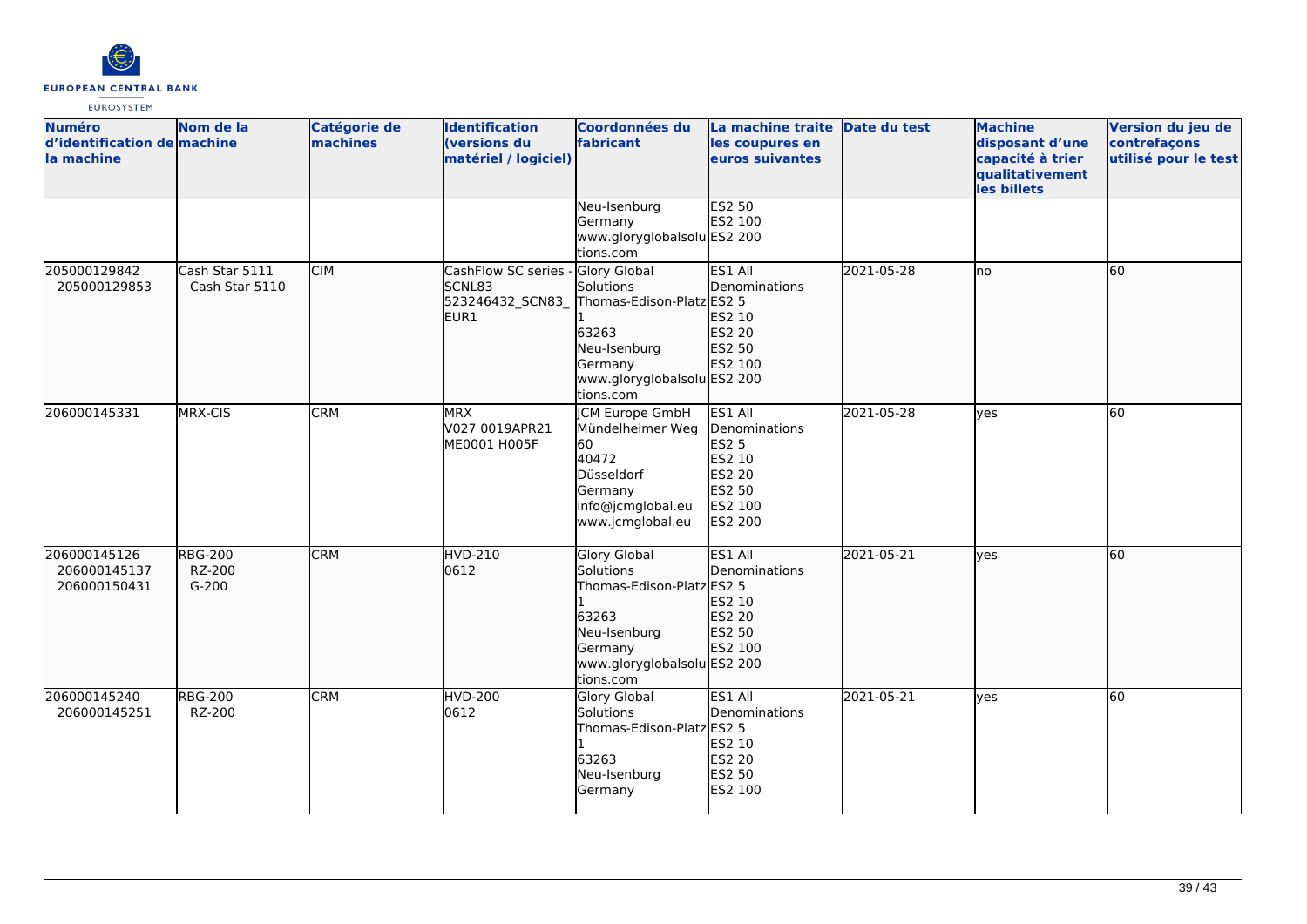

| <b>Numéro</b><br>d'identification de machine<br>la machine                                                                                                                                                                                                                                                                                   | Nom de la                                                                                                                                                                                                                                                                                                                                                                  | Catégorie de<br>machines | <b>Identification</b><br>(versions du<br>matériel / logiciel) | Coordonnées du<br>fabricant                                                                                                                                                               | La machine traite Date du test<br>les coupures en<br>euros suivantes          |                          | <b>Machine</b><br>disposant d'une<br>capacité à trier<br>qualitativement<br>les billets | Version du jeu de<br>contrefaçons<br>utilisé pour le test |
|----------------------------------------------------------------------------------------------------------------------------------------------------------------------------------------------------------------------------------------------------------------------------------------------------------------------------------------------|----------------------------------------------------------------------------------------------------------------------------------------------------------------------------------------------------------------------------------------------------------------------------------------------------------------------------------------------------------------------------|--------------------------|---------------------------------------------------------------|-------------------------------------------------------------------------------------------------------------------------------------------------------------------------------------------|-------------------------------------------------------------------------------|--------------------------|-----------------------------------------------------------------------------------------|-----------------------------------------------------------|
|                                                                                                                                                                                                                                                                                                                                              |                                                                                                                                                                                                                                                                                                                                                                            |                          |                                                               | www.gloryglobalsolu ES2 200<br>tions.com                                                                                                                                                  |                                                                               |                          |                                                                                         |                                                           |
| 206000131881<br>206000131892<br>206000131905<br>206000131916<br>206000131927<br>206000131938<br>206000131949<br>206000131950<br>206000145488<br>206000145499<br>206000145503<br>206000145514<br>206000145525<br>206000145536<br>206000145547<br>206000145558<br>206000145569<br>206000145570<br>206000145581<br>206000145592<br>206000144409 | DT-7000H68NL<br>DT-7000H68N<br>DT-7000H68NLR<br>DT-7000H68NX<br>DT-7000P5800<br>DT-7000P5800L<br>DT-7000160-COMB<br>Virtual Teller Mach<br>ine(VTM)/Videokasse<br>DT-7000160A<br>DT-7000160B<br>DT-7000160NL<br>DT-7000160X<br>DT-7000160XL<br>DT-7000164A<br>DT-7000164B<br>DT-7000164C<br>DT-7000166<br>DT-7000P5800E<br>DT-7000P5800L<br>DT-7000P5800<br><b>RBG-200</b> | <b>CRM</b><br><b>CRM</b> | SNV-001<br>V22004A0A7<br>HVD-210                              | <b>GRG Banking</b><br>Equipment Co Ltd<br>9 Kelin Road Science ES2 5<br>City<br>510663<br>Guangzhou, District ES2 50<br>Luogang<br>China<br>www.grgbanking.co<br>m<br><b>Glory Global</b> | ES1 All<br>Denominations<br>ES2 10<br>ES2 20<br>ES2 100<br>ES2 200<br>ES1 All | 2021-05-19<br>2021-05-19 | yes<br>yes                                                                              | 60<br>60                                                  |
| 206000144410                                                                                                                                                                                                                                                                                                                                 | RZ-200                                                                                                                                                                                                                                                                                                                                                                     |                          | 6616                                                          | Solutions<br>Thomas-Edison-Platz ES2 5<br>63263<br>Neu-Isenburg<br>Germany<br>www.gloryglobalsolu ES2 200<br>tions.com                                                                    | Denominations<br>ES2 10<br>ES2 20<br>ES2 50<br>ES2 100                        |                          |                                                                                         |                                                           |
| 206000144784<br>206000144795<br>206000144808<br>206000144819<br>206000144820<br>206000144831                                                                                                                                                                                                                                                 | CINEO C4060<br><b>CINEO C4040</b><br>CS 4040<br><b>CINEO C4080</b><br>CS 4080<br><b>CINEO C4560</b>                                                                                                                                                                                                                                                                        | <b>CRM</b>               | MOVE CWCA<br>MOVE_CWAA_EUR_1 Systems GmbH<br>047              | Diebold Nixdorf<br>Heinz-Nixdorf-Ring 1<br>33106<br>Paderborn<br>Germany                                                                                                                  | ES1 All<br>Denominations<br>ES2 5<br>ES2 10<br>ES2 20<br>ES2 50               | 2021-05-18               | lyes                                                                                    | 60                                                        |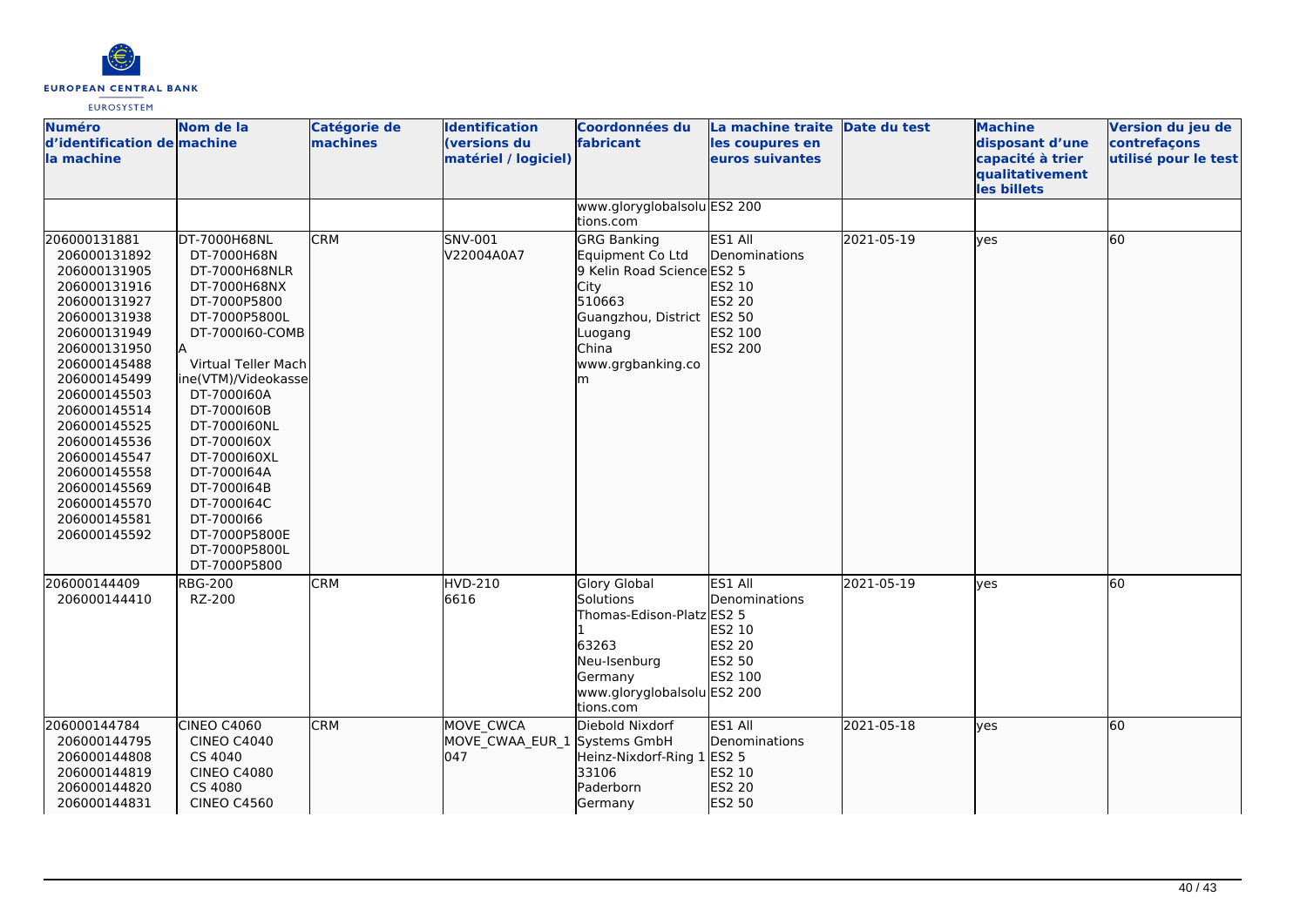

| <b>Numéro</b>               | Nom de la          | Catégorie de | <b>Identification</b> | Coordonnées du              | La machine traite Date du test |            | <b>Machine</b>   | Version du jeu de    |
|-----------------------------|--------------------|--------------|-----------------------|-----------------------------|--------------------------------|------------|------------------|----------------------|
| d'identification de machine |                    | machines     | (versions du          | fabricant                   | les coupures en                |            | disposant d'une  | contrefaçons         |
| la machine                  |                    |              | matériel / logiciel)  |                             | euros suivantes                |            | capacité à trier | utilisé pour le test |
|                             |                    |              |                       |                             |                                |            | qualitativement  |                      |
|                             |                    |              |                       |                             |                                |            | les billets      |                      |
| 206000144842                | CS 4560            |              |                       | info.de@dieboldnixd ES2 100 |                                |            |                  |                      |
| 206000144853                | <b>CINEO C4580</b> |              |                       | orf.com                     | ES2 200                        |            |                  |                      |
| 206000144864                | CS 4580            |              |                       | www.dieboldnixdorf.         |                                |            |                  |                      |
| 206000144875                | <b>CINEO C2090</b> |              |                       | com                         |                                |            |                  |                      |
| 206000144886                | CS 2090            |              |                       |                             |                                |            |                  |                      |
| 206000144897                | <b>CINEO C4090</b> |              |                       |                             |                                |            |                  |                      |
| 206000144900                | CS 4090            |              |                       |                             |                                |            |                  |                      |
| 206000144911                | <b>CINEO C2080</b> |              |                       |                             |                                |            |                  |                      |
| 206000144922                | CS 2080            |              |                       |                             |                                |            |                  |                      |
| 206000144933                | <b>CINEO C6040</b> |              |                       |                             |                                |            |                  |                      |
| 206000144944                | CS 6040            |              |                       |                             |                                |            |                  |                      |
| 206000144955                | <b>CINEO C6040</b> |              |                       |                             |                                |            |                  |                      |
| 206000144966                | Compact            |              |                       |                             |                                |            |                  |                      |
| 206000144977                | CS 6040 Compact    |              |                       |                             |                                |            |                  |                      |
| 206000144988                | <b>CINEO C6030</b> |              |                       |                             |                                |            |                  |                      |
| 206000144999                | CS 6030            |              |                       |                             |                                |            |                  |                      |
| 206000145002                | <b>CINEO C6050</b> |              |                       |                             |                                |            |                  |                      |
| 206000145013                | CS 6050            |              |                       |                             |                                |            |                  |                      |
|                             | CS 4060            |              |                       |                             |                                |            |                  |                      |
| 206000144546                | <b>CINEO C4060</b> | <b>CRM</b>   | MOVE CWAA             | Diebold Nixdorf             | ES1 All                        | 2021-05-17 | yes              | 60                   |
| 206000144557                | <b>CINEO C4040</b> |              | MOVE_CWAA_EUR_1       | Systems GmbH                | Denominations                  |            |                  |                      |
| 206000144568                | CS 4040            |              | 047                   | Heinz-Nixdorf-Ring 1        | <b>ES2 5</b>                   |            |                  |                      |
| 206000144579                | <b>CINEO C4080</b> |              |                       | 33106                       | ES2 10                         |            |                  |                      |
| 206000144580                | CS 4080            |              |                       | Paderborn                   | ES2 20                         |            |                  |                      |
| 206000144591                | <b>CINEO C4560</b> |              |                       | Germany                     | ES2 50                         |            |                  |                      |
| 206000144604                | CS 4560            |              |                       | info.de@dieboldnixd ES2 100 |                                |            |                  |                      |
| 206000144615                | <b>CINEO C4580</b> |              |                       | lorf.com                    | <b>ES2 200</b>                 |            |                  |                      |
| 206000144626                | CS 4580            |              |                       | www.dieboldnixdorf.         |                                |            |                  |                      |
| 206000144637                | <b>CINEO C2090</b> |              |                       | com                         |                                |            |                  |                      |
| 206000144648                | CS 2090            |              |                       |                             |                                |            |                  |                      |
| 206000144659                | <b>CINEO C4090</b> |              |                       |                             |                                |            |                  |                      |
| 206000144660                | CS 4090            |              |                       |                             |                                |            |                  |                      |
| 206000144671                | <b>CINEO C2080</b> |              |                       |                             |                                |            |                  |                      |
| 206000144682                | CS 2080            |              |                       |                             |                                |            |                  |                      |
| 206000144693                | CINEO C6040        |              |                       |                             |                                |            |                  |                      |
| 206000144706                | CS 6040            |              |                       |                             |                                |            |                  |                      |
| 206000144717                | <b>CINEO C6040</b> |              |                       |                             |                                |            |                  |                      |
| 206000144728                | Compact            |              |                       |                             |                                |            |                  |                      |
| 206000144739                | CS 6040 Compact    |              |                       |                             |                                |            |                  |                      |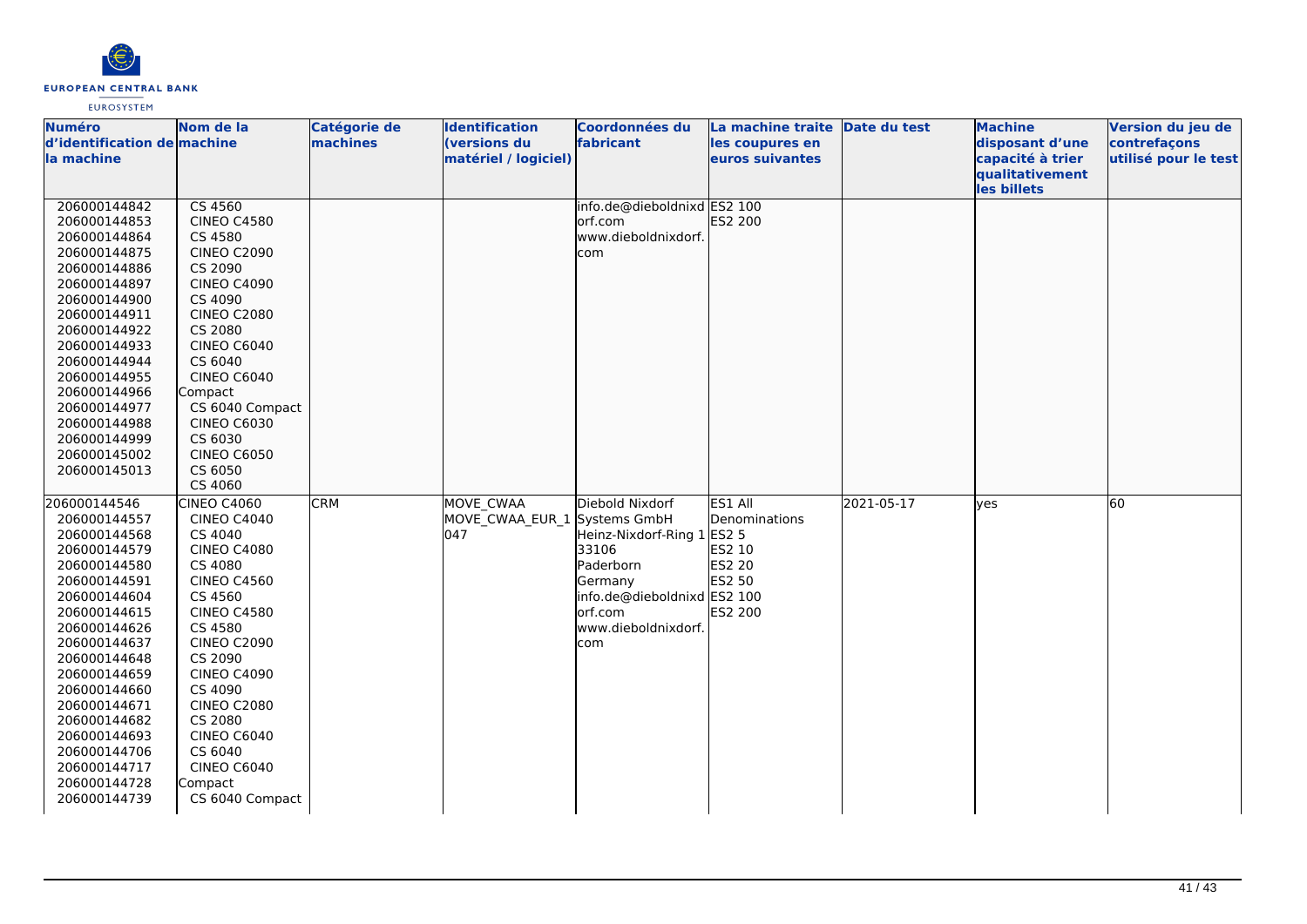

| <b>Numéro</b><br>d'identification de machine<br>la machine                                                                                                                                   | Nom de la                                                                                                                                                                                                  | Catégorie de<br>machines | <b>Identification</b><br>(versions du<br>matériel / logiciel) | <b>Coordonnées du</b><br>fabricant                                                                                                            | La machine traite<br>les coupures en<br>euros suivantes                                             | Date du test | <b>Machine</b><br>disposant d'une<br>capacité à trier<br>qualitativement<br>les billets | Version du jeu de<br>contrefaçons<br>utilisé pour le test |
|----------------------------------------------------------------------------------------------------------------------------------------------------------------------------------------------|------------------------------------------------------------------------------------------------------------------------------------------------------------------------------------------------------------|--------------------------|---------------------------------------------------------------|-----------------------------------------------------------------------------------------------------------------------------------------------|-----------------------------------------------------------------------------------------------------|--------------|-----------------------------------------------------------------------------------------|-----------------------------------------------------------|
| 206000144740<br>206000144751<br>206000144762<br>206000144773                                                                                                                                 | <b>CINEO C6030</b><br>CS 6030<br><b>CINEO C6050</b><br>CS 6050<br>CS 4060                                                                                                                                  |                          |                                                               |                                                                                                                                               |                                                                                                     |              |                                                                                         |                                                           |
| 206000145024<br>206000145035                                                                                                                                                                 | <b>RBG-200</b><br>RZ-200                                                                                                                                                                                   | <b>CRM</b>               | <b>HVD-210</b><br>0509                                        | <b>Glory Global</b><br>Solutions<br>Thomas-Edison-Platz ES2 5<br>63263<br>Neu-Isenburg<br>Germany<br>www.gloryglobalsolu ES2 200<br>tions.com | ES1 All<br><b>IDenominations</b><br>ES2 10<br>ES2 20<br>ES2 50<br>ES2 100                           | 2021-05-17   | lves                                                                                    | 60                                                        |
| 206000143589<br>206000143590<br>206000143603<br>206000143614<br>206000143625<br>206000143636<br>206000143647<br>206000143658<br>206000143669<br>206000143670<br>206000143681<br>206000143692 | SelfServ 32<br>Personas 74 M-<br>Series<br>Personas 76 M-<br>Series<br>SelfServ 31<br>SelfServ 34<br>SelfServ 36<br>SelfServ 38<br>SelfServ 81<br>SelfServ 82<br>SelfServ 84<br>SelfServ 88<br>SelfServ 91 | <b>CRM</b>               | lgbru<br><b>GBNA with GBVE-II</b><br><b>EU0899IB</b>          | <b>NCR Financial</b><br>Solutions Group Ltd<br>3 Fulton Road<br>DD2 4SW Tayside<br>Dundee<br>United Kingdom<br>www.ncr.com                    | ES1 All<br>Denominations<br><b>ES2 5</b><br>ES2 10<br><b>ES2 20</b><br>ES2 50<br>ES2 100<br>ES2 200 | 2021-05-06   | <b>ves</b>                                                                              | 60                                                        |
| 207000143717<br>207000143728<br>207000143739<br>207000143740<br>207000143751<br>207000143762<br>207000143773<br>207000143784<br>207000143795<br>207000143808                                 | SelfServ 34<br>SelfServ 31<br>SelfServ 32<br>SelfServ 36<br>SelfServ 38<br>SelfServ 91<br>SelfServ 81<br>SelfServ 82<br>SelfServ 84<br>SelfServ 88                                                         | <b>CCM</b>               | EUR-IBVM-CN-15N 1 NCR Financial                               | Solutions Group Ltd<br>3 Fulton Road<br>DD2 4SW Tayside<br>Dundee<br>United Kingdom<br>www.ncr.com                                            | ES1 All<br>Denominations<br>ES2 5<br>ES2 10<br>ES2 20<br>ES2 50<br>ES2 100<br>ES2 200               | 2021-05-06   | Ino                                                                                     | $\overline{60}$                                           |
|                                                                                                                                                                                              |                                                                                                                                                                                                            |                          |                                                               |                                                                                                                                               |                                                                                                     |              |                                                                                         |                                                           |